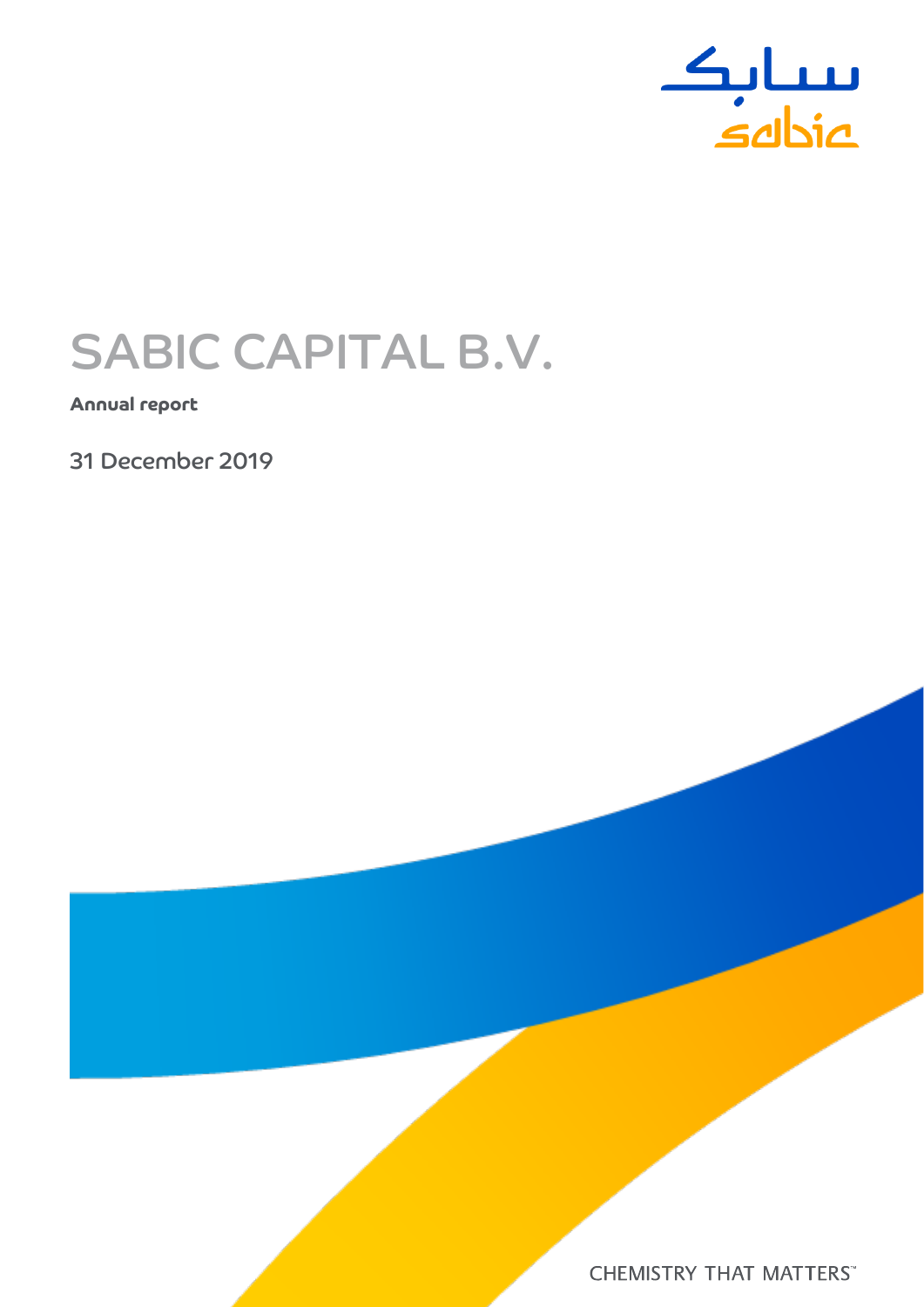# GENERAL INFORMATION

# **Directors**

T.G. Brierley P.G.H.M. Dorn (appointed 17 March 2020) M.R. De Groot (resigned 2 March 2020)

# **Supervisory Board**

A.S. Al-Fageeh T.D. Leveille K.A. Al-Garni

# **Registered Office**

Zuidplein 216 1077 XV Amsterdam The Netherlands

# **Auditors**

Ernst & Young Accountants LLP, The Netherlands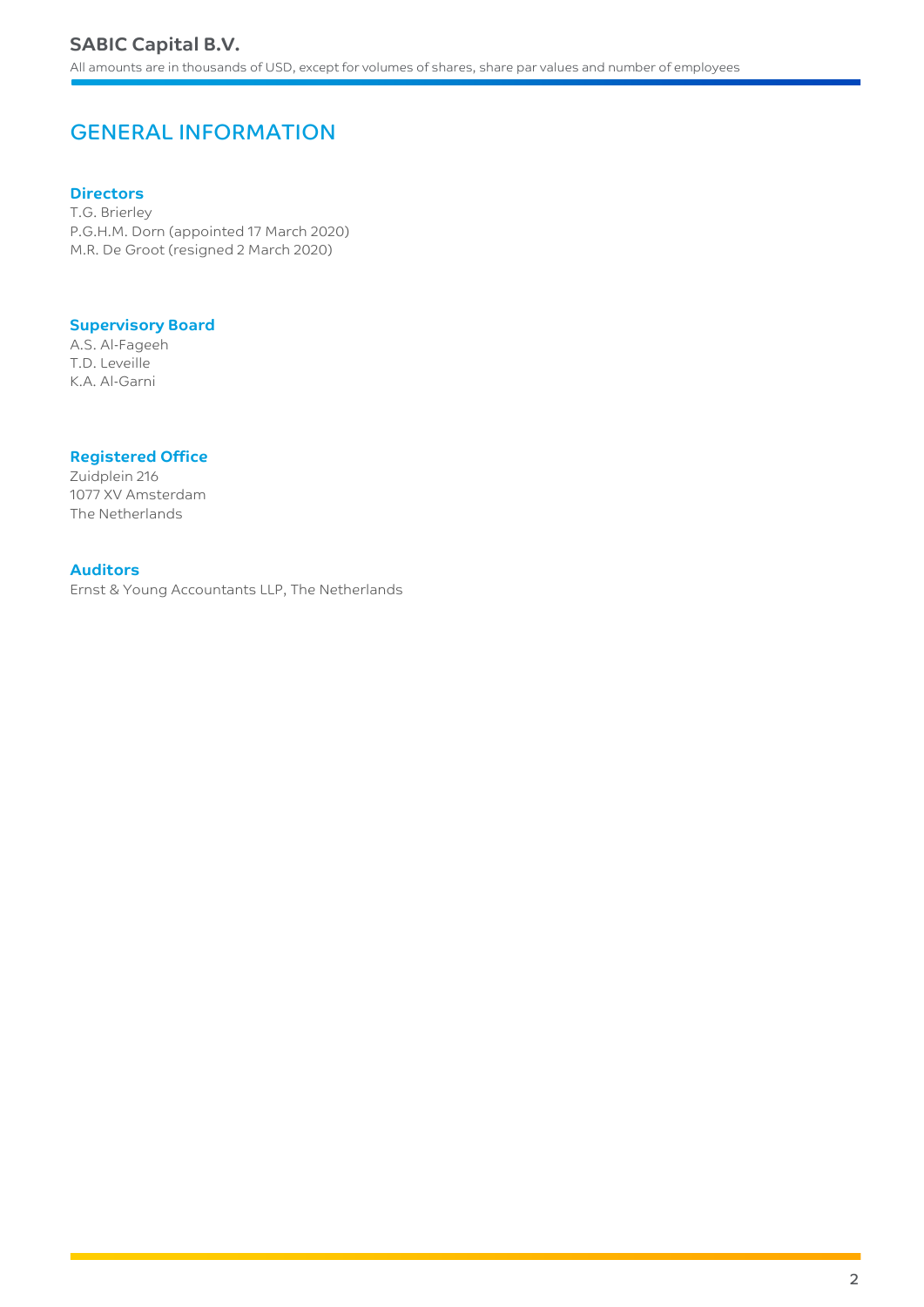# **SABIC Capital B.V.**

All amounts are in thousands of USD, except for volumes of shares, share par values and number of employees

# INDEX **Page**

| <b>Report by the Board of Directors</b>             | $\overline{\mathbf{a}}$ |
|-----------------------------------------------------|-------------------------|
| <b>Consolidated Financial Statements</b>            | 8                       |
| Consolidated Statement of Income                    | 9                       |
| Consolidated Statement of Comprehensive Income      | 10 <sup>°</sup>         |
| Consolidated Statement of Financial Position        | 11                      |
| Consolidated Statement of Changes in Equity         | 12                      |
| Consolidated Statement of Cash Flows                | 13                      |
| Notes to the Consolidated Financial Statements      | 14                      |
| <b>Company Only Financial Statements</b>            | 36                      |
| Company Only Balance Sheet                          | 37                      |
| Company Only Statement of Income                    | 38                      |
| Notes to the Company Only Financial Statements      | 39                      |
| <b>Other Information</b>                            | 43                      |
| List of Consolidated and Non-Consolidated Companies | 43                      |
| Appropriation of Result                             | 43                      |
| Independent Auditors Report                         | 44                      |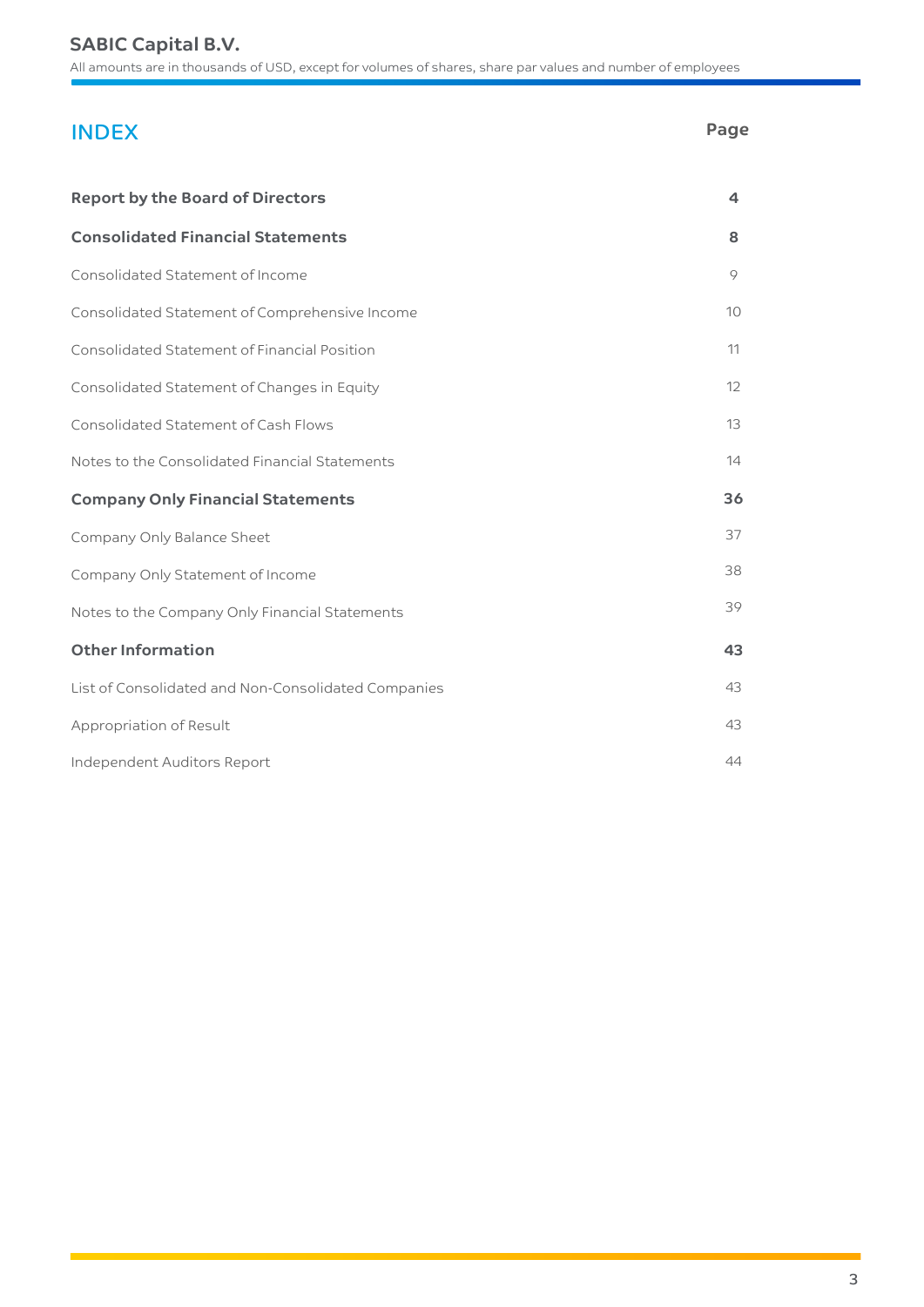# **Report by the Board of Directors**

# **General**

SABIC Capital B.V. ("the Company"), a direct, wholly-owned subsidiary of SABIC Luxembourg S.à r.l., has two whollyowned subsidiaries: SABIC Capital I B.V. and SABIC Capital II B.V. (together with the Company, "the Group"). The Company is part of a group of companies owned by Saudi Basic Industries Corporation ("SABIC"), Riyadh, Kingdom of Saudi Arabia ("KSA"), a global manufacturer of chemicals and other basic materials. The Group is mainly engaged in global financing activities and corporate financial services for SABIC's subsidiaries in Europe, Middle-East and Africa ("EMEA"), Asia, and the Americas (the "International Subsidiaries").

# **Business**

# Financial review

The Group's net income for the year ended 31 December 2019 amounted to 3,149 compared to 2,138 in 2018. The Group's income is mainly determined through a market spread on its financing and services activities for SABIC's International Subsidiaries.

# **Investments**

The value of the Group's investment in SABIC International Holdings B.V. ("SABIC International") decreased in 2019 compared to 2018 with 314,626 mainly as a result of deterioration in the expected result for SABIC International in the coming years, causing a change in expected timing of dividend distribution.

# Refinancing and available funds

In 2019, the Group repaid 10,000 to a related party and the 3,000,000 loan from SABIC was extended with 12 months at a fixed rate of 2.61%. In 2020, the Eurobond, the 3,000,000 loan from SABIC and the 40,000 loan from a related party are expiring. It is management's intend to align the refinancing with the ultimate outcome of the underlying strategic initiative. The strategic initiative will be further implemented at the International Subsidiaries and therefore does not impact the Group directly.

At the end of 2019, there were no drawings under the multi-currency revolving credit facility leaving an unused balance of 2,000,000 (2018: 1,900,000).

The total unused amount of bank overdraft facilities and money market facilities at the end of 2019 amounted to 471,970 (2018: 474,360).

# **Corporate governance**

The Group applies corporate governance standards that promote transparency, accountability and competence. The Company's corporate governance structure consists of a board of managing directors (the "Managing Board") and a board of supervisory directors ("the Supervisory Board"). The Supervisory Board consist of senior executives of SABIC. The Managing Board has the overall responsibility for managing the Company and overseeing the management of the Group companies in alignment with SABIC's overall goals and objectives. The Managing Board meets on a regular basis during the year. The Supervisory Board meets twice a year as a minimum and more if required.

The composition of the Managing Board and Supervisory Board does not (yet) meet the target criteria as set by legislation regarding gender diversity whereby at least 30 percent of the positions are held by men and at least 30 percent by women. In accordance with the "apply-or-explain"-rule in said legislation, the Managing Board and Supervisory Board herewith express their full recognition of the benefits of diversity, including gender balance. In the future, members of the Managing Board and Supervisory Board will continue to be selected on the basis of wide ranging experience, backgrounds, skills, gender, knowledge and insights.

# **Risk appetite and management**

# **Risk appetite**

As part of SABIC's global Enterprise Risk Management assessment, the Group assesses its internal and external risks regularly, and provides necessary remedial action plans for material risks identified. The Group operates under SABIC's global policies and guidelines, assessing its risks and developing action plans, which are reviewed and followed up as necessary in light of risk evaluations. Overall, the Group is willing to accept risks that are assessed as low.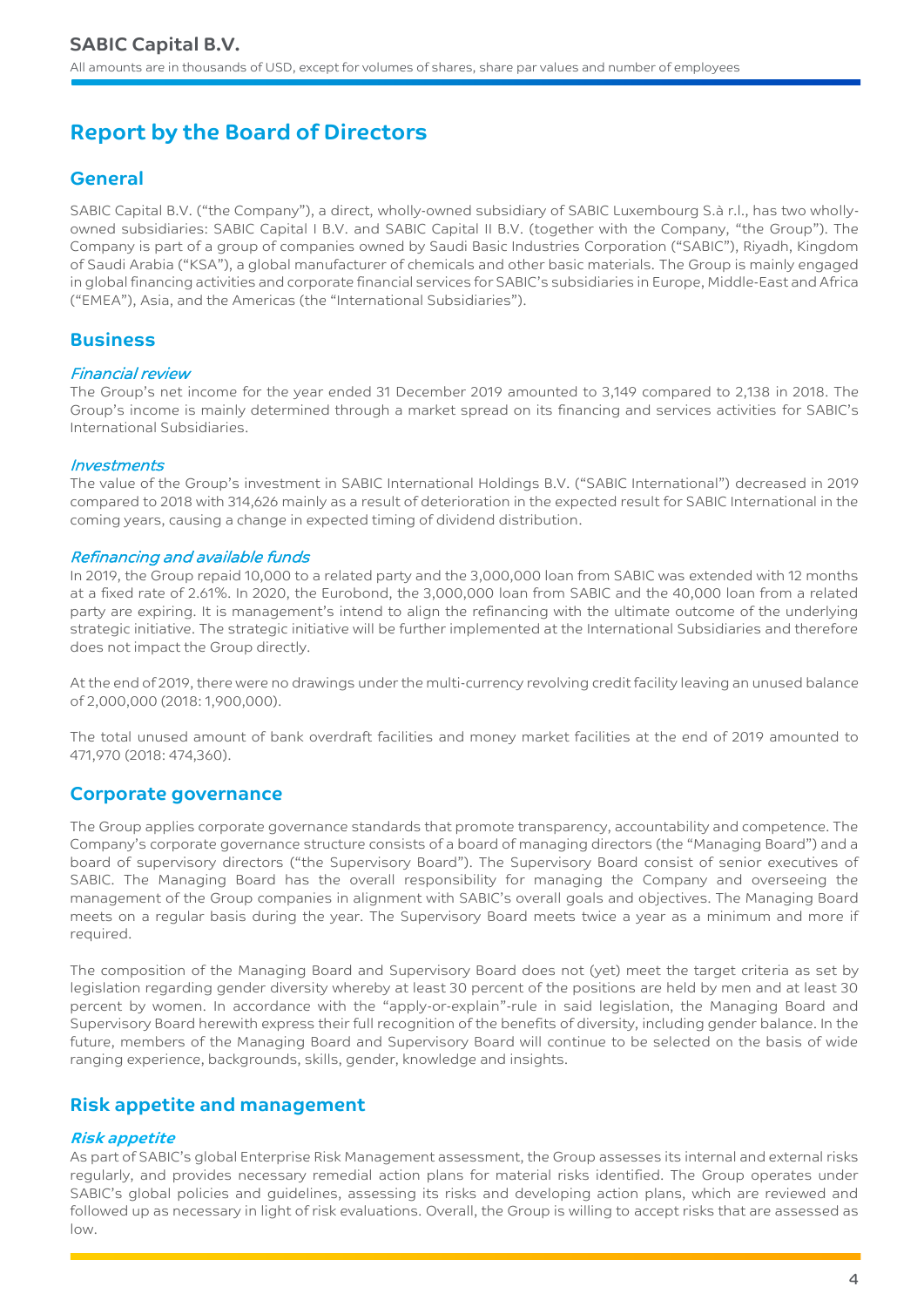The Group's risk appetite is set as part of SABIC's 2025 strategy focus as well as internal policies such as the Code of Ethics, company values, authority schedules, treasury and other corporate policies and varies per goal and objective and type of risk:

- Strategic risks: Regarding SABIC's 2025 strategy, the Group is prepared to take reasonable risk in order to achieve its performance goals and objectives.
- Operational risks: These are related to financial activities, see Financial risks.
- Financial risks: the Group, as part of SABIC globally, takes proper actions to maintain a strong cash position and to support its parent's best in class credit ratings. Our financial risk management is explained in more detail in Note 20 of the consolidated financial statements.
- Compliance risks: the Group does not allow any of its employees to take any compliance risk and takes appropriate measures in the event of any breach of its Code of Ethics.

# **Major risks**

Management has assessed the following major mostly financing related risks, related to the Group, which have not significantly changed over the last few years:

#### Volatility in interest rates, market risk, credit risk and liquidity risk

The Group provides financing to its International Subsidiaries by obtaining funds through equity contributions and loans from related parties as well as from external banking and capital markets, to fund their investments, capital expenditures and normal operations. Overall, management of the Group believes it has limited exposure to market risk, credit risk and liquidity risks on its financing activities as a result of its operating model, whereby funding obtained externally, are either fully (e.g. loans and bonds) or through limited recourse (e.g. cash pools) guaranteed by SABIC. Foreign exchange risk is also limited as the cash outflows or loans issued are almost completely offset by cash in-flows or loans received.

In addition, the Group is exposed to the following risks as part of SABIC:

#### Volatility in the global economy

SABIC's growth is to a large extent dependent on the growth of the global Gross Domestic Product ("GDP"). As the recovery of the global economy remains fragile, any decline in global GDP growth could have a decreasing effect on SABIC's financial results. SABIC is mitigating the impact of any volatility in the global economy through an efficient operational cost focus and to strive for sufficient feedstock availability in the regions it is operating.

#### Doing business in an international environment

SABIC is a global business with operations in more than 50 countries and has its foundation in Saudi Arabia. SABIC is therefore exposed to unfavorable geo-political, social or economic developments as well as developments in local laws and regulations which could adversely impact the business. To mitigate these risks, SABIC is carefully monitoring the international political, economic and legislative environment.

#### Compliance with laws and regulations

SABIC's international footprint requires to stay up to date with continuous change and expansion of laws and regulations. Non-compliance with laws and regulations could result in liabilities to SABIC. To mitigate these risks SABIC is actively monitoring its compliance exposures globally and is educating and training all of its employees annually on its Code of Ethics.

National and international taxation is changing rapidly, e.g. as a result of the actions developed by the Organization for Economic Co-operation and Development (OECD) at the request of the G20 to prevent Base Erosion and Profit Shifting (BEPS) in previous years and the 2018 US Tax Reform Act. SABIC's Global Tax function ensures SABIC is ready for these changes by providing strategic and operational support to manage tax risks for the business, while promoting growth in areas that include operating models, intercompany transactions, merger and acquisitions and the relationship with tax authorities. By building and maintaining robust compliance processes and a strong compliance culture the Group is fostering the highest ethical standards.

# **Internal Control Systems**

The Group's internal control system is designed to provide reasonable assurance to the management and the Board of Directors regarding the reliability of financial reporting and the preparation and fair presentation of its financial statements. However, all internal control systems, no matter how well designed, have its limitations. Therefore, even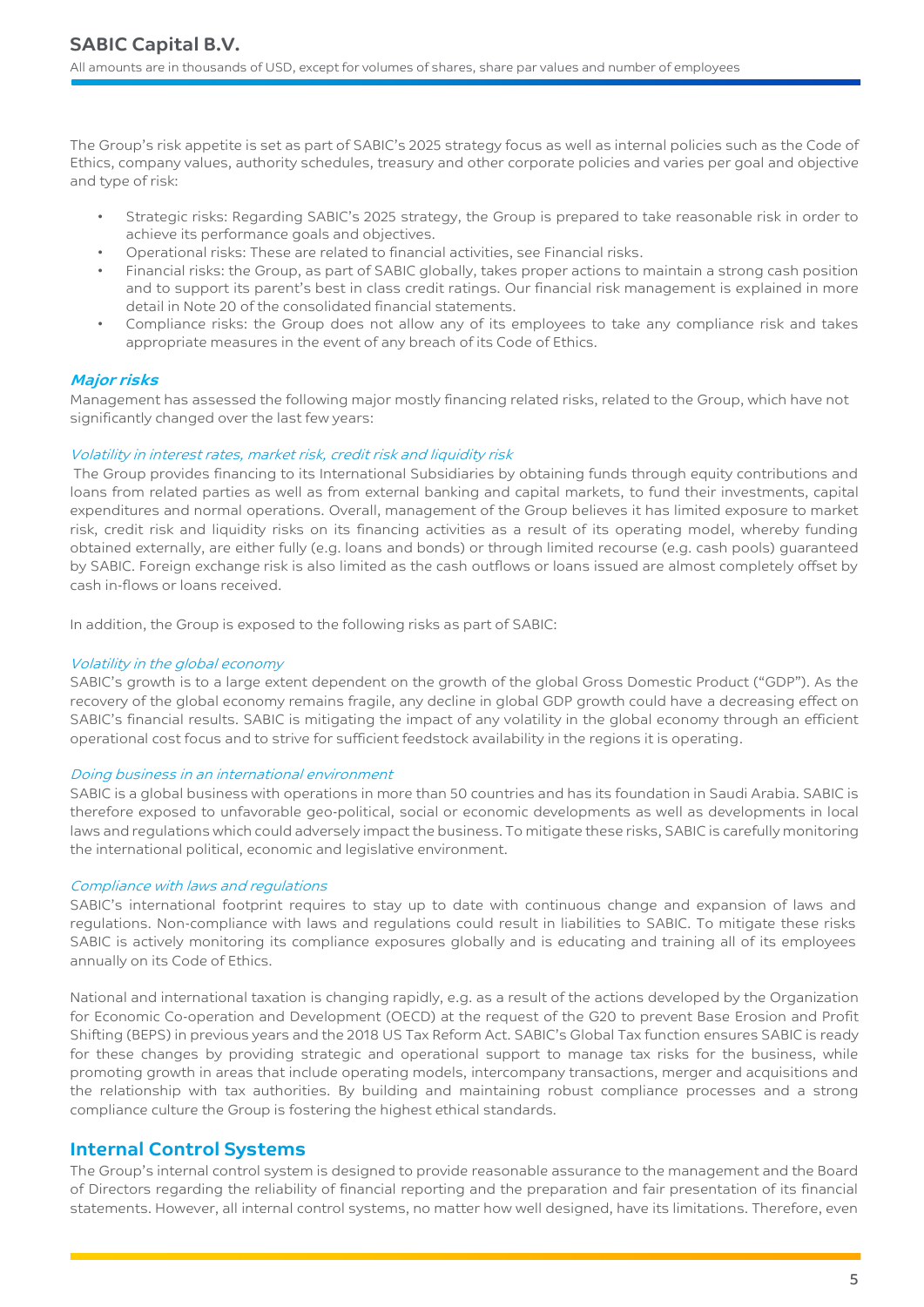those systems and controls determined to be effective may not prevent or detect misstatements and can provide only reasonable assurance with respect to financial statement preparations and presentation.

# **Human resources**

As of 31 December 2019, the Group had 36 (2018: 44) employees directly employed within the Netherlands.

# **Company outlook**

The global economy in 2020 is expected to be entirely impacted by the pandemic outbreak of the Corona virus (COVID-19), which started in China and is spreading over Europe and the United States quickly. The economic impact of COVID-19 is therefore expected to be severe and is likely to turn the global economy in 2020 into a recession depending on how long it will take governments to contain the spread of COVID-19 and their ability to support the local economy to recover from it. Management is continuously assessing the potential impact for the Group. The short-term impact is considered to be minor as the loans are secured and cash management process of the cash pool allows to allocate cash between legal entities. To ensure execution continuity of the Group's core activities, employees are able to complete their tasks from home office. The long-term impact of this crisis is yet quite uncertain and therefore no explicit statement can be made for the mid and long-term.

Management is actively managing the timely availability of funding to support any financing needs of the International Subsidiaries. For 2020, management believes it currently has sufficient cash availability with the International Subsidiaries as well as the ability to generate additional cash in 2020, to meet the International Subsidiaries' near term operational funding needs and regular capital expenditure commitments. For large projects or strategic investments, to support SABIC's international growth, the Group has the availability of its unused multi-currency revolving credit facility as well as the possibility to borrow additional funds externally depending on the availability of funds in the banking and capital markets and the support of SABIC. The Group's ability to borrow externally remains strong due to the guarantees from SABIC.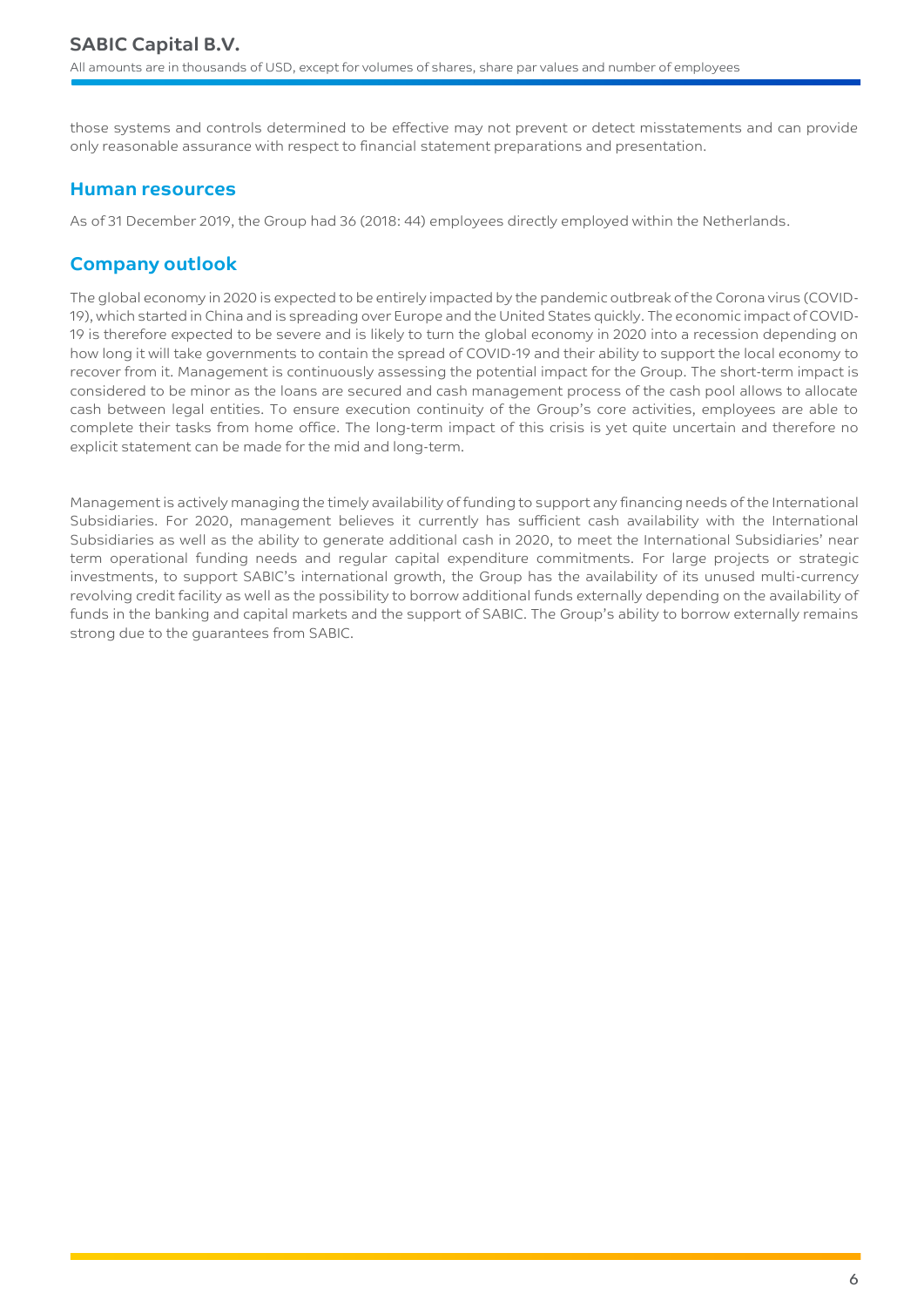\_\_\_\_\_\_\_\_\_\_\_\_\_\_\_\_\_\_\_\_\_\_\_\_\_\_\_\_ \_\_\_\_\_\_\_\_\_\_\_\_\_\_\_\_\_\_\_\_\_\_\_\_\_\_\_\_\_

Amsterdam, 9 April 2020

Signed by:

 $\forall\mathsf{m}$ 

T.G. Brierley **P.G.H.M. Dorn**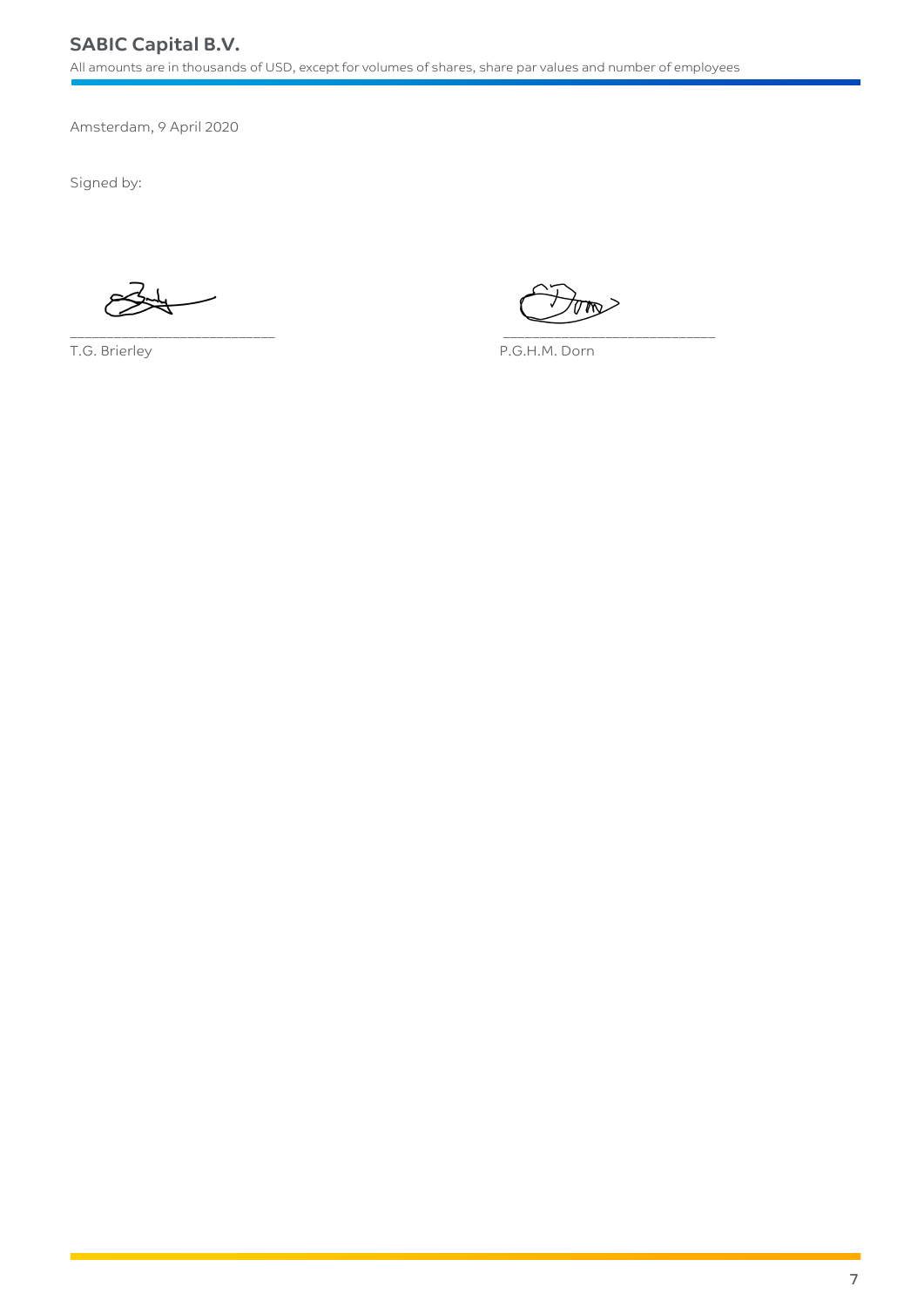Consolidated Financial Statements

31 December 2019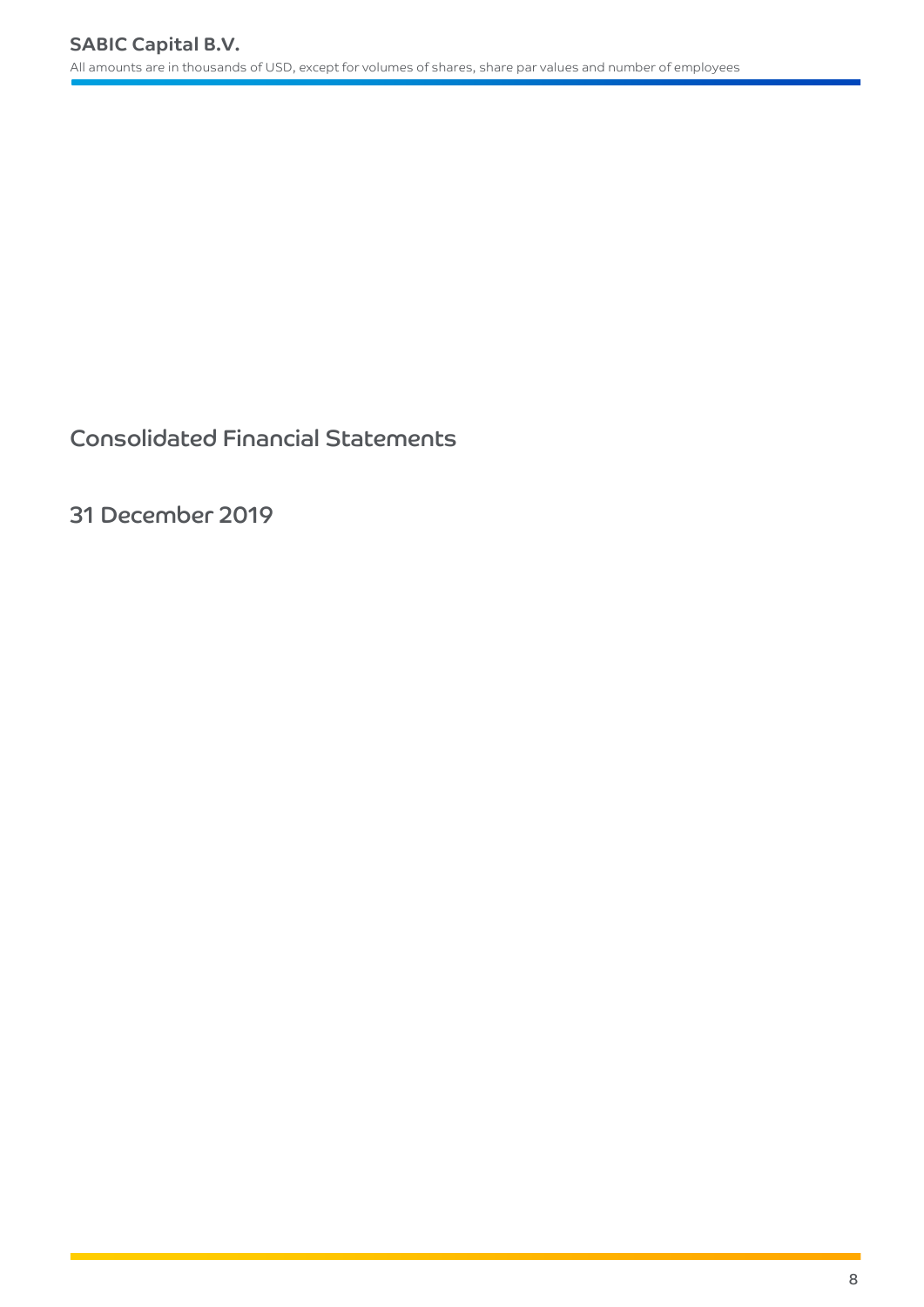# **Consolidated Statement of Income**

|                                                      |                | For the years ended |           |
|------------------------------------------------------|----------------|---------------------|-----------|
|                                                      |                | 31 December         |           |
|                                                      | Notes          | 2019                | 2018      |
| Interest income                                      | 3              | 497,832             | 398,075   |
| Financial income                                     | 3              | 15,100              | 34,513    |
| Financial expense                                    | $\overline{4}$ | (507,079)           | (429,316) |
| Operating income                                     |                | 5,853               | 3,272     |
| Selling, general and administrative income/(expense) | 5              | 108                 | 412       |
| Income before tax                                    |                | 5,961               | 3,684     |
| Income tax expense                                   | 6              | (2,812)             | (1,546)   |
| Net income for the year                              |                | 3,149               | 2,138     |
| Attributable to:                                     |                |                     |           |
| Owner of the Company                                 |                | 3,149               | 2,138     |
| Net income for the year                              |                | 3,149               | 2,138     |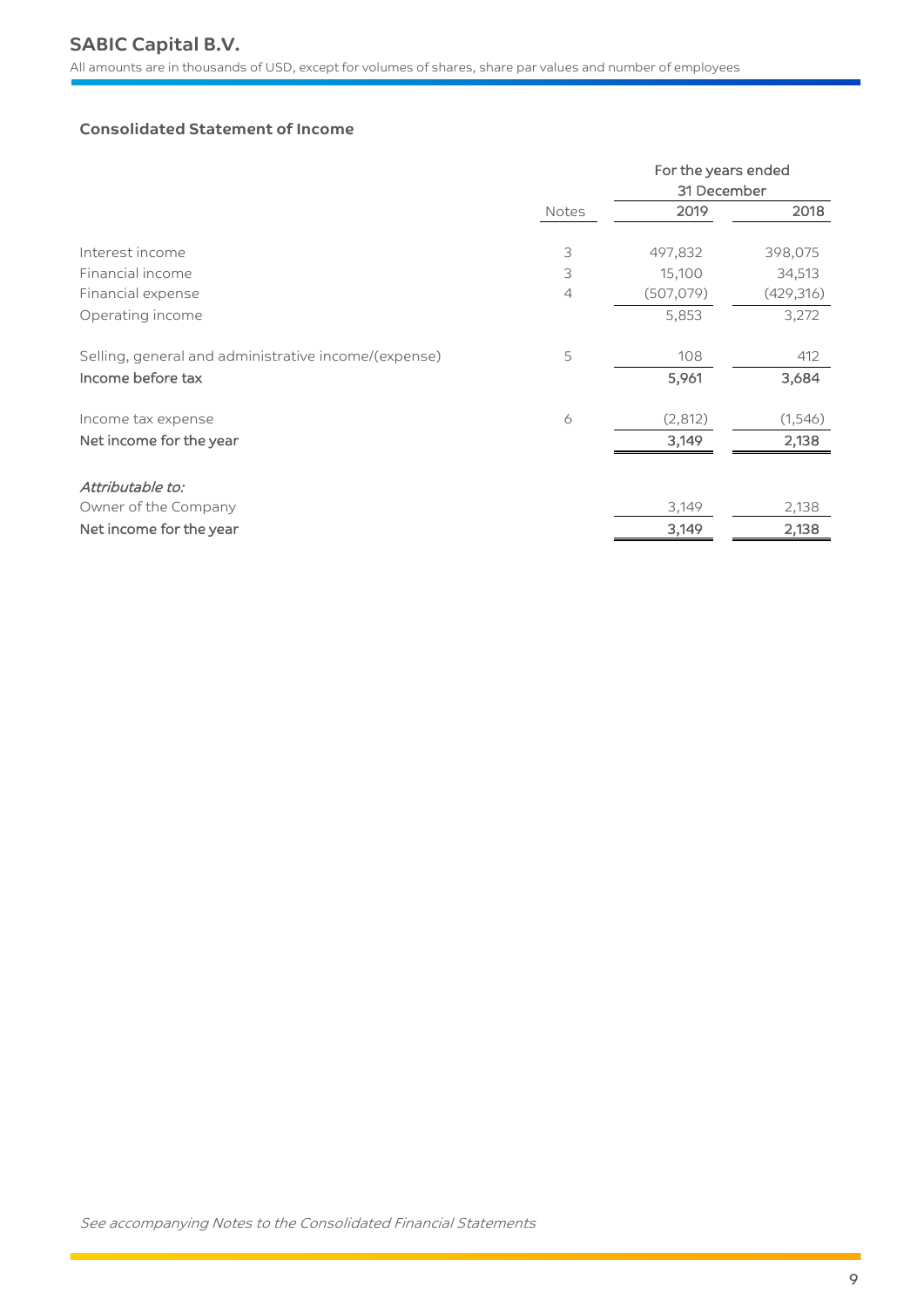# **Consolidated Statement of Comprehensive Income**

|                                                                                                                         | For the years ended<br>31 December |            |          |
|-------------------------------------------------------------------------------------------------------------------------|------------------------------------|------------|----------|
|                                                                                                                         | Note                               | 2019       | 2018     |
| Net income for the year                                                                                                 |                                    | 3,149      | 2,138    |
| Other comprehensive income:                                                                                             |                                    |            |          |
| Net (loss)/gain from equity instruments designated at FVOCI<br>Total other comprehensive (loss)/income that will not be | 8                                  | (314,626)  | (94,940) |
| reclassified to statement of income in subsequent periods                                                               |                                    | (314,626)  | (94.940) |
| Total comprehensive (loss)/income, net of tax                                                                           |                                    | (311, 477) | (92,802) |

| Attributable to:                              |            |           |
|-----------------------------------------------|------------|-----------|
| Owner of the Company                          | (311.477)  | (92,802)  |
| Total comprehensive (loss)/income, net of tax | (311, 477) | (92, 802) |

See accompanying Notes to the Consolidated Financial Statements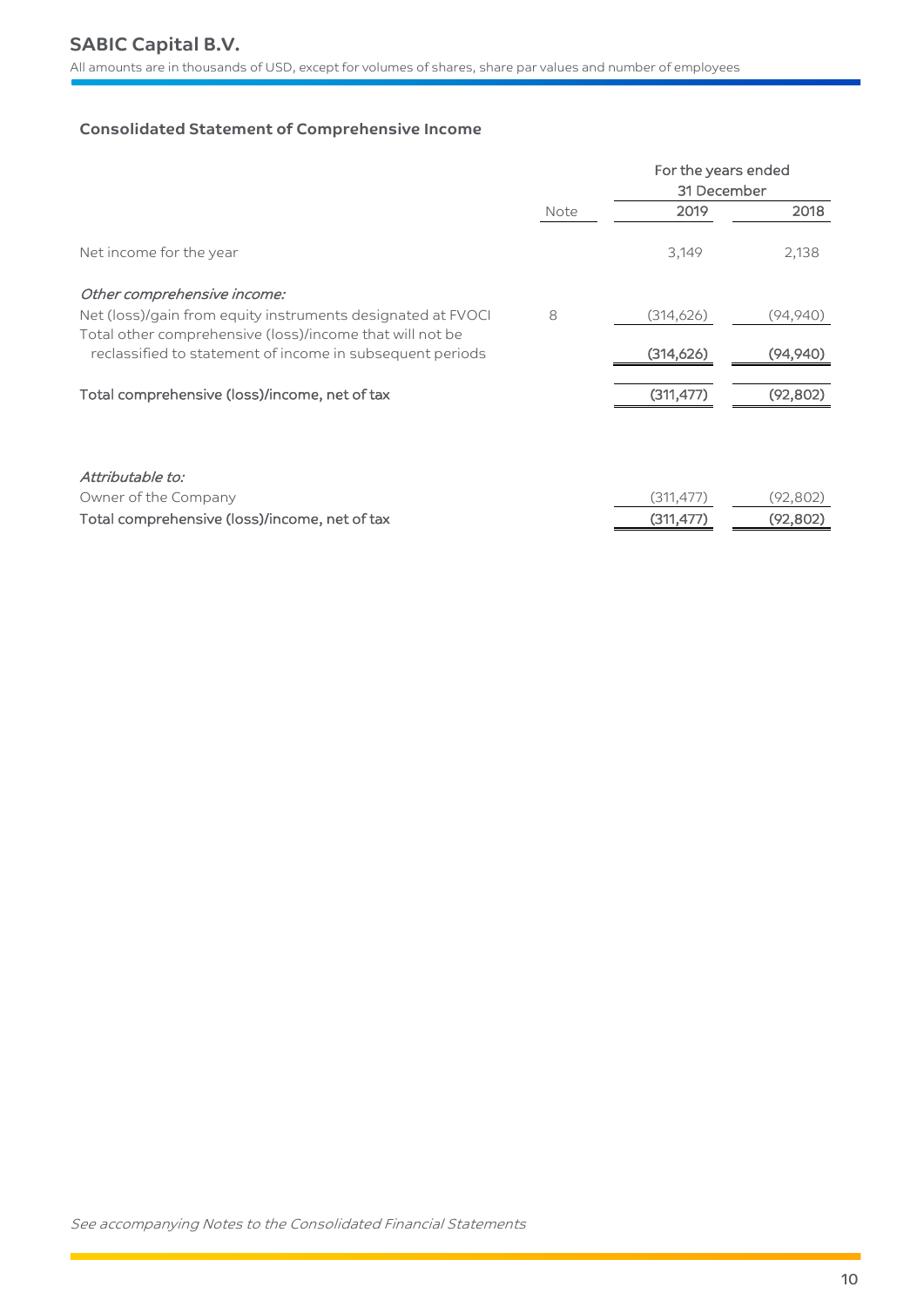# **Consolidated Statement of Financial Position**

|                                             |       |            | At 31 December |
|---------------------------------------------|-------|------------|----------------|
|                                             | Notes | 2019       | 2018           |
| Assets                                      |       |            |                |
| Non-current assets                          |       |            |                |
| Property and equipment                      |       | 62         | 124            |
| Right of use assets                         | 7     | 1,300      |                |
| Equity instruments                          | 8     | 2,232,014  | 2,546,640      |
| Other financial assets                      | 9     | 6,325,502  | 7,223,450      |
| Deferred tax assets                         |       | 765        | 649            |
|                                             |       | 8,559,643  | 9,770,863      |
| Current assets                              |       |            |                |
| Other financial assets                      | 9     | 4,849,442  | 3,979,083      |
| Other receivables                           | 10    | 45,603     | 76,198         |
| Derivatives                                 | 11    |            | 8,006          |
| Cash and cash equivalents                   | 12    | 2,124,385  | 1,286,529      |
|                                             |       | 7,019,430  | 5,349,816      |
| <b>Total assets</b>                         |       | 15,579,073 | 15,120,679     |
|                                             |       |            |                |
| Equity and liabilities                      |       |            |                |
| Equity                                      |       |            |                |
| Equity attributable to owner of the Company | 13    | 2,260,125  | 2,571,602      |
|                                             |       | 2,260,125  | 2,571,602      |
| Non-current liabilities                     |       |            |                |
| Interest-bearing loans and borrowings       | 14    | 6,311,747  | 7,302,020      |
| Employee benefits                           |       | 467        | 348            |
|                                             |       | 6,312,214  | 7,302,368      |
| <b>Current liabilities</b>                  |       |            |                |
| Current liabilities, interest-bearing       | 14    | 6,975,713  | 5,185,516      |
| Trade and other payables                    | 15    | 31,021     | 53,201         |
| Derivatives                                 | 16    |            | 7,992          |
|                                             |       | 7,006,734  | 5,246,709      |
| <b>Total liabilities</b>                    |       | 13,318,948 | 12,549,077     |
| <b>Total equity and liabilities</b>         |       | 15,579,073 | 15,120,679     |
|                                             |       |            |                |

See accompanying Notes to the Consolidated Financial Statements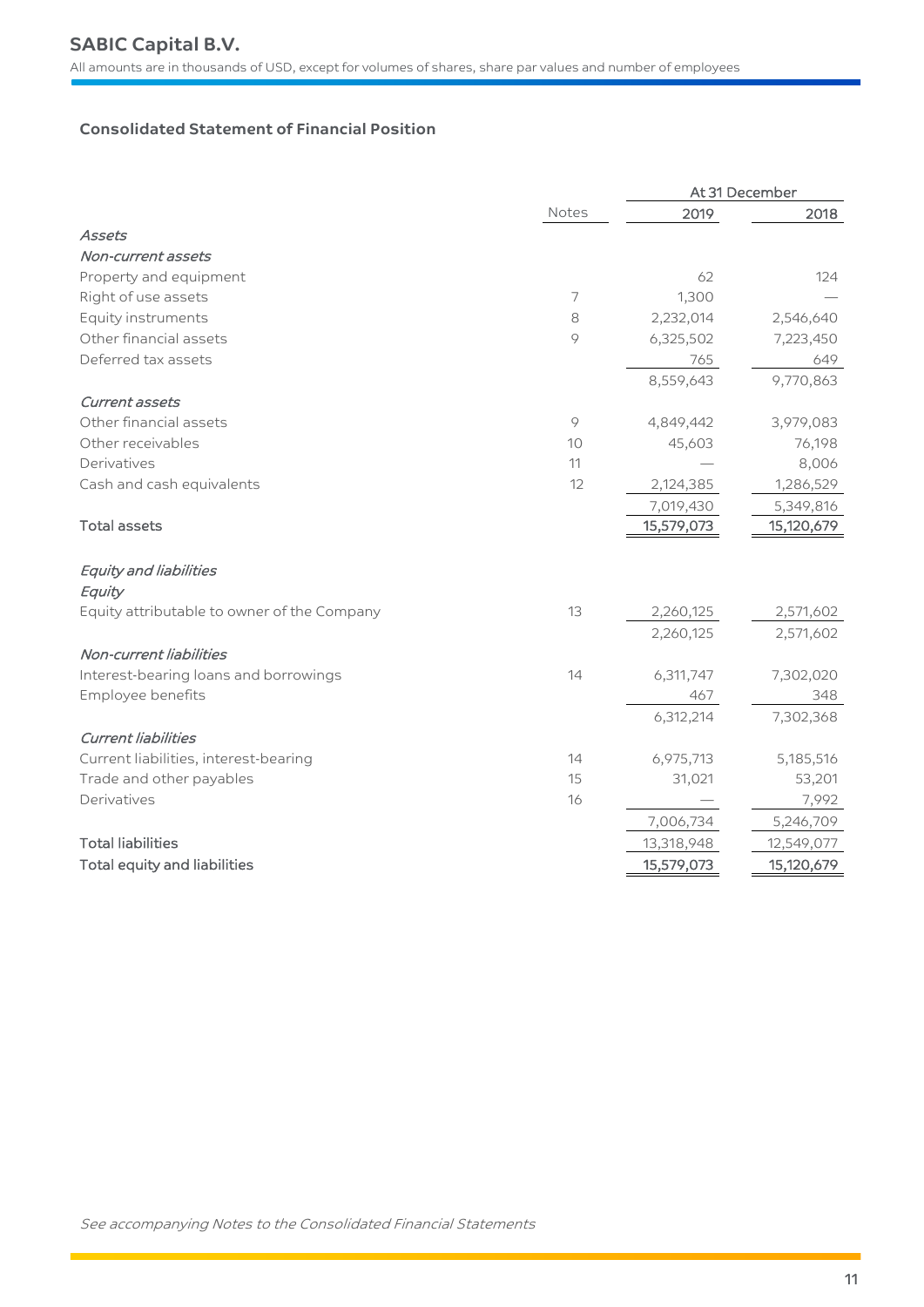# **Consolidated Statement of Changes in Equity**

# Attributable to owner of the Company

|                                                            |                           |                  |                      |                   | Fair value<br>financial |                 |
|------------------------------------------------------------|---------------------------|------------------|----------------------|-------------------|-------------------------|-----------------|
|                                                            | <b>Issued</b><br>capital* | Share<br>premium | Retained<br>earnings | Other<br>reserves | assets<br>through OCI   | Total<br>Equity |
| Balance as at 31 December 2017                             | 23                        | 1,332,115        | 22,906               | 80                | 1,310,854               | 2,665,978       |
| Adoption of IFRS 9                                         |                           |                  | (1,574)              |                   |                         | (1,574)         |
| Balance as at 1 January 2018                               | 23                        | 1,332,115        | 21,332               | 80                | 1,310,854               | 2,664,404       |
| Net loss equity instrument<br>designated at FVOCI (note 8) |                           |                  |                      |                   | (94, 940)               | (94, 940)       |
| Net income for the year                                    |                           |                  | 2,138                |                   |                         | 2,138           |
| Total comprehensive loss for the<br>year, net of tax       |                           |                  | 2,138                |                   | (94, 940)               | (92, 802)       |
| Balance as at 31 December 2018                             | 23                        | 1,332,115        | 23,470               | 80                | 1,215,914               | 2,571,602       |
| Net loss equity instrument<br>designated at FVOCI (note 8) |                           |                  |                      |                   | (314, 626)              | (314, 626)      |
| Net income for the year                                    |                           |                  | 3,149                |                   |                         | 3,149           |
| Total comprehensive loss for the<br>year, net of tax       |                           |                  | 3,149                |                   | (314, 626)              | (311, 477)      |
| Balance as at 31 December 2019                             | 23                        | 1,332,115        | 26,619               | 80                | 901,288                 | 2,260,125       |

\*Issued capital amounts to € 18,000.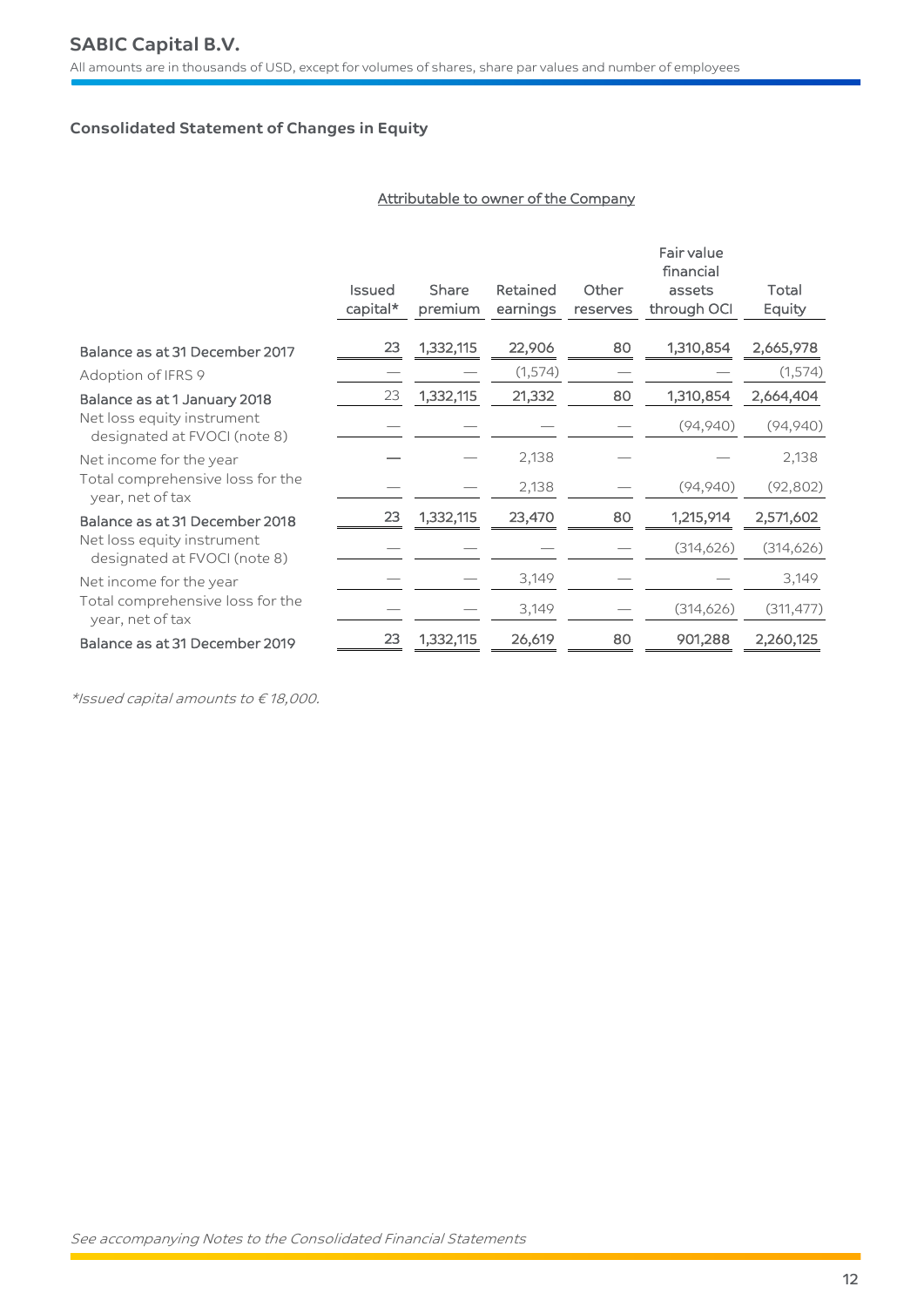# **Consolidated Statement of Cash Flows**

|                                                                             |       | For the years ended<br>31 December |               |  |
|-----------------------------------------------------------------------------|-------|------------------------------------|---------------|--|
|                                                                             | Notes | 2019                               | 2018          |  |
| <b>Operating activities</b>                                                 |       |                                    |               |  |
| Net income for the year                                                     |       | 3,149                              | 2,138         |  |
| Add back non-cash items in net income                                       |       |                                    |               |  |
| Interest revenue and expense, net                                           |       | (11,620)                           | (9,396)       |  |
| Amortization of debt issuance costs                                         |       | 5,519                              | 5,477         |  |
| Loss on impairment                                                          |       | 248                                | 647           |  |
| Income tax expense                                                          |       | 2,812                              | 1,546         |  |
| Non-cash adjustment to reconcile the result before tax to net cash<br>flows |       |                                    |               |  |
| Depreciation property and equipment                                         |       | 648                                | 63            |  |
| Movement in other non-current assets, liabilities and other, net            |       | (53)                               | (356)         |  |
| Net foreign exchange gain/(loss)                                            |       | 13,655                             | (7, 156)      |  |
| Changes in Group funding:                                                   |       |                                    |               |  |
| Proceeds of funding to related parties                                      |       | 893,012                            | 5,303,709     |  |
| Repayments of funding from related parties                                  |       | (10, 584)                          | (5,010,000)   |  |
| Proceeds from third party funding                                           |       | 80,000                             | 7,087,660     |  |
| Repayments of third party funding                                           |       | (180,000)                          | (7, 157, 500) |  |
| Debt issuance costs paid                                                    |       | (709)                              | (6,750)       |  |
| Interest received                                                           |       | 497,131                            | 384,672       |  |
| Interest paid                                                               |       | (482, 761)                         | (377, 026)    |  |
| Guarantee fee received                                                      |       | 33,969                             | 15,645        |  |
| Guarantee fee paid                                                          |       | (33,969)                           | (15,645)      |  |
| Right of use lease payments                                                 |       | (703)                              |               |  |
| Change in working capital:                                                  |       |                                    |               |  |
| Current receivables                                                         |       | 7,215                              | (3,776)       |  |
| Current liabilities - non-interest-bearing                                  |       | (2,308)                            | (3,016)       |  |
| Others                                                                      |       | 14                                 | 5             |  |
| Income tax paid                                                             |       | (1,651)                            | (1,400)       |  |
| Net cash provided by operating activities                                   |       | 813,014                            | 209,541       |  |
| Net increase in cash and cash equivalents                                   |       | 813,014                            | 209,541       |  |
| Net foreign exchange (loss)/gain on cash and cash equivalents               |       | (13, 589)                          | 7,492         |  |
| Cash and cash equivalents (including overdrafts) at 1 January               | 12    | 1,012,243                          | 795,210       |  |
| Cash and cash equivalents (including overdrafts) at 31 December             | 12    | 1,811,668                          | 1,012,243     |  |

See accompanying Notes to the Consolidated Financial Statements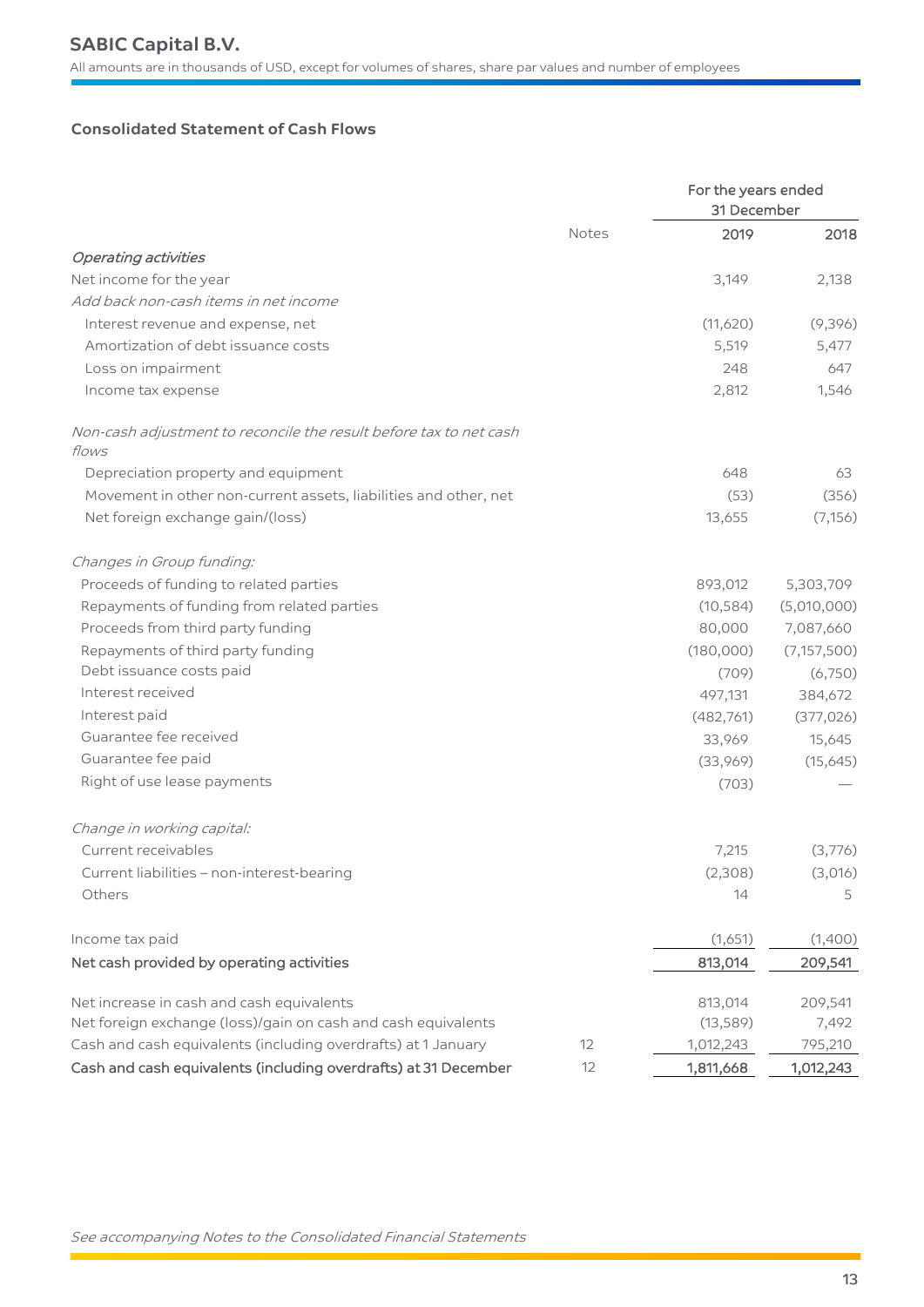# **Notes to the Consolidated Financial Statements**

# **1. General information**

SABIC Capital B.V. ("the Company") was incorporated on 3 September 2008 as a private company with limited liability ("besloten vennootschap met beperkte aansprakelijkheid") in accordance with Dutch law and is registered at the trade register of the Chamber of Commerce in the Netherlands on 4 September 2008, with registration number 14105349. The Company having its legal seat in Amsterdam, Zuidplein 216, the Netherlands, is a direct, wholly owned subsidiary of SABIC Luxembourg S.à r.l.

The Company has two wholly owned subsidiaries: SABIC Capital I B.V. and SABIC Capital II B.V. (together with the Company, "the Group") with Amsterdam as principal place of business. The Company is an indirect subsidiary of Saudi Basic Industries Corporation ("SABIC") a Saudi Arabian joint stock company based in Riyadh, Kingdom of Saudi Arabia ("KSA"). SABIC is engaged in the manufacturing, marketing and distribution of chemicals and other basic materials in global markets.

The primary purpose of the Group is to provide financing and corporate financial services for SABIC subsidiary entities in Europe, Middle-East and Africa, Asia, and the Americas ("International Subsidiaries"). The Group's financing is ensured through equity contributions, loans from related parties and third party financing. The Group has guarantees supporting its external financing from SABIC to receive sufficient funds to ensure compliance with all of its payment obligations to creditors. The Group's corporate financial services consist of treasury, tax and group reporting and accounting services, which are charged out to the beneficiary SABIC entities.

The financial statements of the Company for the year ended 31 December 2019 were approved on 9 April 2020 and are subject to adoption by the Annual General Meeting of the Shareholder.

# **2. Basis of preparation and accounting policies**

# **2.1 Basis of preparation**

The consolidated financial statements have been prepared in accordance with International Financial Reporting Standards ("IFRS") and its interpretations as adopted by the International Accounting Standards Board ("IASB") and endorsed by the European Union ("EU"). In accordance with Article 2:402 of the Dutch Civil Code, the company only statement of income is presented in a condensed form.

The consolidated financial statements have been prepared on a historical cost basis, except for financial instruments, which are measured at fair value at the end of each reporting period, as explained in the accounting policies below.

Historical cost is generally based on the fair value of the consideration given in exchange for goods and services at the date of inception.

Fair value is the price that would be received to sell an asset or paid to transfer a liability in an orderly transaction between market participants at the measurement date, regardless whether that price is directly observable or estimated using another technique. In estimating the fair value of an asset or a liability, the Group takes into account the characteristics of the asset or liability if market participants would take those characteristics into account when pricing the asset or liability at the measurement date. Fair value for measurement and/or disclosure purposes in these consolidated financial statements is determined on such basis.

The Group has categorized its financial assets and liabilities into a three-level fair value hierarchy, based on the degree to which the inputs to fair value measurement are observable and the significance of the inputs to the fair value measurement in its entirely, which are described as follows:

- Level 1: Quoted (unadjusted) market prices in active markets for identical assets or liabilities
- Level 2: Valuation techniques for which the lowest level input that is significant to the fair value measurement is directly or indirectly observable
- Level 3: Valuation techniques for which the lowest level input that is significant to the fair value measurement is unobservable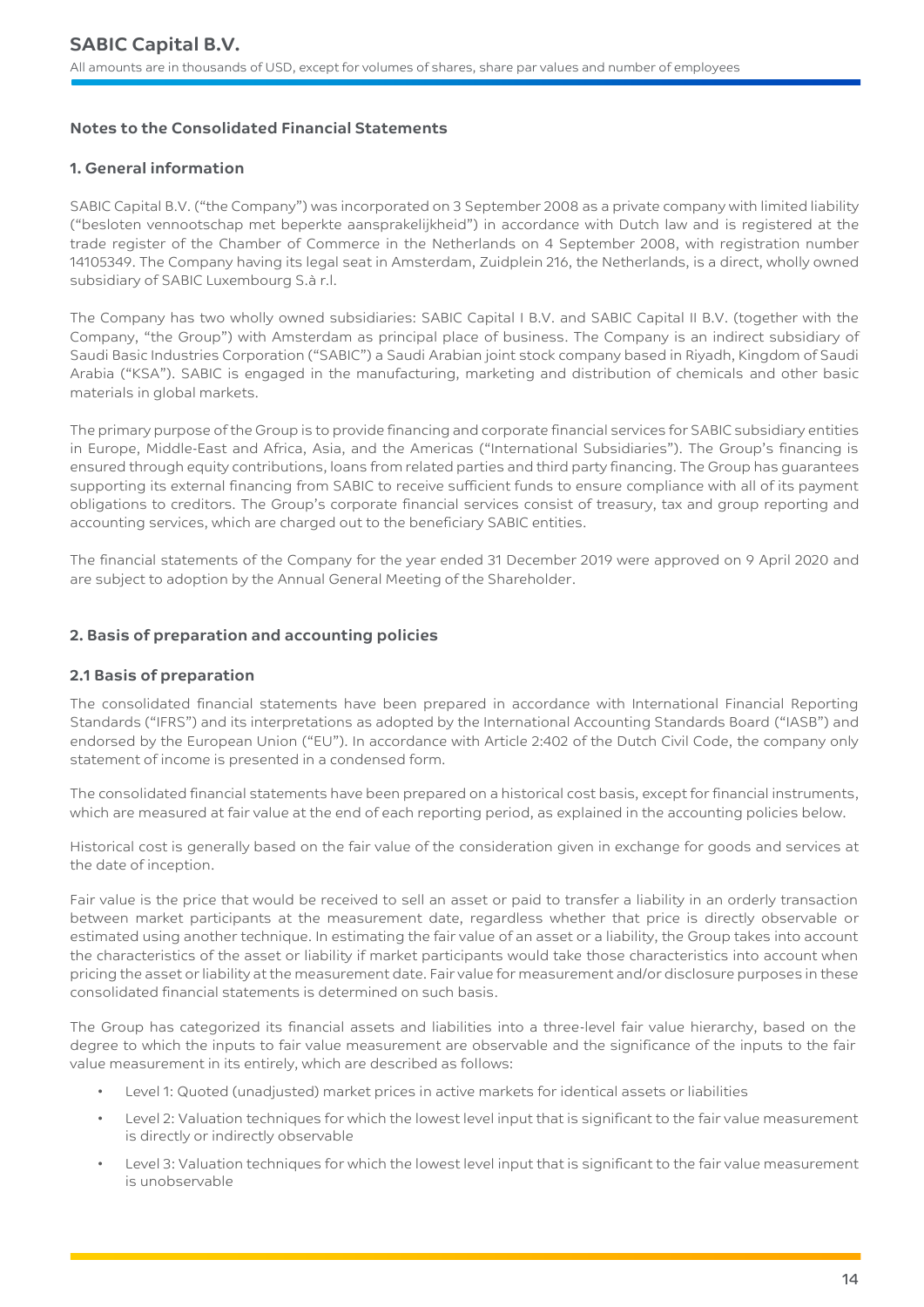# **2.2 Basis of consolidation**

The consolidated financial statements comprise the financial statements of the Company and the entities controlled by the Company. Control is considered achieved when the Company has power over its subsidiaries together with exposure, or rights, to variable returns from its involvement with the subsidiaries and lastly the ability to use its power over the subsidiaries to affect its returns. Generally, there is a presumption that a majority of voting rights results in control. The Company re-assesses whether or not it controls its subsidiaries if facts and circumstances indicate that there are changes to one or more of the three elements of control.

Profit or loss and each component of other comprehensive income are attributed to the equity owner of the Company. All intra-group assets and liabilities, equity, income, expenses and cash flows related to transactions between members of the Group are eliminated in full on consolidation.

The Group's consolidated companies at 31 December 2019 are disclosed in the Other Information section.

# **2.3 Significant accounting judgements, estimates and assumptions**

The preparation of the Group's consolidated financial statements requires management to make judgements, estimates and assumptions that affect the reported amounts of revenues, expenses, assets and liabilities, the accompanying disclosures, and the disclosures of contingent liabilities. Uncertainty about these assumptions and estimates could result in outcomes that require a material adjustment to the carrying amount of the assets or liabilities affected in the future.

These estimates and assumptions are based upon historical experience and various other factors that are believed to be relevant and are used to judge the carrying values of assets and liabilities that are not readily apparent from other sources. The estimates and underlying assumptions are reviewed on an ongoing basis. Revisions to accounting estimates are recognized in the period in which the estimates are revised if the revision affects only that period, or in the revision period and future periods if the changed estimates affect both current and future periods.

Other disclosures relating to the Company's exposure to risks and uncertainties include:

- Capital management, financial instruments risk management and policies (Note 20)
- Sensitivity analyses disclosures (Note 20)

The key assumptions and critical judgments concerning the future and other key sources of estimation uncertainty at the reporting date, that have a significant risk of causing a significant adjustment to the carrying amounts of assets and liabilities within the next financial year, are described below. The Group based its assumptions and estimates on parameters available when the consolidated financial statements were prepared. Existing circumstances and assumptions about future developments, however, may change due to market changes or circumstances arising that are beyond control of the Group. Such changes are reflected in the assumptions when they occur.

# Equity instruments (Note 8)

These equity instruments are designated at Fair value through other comprehensive income ("FVOCI") where the fair value recognized in the consolidated statement of financial position cannot be derived from active markets. This is determined using a discounted cash flow model. The input for certain parameters is taken from observable pricing in markets, but where this is not feasible, a degree of judgment by management is required in assessing fair values. Changes in assumptions about these factors could affect the fair value of these equity instruments.

# Incremental borrowing rate for lease agreements (Note 7 and Note 14)

The Group cannot readily determine the interest rate implicit in the lease agreement, therefore, it uses its incremental borrowing rate (IBR) to measure lease liabilities. The IBR is the rate of interest that the Group would have to pay to borrow over a similar term, and with a similar security, the funds necessary to obtain an asset of a similar value to the right-of-use asset in a similar economic environment. The IBR therefore reflects what the Group 'would have to pay', which requires estimation when no observable rates are available, such as for subsidiaries that do not enter into financing transactions or when they need to be adjusted to reflect the terms and conditions of the lease. The Group estimates the IBR using observable inputs, such as market interest rates when available and is required to make certain entity-specific estimates.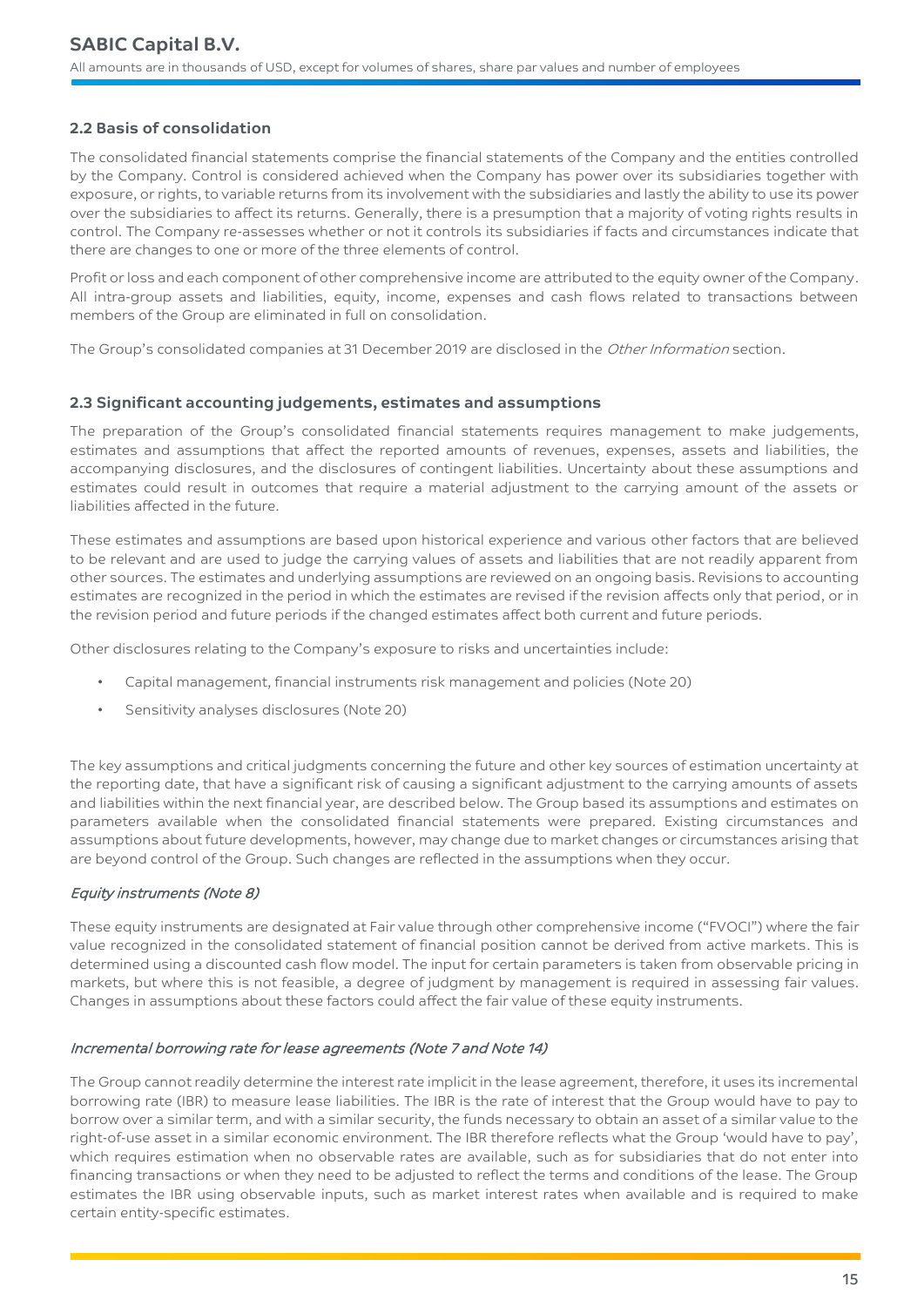#### Determining the lease term of contracts with renewal and termination options (Note 7 and Note 14)

Management determines the lease term as the non-cancellable term of the lease, together with any periods covered by an option to extend the lease if it is reasonably certain to be exercised, or any periods covered by an option to terminate the lease, if it is reasonably certain not to be exercised.

# **2.4 Changes in accounting policies**

#### IFRS 16 'Leases'

The Group has adopted IFRS 16 from its mandatory adoption date 1 January 2019 using the modified retrospective transition approach as permitted under the specific transition provisions in the standard. As a result, comparatives have not been restated.

The Group has not used the transition practical expedient of applying IFRS 16 to only those contracts that were previously identified as leases under IAS 17 (and IFRIC 4). In adopting IFRS 16, the Group has applied the following practical expedients:

- the use of a single discount rate to a portfolio of leases with reasonably similar characteristics;
- accounting for operating leases in accordance with IAS 17 as short-term leases with a remaining lease term of less than 12 months at 1 January 2019;
- exclusion of initial direct costs for the measurement of the right-of-use asset at the date of initial application;
- the use of hindsight in determining the lease term where the contract contains options to extend or terminate the lease; and
- the election, by class of underlying asset, not to separate non-lease components from lease components, and instead account for each lease component and any associated non-lease components as a single lease component.

As at 1 January 2019, the Group has recognised lease liabilities amounting to 2,245 and associated right-of-use assets amounting to 1,914 in relation to contracts that have been concluded as leases under the principles of IFRS 16. The liabilities were measured at the present value of the remaining lease payments, discounted using the Group's incremental borrowing rate. The associated right-of-use assets are measured at the amount equal to the lease liabilities, adjusted by the amount of prepayments relating to that lease recognised in the consolidated statement of financial position as at 31 December 2018. The Group's weighted average incremental borrowing rate applied to the lease liabilities was 0.6%.

The following table shows the reconciliation of operating lease commitments under IAS 17 "Leases" to the lease liabilities under IFRS 16 on 1 January 2019:

|                                                             | 1 January<br>2019 |
|-------------------------------------------------------------|-------------------|
| Operating lease commitment disclosed as at 31 December 2018 | 2,706             |
| Less: restatement operation lease commitment                | (509)             |
| Less: discount using the Group's IBR                        | (27)              |
| Add: contracts reassessed as lease agreements               | 75.               |
| Lease liabilities recognised as at 1 January 2019           | 2.245             |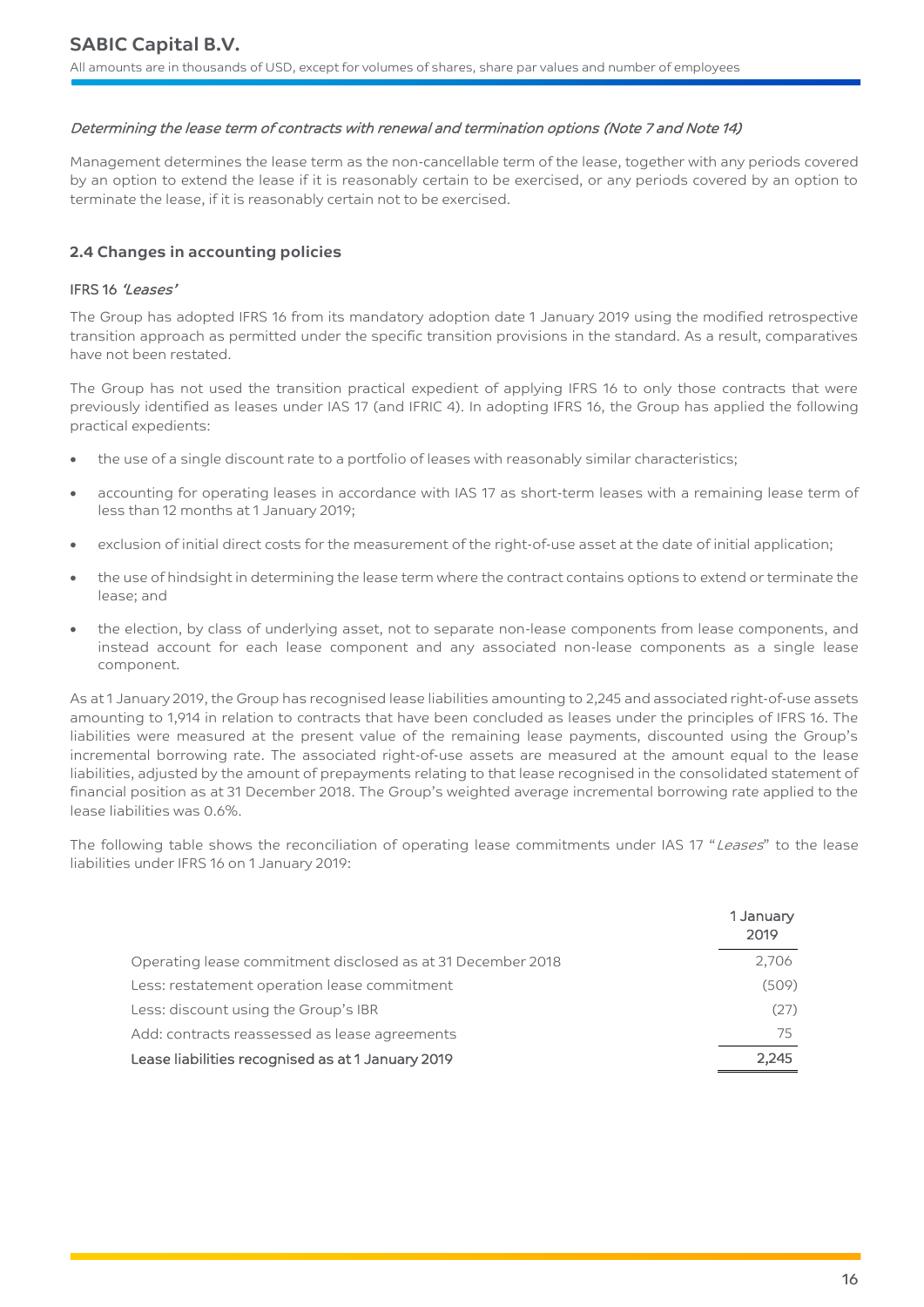# IFRIC Interpretation 23 Uncertainty over Income Tax Treatment

The Interpretation addresses accounting for income taxes when tax treatments involve uncertainty that affects the application of IAS 12 'Income Taxes' ("IAS 12") and does not apply to taxes or levies outside the scope of IAS 12, nor does it specifically include requirements relating to interest and penalties associated with uncertain tax treatments. The interpretation specifically addresses the following:

- Whether an entity considers uncertain tax treatments separately;
- The assumptions an entity makes about the examination of tax treatments by taxation authorities;
- How an entity determines taxable results, tax bases, unused tax losses, unused tax credits and tax rates; and
- How an entity considers changes in facts and circumstances

An entity must determine whether to consider each uncertain tax treatment separately or together with one or more other uncertain tax treatments. The approach that better predicts the resolution of the uncertainty should be followed.

# **2.5 IFRS issued but not yet effective**

The IFRS standards and interpretations that are issued and relevant for the Group, but not yet effective, up to the date of issuance of the Group's financial statements are elaborated below. These standards will be adopted by the Group, when they become effective.

#### Amendments to IAS 1 – Classification of Liabilities as Current or Non-Current

The Amendments in 'Classification of Liabilities as Current or Non-Current (Amendments to IAS 1)' affect only the presentation of liabilities in the statement of financial position, not the amount or timing of recognition of any asset, liability income or expenses, or the information that entities disclose about those items. They clarify that:

- the classification of liabilities as current or non-current should be assessed on rights that are in existence at the end of the reporting period.
- Settlement refers to the transfer to the counterparty of cash, equity instruments or others assets or services

The Amendments are effective from annual periods beginning on or after 1 January 2022 and should be applied retrospectively. The Group does not expect any effect on its consolidated financial statements.

Other new and amended standards and interpretations issued, but not yet effective, are not considered applicable to the Group now and in the foreseeable future.

# **2.6 Summary of significant accounting policies**

# Foreign currencies

The Group's consolidated financial statements are presented in US Dollars, which is also the Company's functional currency. For each entity, the Group determines the functional currency and items included in the financial statements are measured using that functional currency.

# Transactions and balances

Transactions in foreign currencies are initially recorded by the Group's entities at their respective functional currency spot rates at the date the transaction first qualifies for recognition.

Monetary assets and liabilities denominated in foreign currencies are translated at the functional currency spot rates of exchange at the reporting date. Differences arising on settlement or translation of monetary items are recognized in the consolidated statement of income, with the exception of monetary items that are designated as part of the hedge of the Group's net investment of an operation. These are recognized in other comprehensive income until the net investment is disposed of, at which time, the cumulative amount is reclassified to statement of income. Tax charges and credits attributable to exchange differences on those monetary items are also recorded in other comprehensive income.

Non-monetary items that are measured in terms of historical cost in a foreign currency are translated using the exchange rates at the dates of the initial transactions. Non-monetary items measured at fair value in a foreign currency are translated using the exchange rates at the date when the fair value is determined. The gain or loss arising on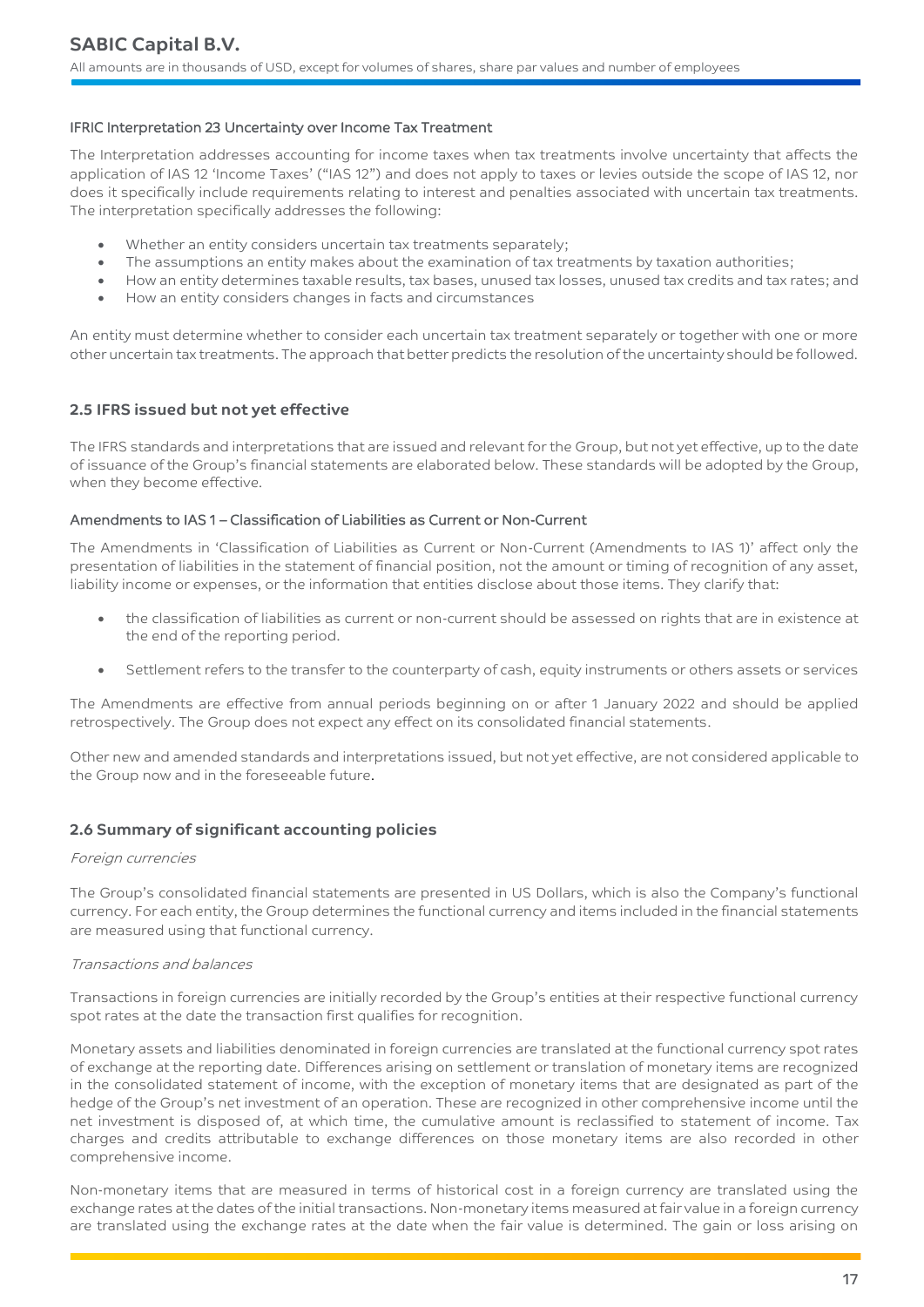translation of non-monetary items measured at fair value is treated in line with the recognition of the gain or loss on the change in fair value of the item (i.e., translation differences on items whose fair value gain or loss is recognized in other comprehensive income or statement of income are also recognized in other comprehensive income or statement of income, respectively).

The principal exchange rates against the US Dollar of the Company's main foreign currency, used in preparing the consolidated financial statements of financial position and statements of income, are:

|      |                                      | <b>Statement of Financial Position</b> |                               | Statement of Income           |
|------|--------------------------------------|----------------------------------------|-------------------------------|-------------------------------|
|      | Exchange rate<br>at 31 December 2019 | Exchange rate<br>at 31 December 2018   | Average exchange<br>rate 2019 | Average exchange<br>rate 2018 |
| Euro | 1.12                                 | 1.14                                   | 1.12                          | 1.18                          |

# **Current versus non-current classification**

An asset (liability) is classified as current when it is expected to be realized (settled) within 12 months after the balance sheet date, except for derivatives designated as a hedge, which are classified consistent with the underlying hedged item.

# **Interest income and financial income and expense**

For all financial instruments measured at amortized cost and interest bearing financial assets classified as debt instruments, interest income or expense is recorded using the effective interest rate ("EIR"). EIR is the rate that exactly discounts the estimated future cash payments or receipts over the expected life of the financial instrument or a shorter period, where appropriate, to the net carrying amount of the financial asset or liability. Interest income (or expense) is included in financial income (or expense) in the consolidated statement of income. Premiums, discounts and transaction costs on loans are carried as an adjustment to interest expenses, spread over the term of the loans concerned.

# **Expenses**

The Group provides treasury, tax and group financial and accounting services to SABIC. All costs related to the services provided are recharged to the service beneficiaries.

Eligible (direct) employees participate in defined contribution pension plans. Obligations for contributions to defined contribution plans are recognized in the consolidated statement of income when due.

# **Taxation**

Income tax expense represents the sum of the tax currently payable.

#### Deferred income tax

Deferred income tax assets and liabilities are recognized, using the balance sheet method, on temporary differences at the balance sheet date between the tax bases of assets and liabilities and their carrying amounts for financial reporting purposes.

#### Current income tax

Current income tax assets and liabilities are measured at the amount expected to be recovered from or paid to the tax authorities. The tax rates and tax laws used to compute the amount due are those that are enacted or substantively enacted at the balance sheet date in the Netherlands. Current income tax relating to items recognized directly in equity is recognized in the consolidated statement of changes in equity and not in consolidated statement of income. Management periodically evaluates positions taken in the tax returns with respect to situations in which applicable tax regulations are subject to interpretation and establishes provisions where appropriate.

# **Comprehensive income (loss)**

The consolidated statement of comprehensive income consists of net income (loss), foreign currency translation adjustments, a change in fair value of equity instruments designated at FVOCI and a change in fair value of derivative instruments.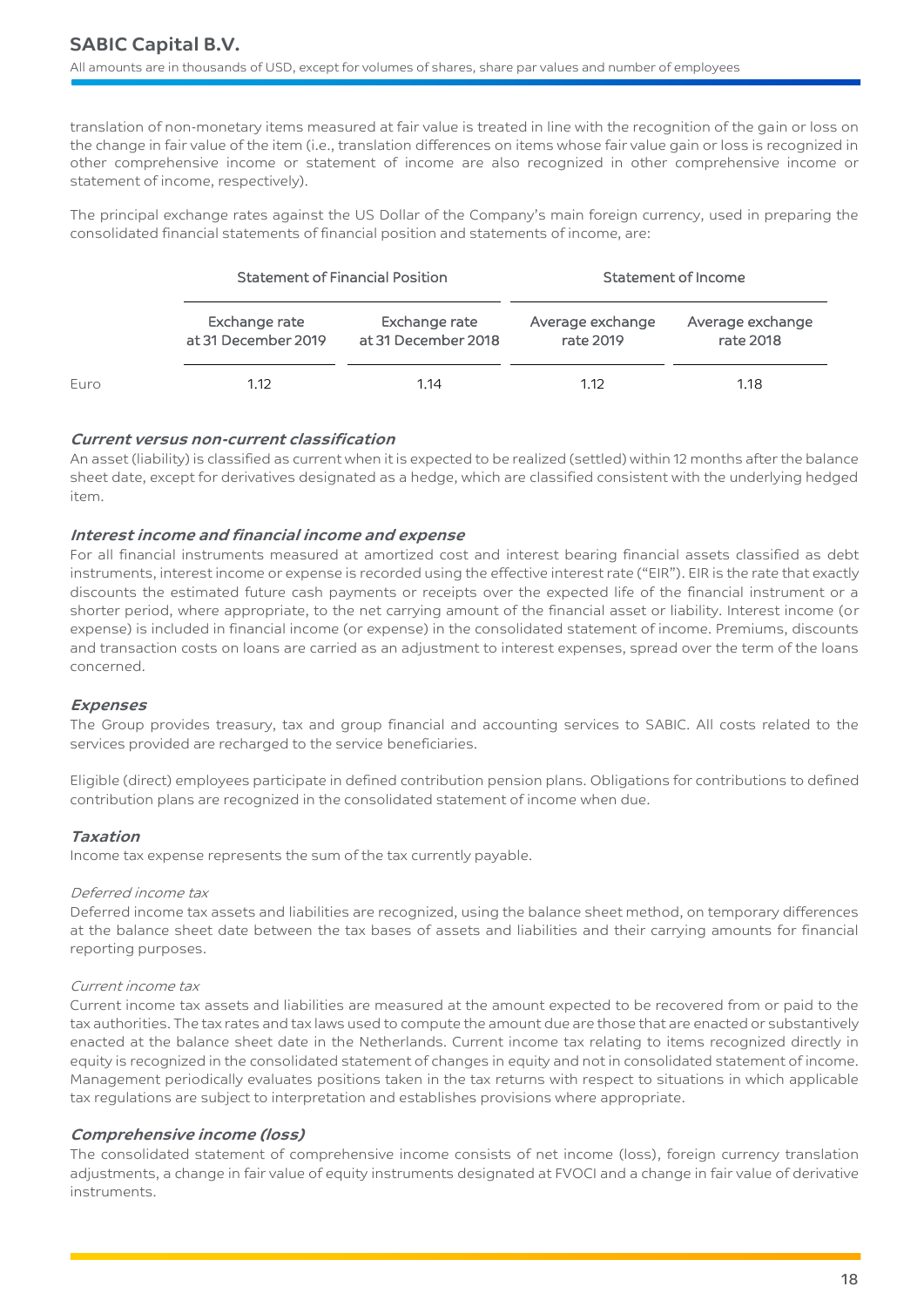# **Equipment**

Equipment is stated at cost, net of accumulated depreciation and accumulated impairment losses, if any. Depreciation is calculated on a straight-line basis over the useful life

# **Financial assets**

Classification of financial assets is based on the Group's business model for managing its financial assets and the contractual terms of the cash flows, whereby the Group classifies its financial assets as:

- financial assets measured at amortized cost; or
- financial assets measured at fair value

Gains or losses of assets measured at fair value will be recognized either through the consolidated statement of income or through the consolidated statement of OCI.

#### Initial measurement

Financial assets are initially measured at their fair value plus transaction costs. Transaction costs of financial assets carried at fair value through income statement are recognized in the consolidated statement of income, when incurred. Financial assets with embedded derivatives are considered in their entirety when determining whether their cash flows meet the requirements as solely payment of principal and interest.

Purchases or sales of financial assets that require delivery of assets within a time frame established by regulation or convention in the market place (regular way trades) are recognized on the trade date, which is the date that the Group commits to purchase respectively sell the asset.

#### Subsequent measurement

#### Debt instruments

The Group recognized its debt instruments at amortized cost. Financial assets recognized at amortized cost are assets held for collection of contractual cash flows, where those cash flows represent Solely Payments of Principal and Interest ("SPPI"), are measured at amortized cost. A gain or loss on a debt investment subsequently measured at amortized cost, and not part of a hedging relationship, is recognized in the consolidated statement of income when the asset is de-recognized or impaired. Interest income from these financial assets is included in finance income using the EIR method. This category includes trade receivables and loans granted.

# Equity instruments

The Group measures all equity instruments at fair value through OCI. These investments are irrevocably designated at fair value through OCI as the Group considers these investments to be strategic in nature. Dividends from such investments continue to be recognized in the consolidated statement of income as other income when the Group's right to receive payments is established. There shall be no subsequent reclassification of changes in fair value through the consolidated statement of income.

#### De-recognition

A financial asset or a part of a financial asset is de-recognized when:

- The rights to receive cash flows from the asset have expired, or
- The Group has transferred its rights to receive cash flows from the asset or has assumed an obligation to pay the received cash flows in full without material delay to a third party under a 'pass-through' arrangement, and either:
	- a) The Group has transferred substantially all the risks and rewards of the asset; or
	- b) The Group has neither transferred nor retained substantially all the risks and rewards of the asset, but has transferred control of the asset.

#### Impairment

The Group based its assessment of ECL on historical observed default rates, based on credit ratings. The Group assessed that the impact of forward looking information is not material. At reporting date, the historical observed default rates are updated and changes in the forward-looking estimates are analyzed.

The Group recognizes an allowance for ECLs for all debt instruments not held at FVTPL. ECLs are based on the difference between the contractual cash flows due in accordance with the contract and all the cash flows that the Company expects to receive, discounted at an approximation of the original effective interest rate. The expected cash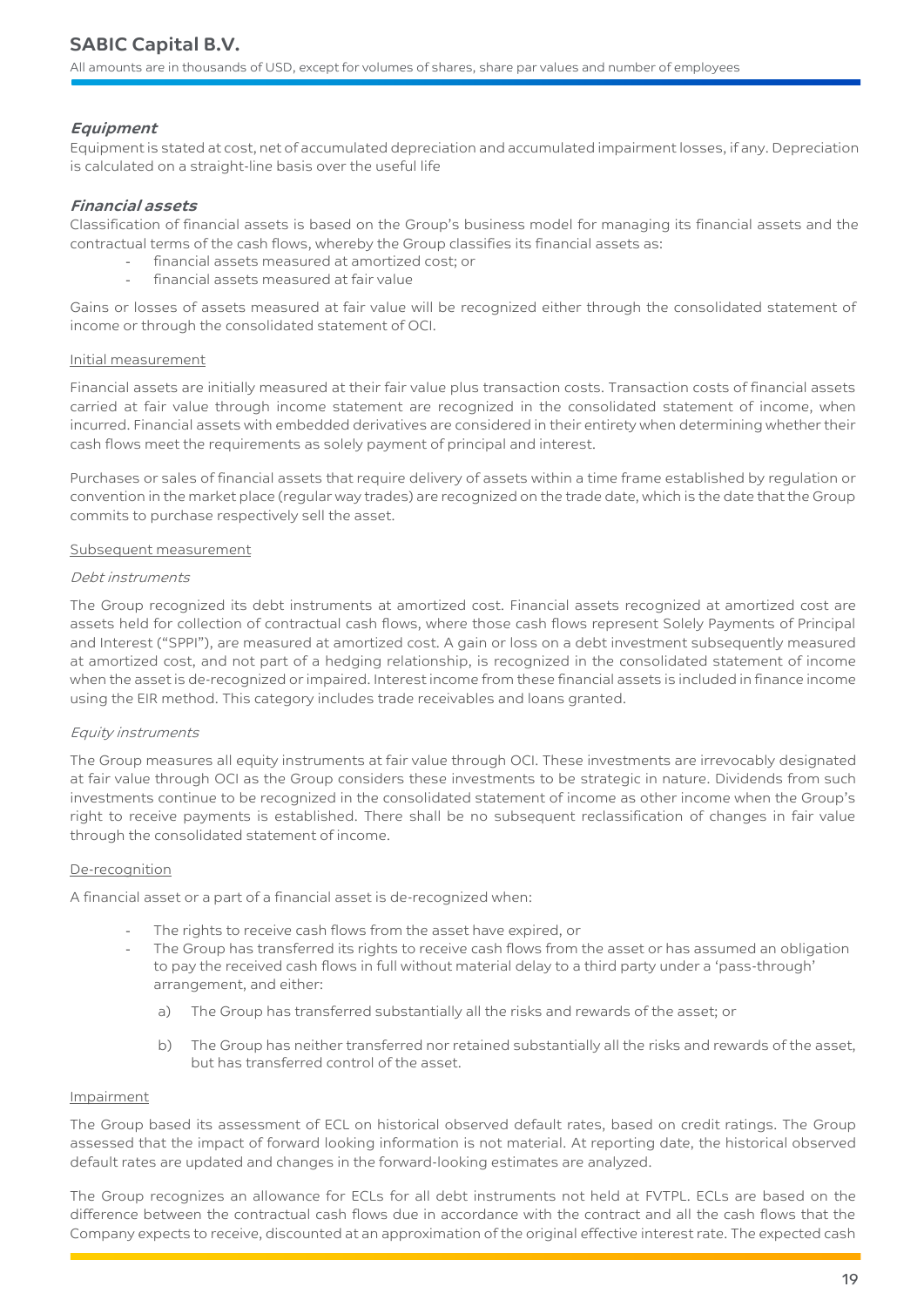flows will include cash flows from the sale of collateral held or other credit enhancements that are integral to the contractual terms.

ECLs are recognized in two stages. For credit exposures for which there has not been a significant increase in credit risk since initial recognition, ECLs are provided for credit losses that result from default events that are possible within the next 12-months (a 12-month ECL). For those credit exposures for which there has been a significant increase in credit risk since initial recognition, a loss allowance is required for credit losses expected over the remaining life of the exposure, irrespective of the timing of the default (a lifetime ECL).

# **Cash and cash equivalents**

Cash and cash equivalents comprise of cash at banks and short-term deposits with original maturities of three months or less that are readily convertible to know amounts of cash and which are subject to an insignificant risk of changes in value. Because of the short term nature of cash and cash equivalents, the Group recognizes these at its contractual par amount. The Group holds these balances in order to collect contractual cash flows. Cash and cash equivalents meet the business model and SPPI test and are therefore classified and measured at amortized cost. The expected credit losses are considered insignificant.

# **Financial liabilities**

# Initial recognition and measurement

Financial liabilities are classified as other financial liabilities measured at amortized cost using the EIR method, which include other non-current liabilities and trade and other payables.

All financial liabilities are recognized initially when the Group becomes party to contractual provisions and obligations under the financial instrument. The liabilities are recorded at fair value, and in the case of loans and borrowings and payables, the proceeds received net of directly attributable transaction costs.

# Subsequent measurement

Other financial liabilities, including loans and borrowings, after initial recognition, these are subsequently measured at amortized cost using the EIR method. Gains and losses are recognized in consolidated statement of income when the liabilities are de-recognized as well as through the EIR amortization process.

Amortized cost is calculated by taking into account any discount or premium on acquisition and fees or costs that are an integral part of the EIR method. The EIR amortization is included as finance costs in the consolidated statement of income.

# **Derivative financial instruments**

Derivative financial instruments are initially recognized at fair value on the date on which a derivative contract is entered into and are subsequently re-measured at fair value. Derivatives are carried as financial assets when the fair value is positive and as financial liabilities when the fair value is negative. Any gains or losses arising from changes in fair value on derivatives during the period that do not qualify for hedge accounting are taken directly to the consolidated statement of income. The Company does not apply hedge accounting.

The fair value of forward currency contracts is the difference between the forward exchange rate and the contract rate. The forward exchange rate is referenced to current forward exchange rates for contracts with similar maturity profiles.

# **Interest-bearing loans and borrowings**

Interest-bearing loans and borrowings are initially recognized at cost, being the fair value of the proceeds received, net of transactions costs. Subsequently, interest-bearing loans and borrowings are stated at amortized cost using the EIR method. Amortized cost is calculated by taking into account any discount or premium. Interest expenses are accrued and recorded in the consolidated statement of income for each period.

Deferred debt issuance costs represent an adjustment to the initial carrying amount of debt. These costs are amortized over the life of the debt and increase the amount of effective interest expense recognized on the debt.

# **Offsetting of financial assets and liabilities**

Financial assets and financial liabilities are offset and the net amount reported in the consolidated statement of financial position if there is a currently enforceable legal right to offset the recognized amounts and there is an intention to settle on a net basis, or to realize the assets and settle the liabilities simultaneously. The Group applies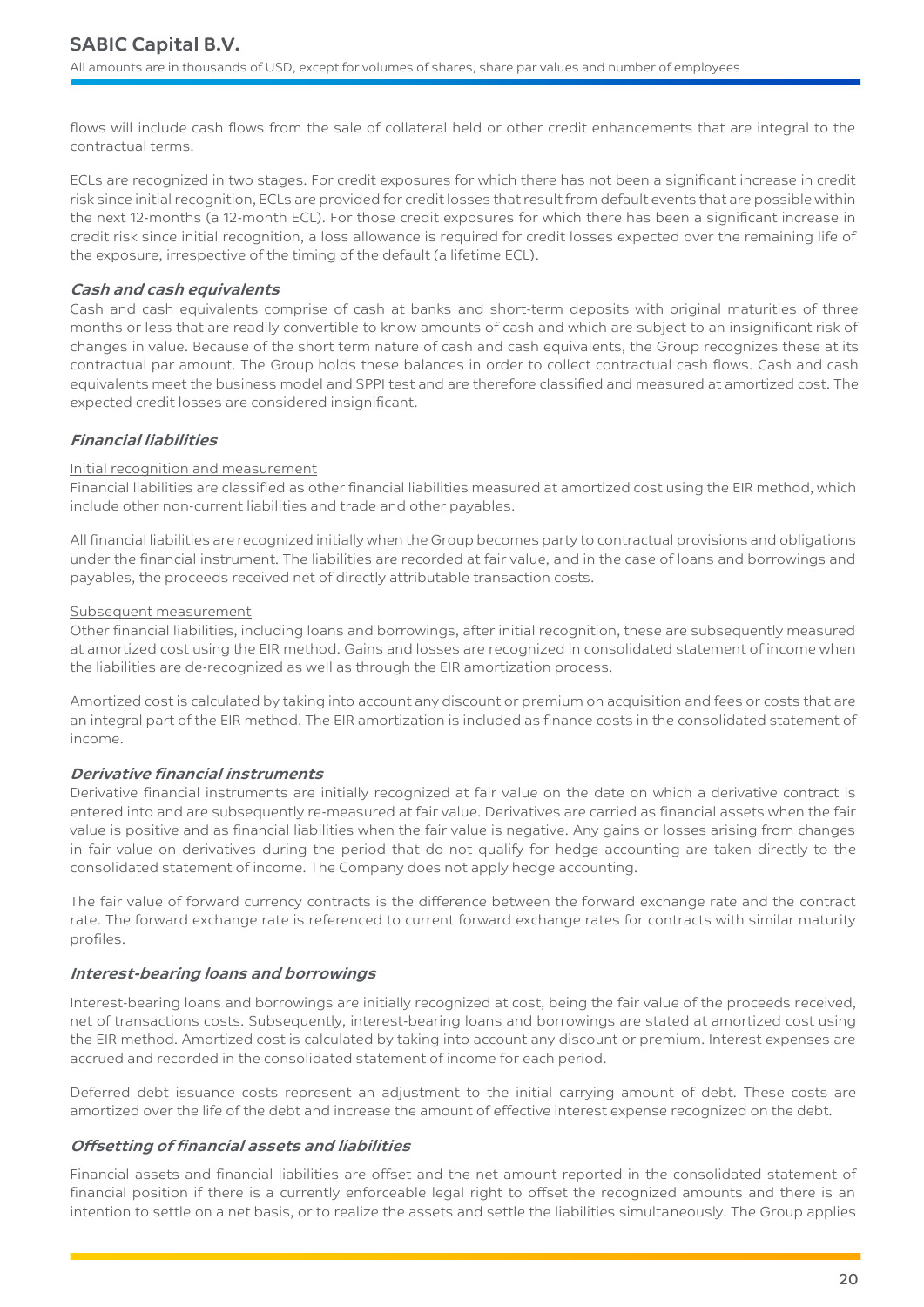netting of financial assets and liabilities, such as current accounts, where offsetting is justified by a formal agreement, provided these criteria are met.

# **Provisions**

### General

Provisions are recognized when the Group has a present obligation, legal or constructive, as a result of a past event, it is probable that an outflow of resources embodying economic benefits will be required to settle the obligation and a reliable estimate can be made of the amount of the obligation. Where management of the Group expects some or all of a provision to be reimbursed, for example under an insurance contract, the reimbursement is recognized as a separate asset but only when the reimbursement is virtually certain. The expense relating to any provision is presented in the consolidated statement of income net of any reimbursement.

If the effect of the time value of money is significant, provisions are discounted using a current pre-tax rate that reflects, where appropriate, the risks specific to the liability. Where discounting is used, the increase in the provision due to the passage of time is recognized as a finance cost.

# **Employee benefits**

Other employee benefits that are expected to be settled fully within 12 months after the end of the reporting period are presented as current liabilities. Provisions for other long-term employee benefits are measured at present value, using actuarial assumptions and methods. Any actuarial gains and losses are recognized in the consolidated statement of income in the period in which they arise.

# **Statement of cash flows**

The Group uses the indirect method to prepare the consolidated statement of cash flows. Cash flows in foreign currencies are translated at average exchange rates. Exchange rate differences affecting cash items are presented separately in the consolidated statement of cash flows. In line with the Group's operating model, movements and transactions related to loans and receivables are included in the cash flows from operating activities. For the purpose of preparing the Group's consolidated statement of cash flows, the cash and cash equivalents include bank overdrafts, which are presented under interest-bearing loans and borrowings in current liabilities in the Group's statement of financial position.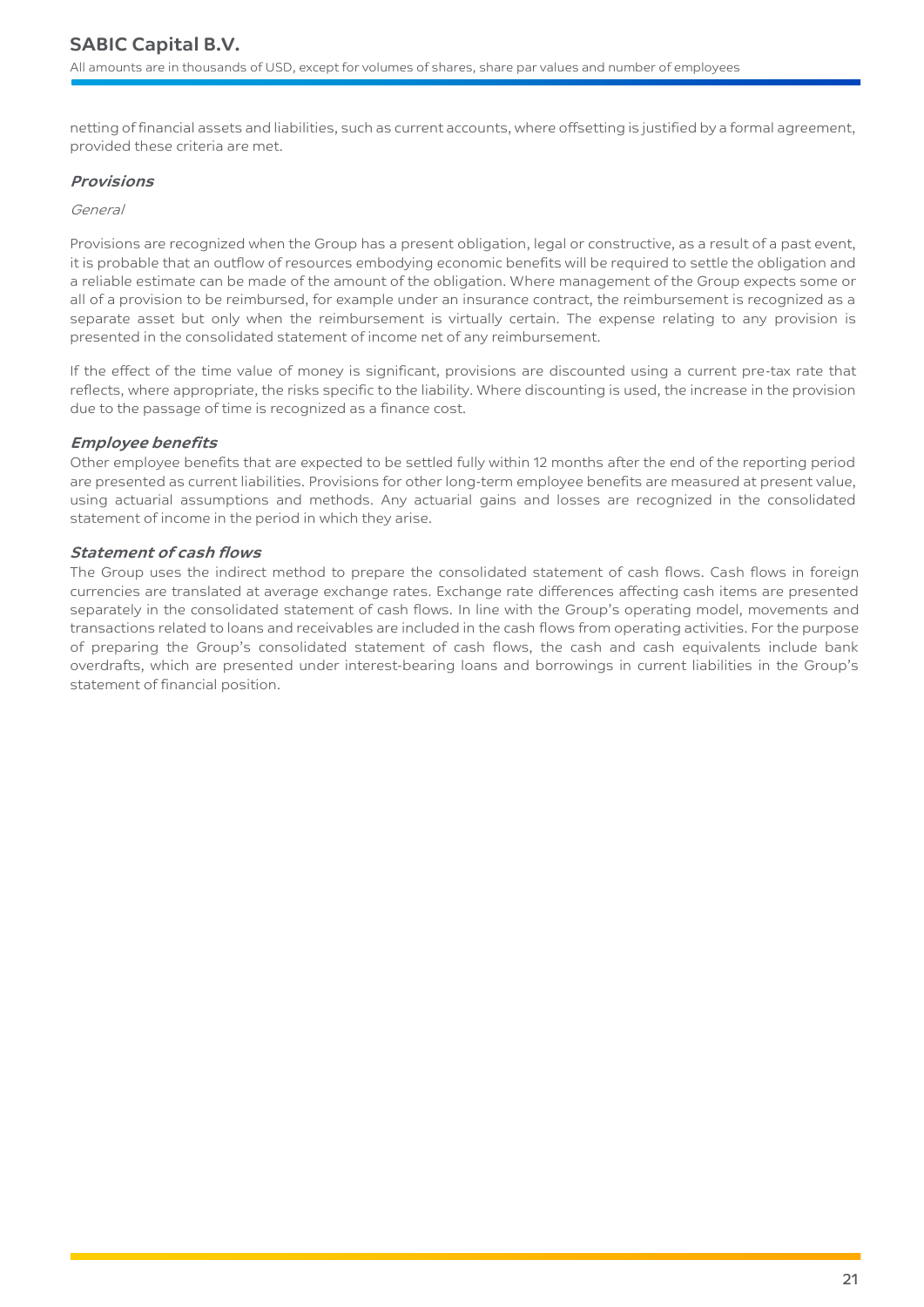# **3. Interest and financial income**

The consolidated statement of income includes the following financial income for the year ended 31 December:

|                                     | 2019    | 2018    |
|-------------------------------------|---------|---------|
| Interest income related parties     | 462.894 | 379.891 |
| Interest income third parties       | 34.938  | 18.184  |
| Financial income related parties    | 15,100  | 34,513  |
| Total interest and financial income | 512,932 | 432,588 |

Included in financial income from related parties is a guarantee fee to cover the guarantee support fee payable to SABIC (see also Note 4). Interest income consists of income based on effective interest rate.

# **4. Financial expense**

The consolidated statement of income includes the following financial expense for the year ended 31 December:

|                                     | 2019    | 2018    |
|-------------------------------------|---------|---------|
| Interest expense related parties    | 373,676 | 236,862 |
| Interest expense third parties      | 110.796 | 150,140 |
| Guarantee support fee owed to SABIC | 15,100  | 34,513  |
| Loss on impairment                  | 248     | 647     |
| Other financial-related expenses    | 7.259   | 7.154   |
| <b>Total financial expenses</b>     | 507,079 | 429,316 |

# **5. Selling, general and administrative expense**

Included in the selling, general and administrative expense are the following amounts by nature of expense for the year ended 31 December:

|                                                                           | 2019    | 2018    |
|---------------------------------------------------------------------------|---------|---------|
| Wages and salaries, pension costs and social security and benefit charges | (9.447) | (9,454) |
| Other external expenses                                                   | (4.922) | (9.640) |
| Cost recharged to other SABIC companies                                   | 14.477  | 19.506  |
| Total selling, general and administrative expense                         | 108     | 412     |

As of 31 December 2019, the Company had 36 employees directly employed within the Netherlands (2018: 44). The Group provides treasury, tax and financial reporting services to SABIC parent as well the International Subsidiaries. The total incurred cost included in wages and salaries, pension costs and social security and benefit charges are subsequently charged out to the entities which benefit from the provided services. The contribution into the defined contribution plan amounted to 1,018 (2018: 949).

# **6. Corporate income tax**

The companies in the Group are part of a Dutch fiscal unity headed by the Company. The regulations for a Dutch fiscal unity stipulate that all companies included in the fiscal unity are jointly and severally liable for all tax liabilities due by the tax parent company until the tax unity ceases. The Company's individual corporate income tax is calculated on a stand-alone basis.

The taxable income is subject to an advance pricing agreement with the Dutch Tax Authorities, under which a compliant taxable margin is declared in the annual corporate income tax return.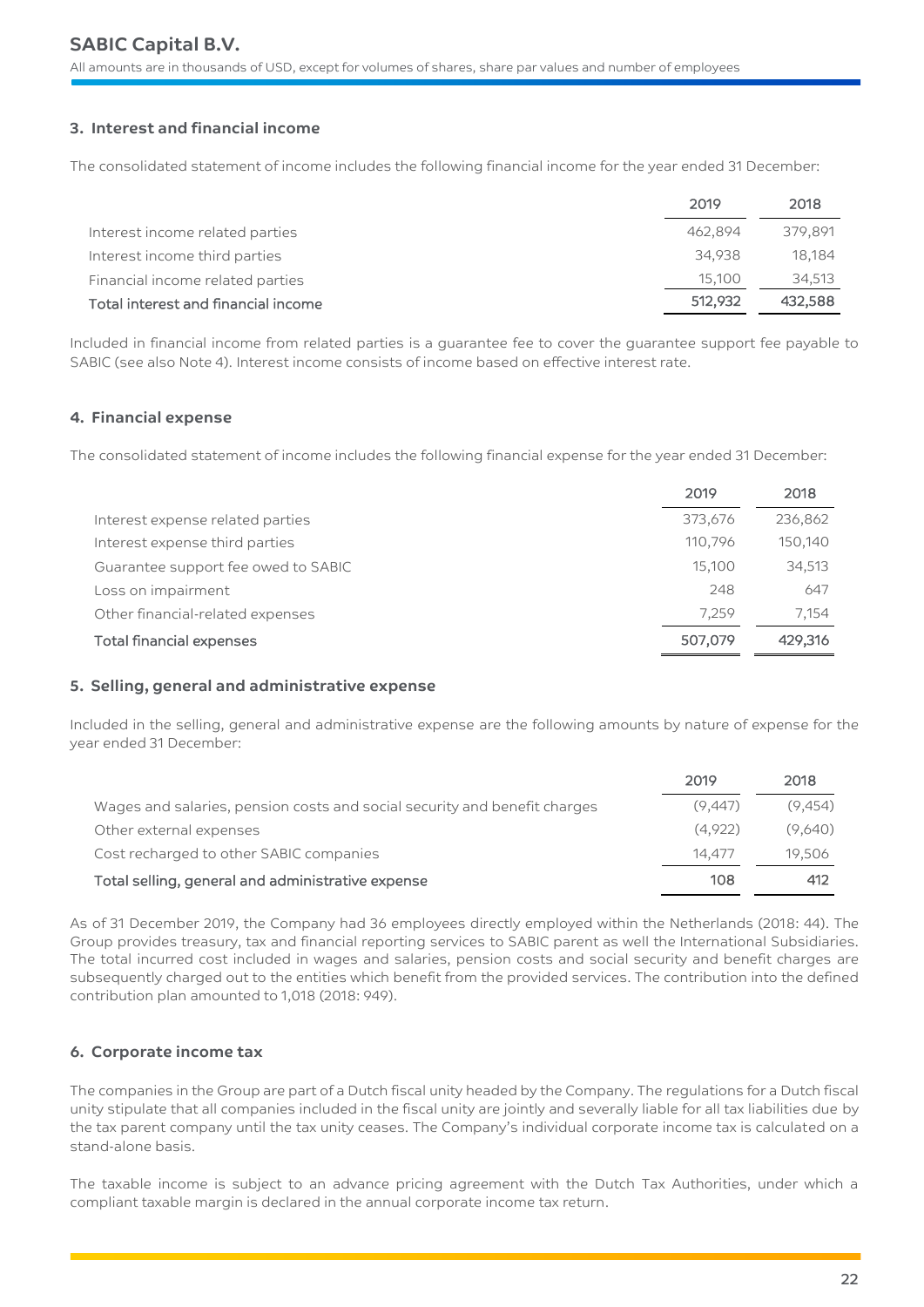In 2019, the tax charge recorded in the consolidated statement of income amounted to 2,812 (2018: 1,546). The effective tax rate of 47% (2018: 42%) is higher than the domestic income tax charge of 25% (2018: 25%) mainly caused by foreign income taxes without domestic tax relief and permanent adjustments to taxable profit.

# **7. Right of use assets**

|                                 | <b>Buildings</b> | Others | Total |
|---------------------------------|------------------|--------|-------|
| Cost:                           |                  |        |       |
| Balance at 31 December 2018     |                  |        |       |
| IFRS 16 implementation          | 1,553            | 361    | 1,914 |
| Balance at 1 January 2019       | 1,553            | 361    | 1,914 |
| Disposals                       |                  | (28)   | (28)  |
| Balance at 31 December 2019     | 1,553            | 333    | 1,886 |
| Depreciation:                   |                  |        |       |
| Depreciation                    | (480)            | (106)  | (586) |
| Balance at 31 December 2019     | (480)            | (106)  | (586) |
| Net Book value 31 December 2018 |                  |        |       |
| Net Book value 31 December 2019 | 1,073            | 227    | 1,300 |

# **8. Equity instruments designated at FVOCI**

The consolidated statement of financial position includes the following for the year ended 31 December:

|                                              | 2019      | 2018      |
|----------------------------------------------|-----------|-----------|
| Preference shares from a related party       | 2.232.014 | 2.546.640 |
| Total equity instruments designated at FVOCI | 2.232.014 | 2,546,640 |

# Preference shares

In December 2008, SABIC Capital II B.V. made a contribution for an amount of € 1,028 million on the cumulative preference shares of SABIC International Holdings B.V. ("SABIC International"), a related party, with a coupon of 8.5%, representing 5.05% of the shares of SABIC International. The contribution consists of 7,982,000 cumulative preference shares with a par value of € 1 per share. The change of the fair value of the cumulative preference shares as at 31 December 2019 for an amount of 314,626 (2018: 94,940 decrease) is recorded through the consolidated statement of comprehensive income. Due to SABIC International negative retained earnings position, no dividends have been distributed to the Group as preferred shareholder. The accumulated undistributed dividend, related to the cumulative preference shares, amounts to 1,076,233 as of 31 December 2019 (2018: 999,277).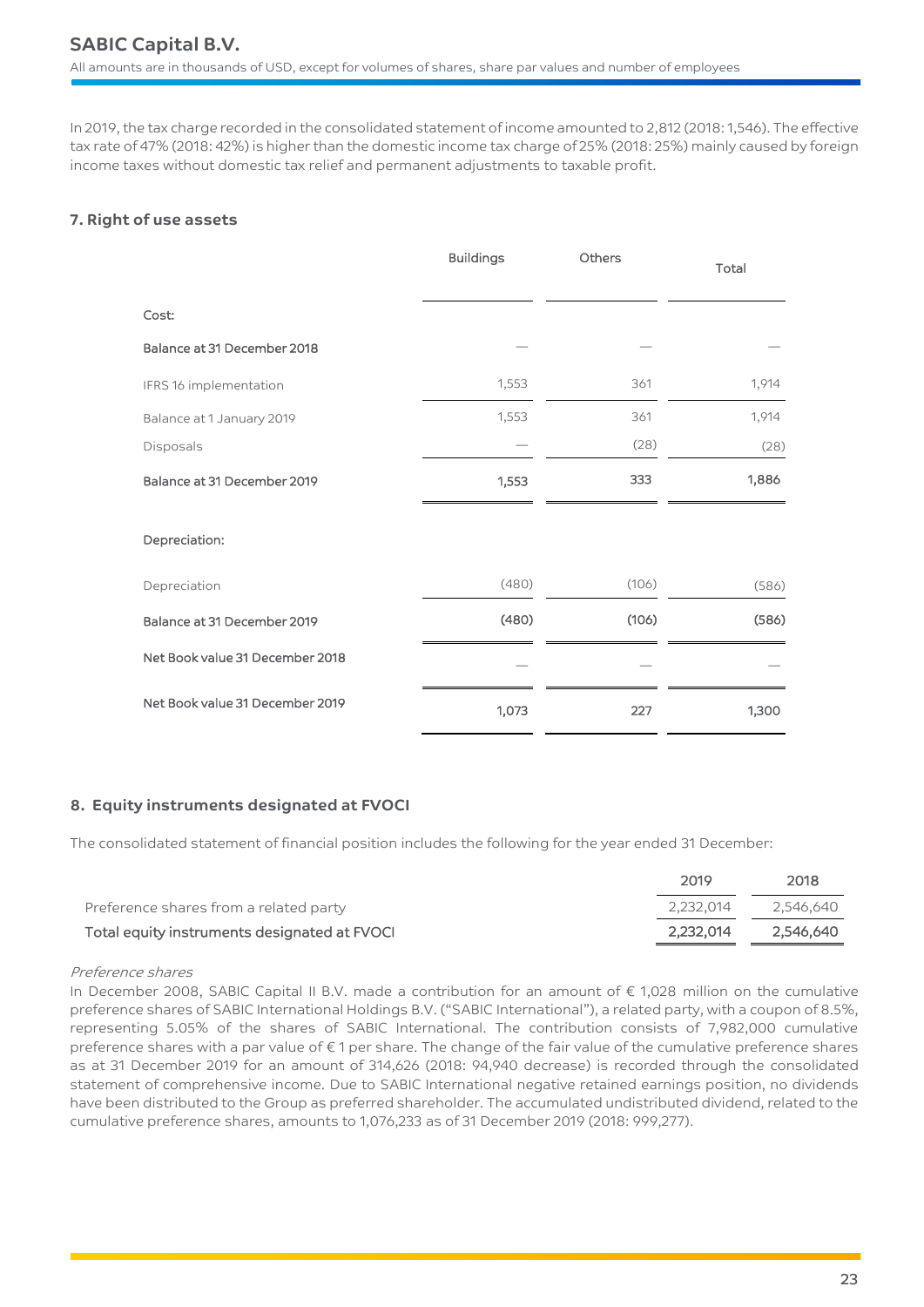# 9**. Other financial assets**

Other financial assets consist of loans to SABIC International and SABIC US Holdings LP, which are subsequently provided to the International Subsidiaries.

Other financial assets comprise of the following at 31 December:

|                                                 | <b>EIR</b>                     |          |            |            |
|-------------------------------------------------|--------------------------------|----------|------------|------------|
|                                                 | 2019                           | Maturity | 2019       | 2018       |
| Loan to SABIC International                     | 2.50%                          | 2019     |            | 10,000     |
| Loan to SABIC International                     | 3.90%                          | 2019     |            | 3,000,000  |
| Loan to SABIC International                     | 3.00%                          | 2020     | 40,000     | 40,000     |
| Loan to SABIC International                     | 3.33%                          | 2020     | 839,775    | 857,700    |
| Loan to SABIC International                     | 2.72%                          | 2020     | 3,000,000  |            |
| Loan to SABIC International                     | $5.50\% - 5.70\%$              | 2021     | 1,797,001  | 1,797,001  |
| Loan to SABIC International                     | 4.22%                          | 2023     | 1,000,000  | 1,000,000  |
| Loan to SABIC IP US LLC                         | 4.80%                          | 2023     | 1,000,000  | 1,000,000  |
| Loan to SABIC International                     | 4.26%                          | 2028     | 1,531,495  | 1,531,495  |
| Loan to SABIC IP US LLC                         | 5.32%                          | 2028     | 1,000,000  | 1,000,000  |
| Cash pool with related parties                  | Floating inter<br>day %+50 bps |          | 969,667    | 969,083    |
| Total loans to related parties                  |                                |          | 11,177,938 | 11,205,279 |
| Allowance for expected credit loss              |                                |          | (2,994)    | (2,746)    |
| Total loans to related parties including ECL    |                                |          | 11,174,944 | 11,202,533 |
| Less:                                           |                                |          |            |            |
| Current portion of loans to SABIC International |                                |          | 3,879,775  | 3,010,000  |
| Cash pool with related parties                  |                                |          | 969,667    | 969,083    |
| Total current other financial assets            |                                |          | 4,849,442  | 3,979,083  |
| Total non-current other financial assets        |                                |          | 6,325,502  | 7,223,450  |

All loans with a maturity ending in 2019 were repaid or refinanced on their respective due dates. The 3,000,000 loan was extended with one year without settlement in cash.

#### Loans to SABIC International

The Group has entered into multiple interest-bearing cash deposits agreements provided to SABIC International. These agreements bear interest mostly on a fixed rate.

#### Loan to SABIC International 2020

In January 2018, the Group entered into a specific intercompany loan facility amounting to 3,000,000, with SABIC International, in order to fund a strategic investment initiative of the SABIC International. At the end of 2019, the loan was extended with one year. It is management's intend to align the refinancing with the ultimate outcome of the underlying strategic initiative. The strategic initiative will be further implemented at the International Subsidiaries and therefore does not impact the Company directly.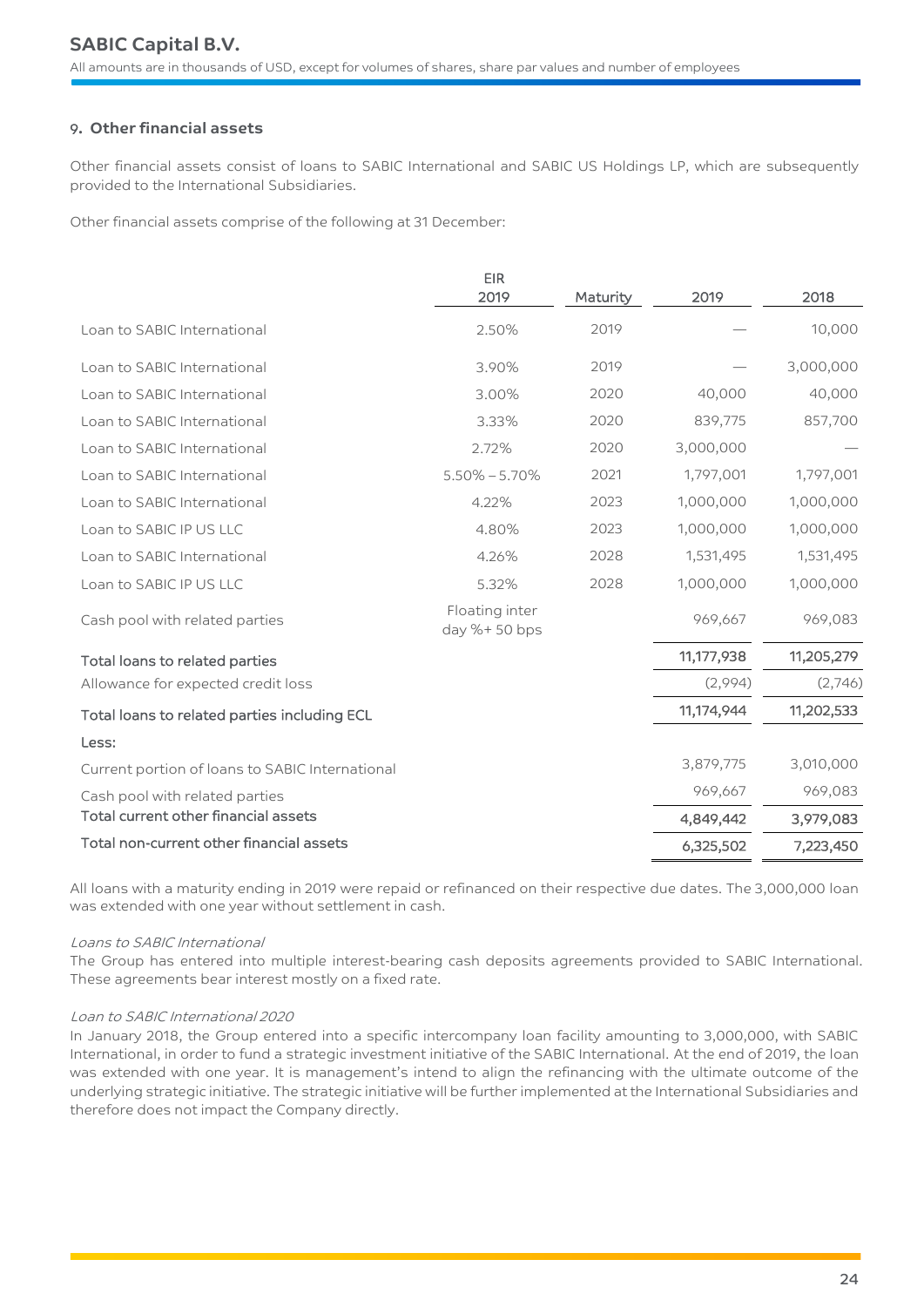#### Loan to SABIC International 2021

During August and November 2011, the Group entered into loans provided to SABIC International in the amount of 2,321,313, in the aggregate. These borrowings mature on 31 December 2021 and the interest rates are fixed varying from 5.50% to 5.70% and payable at every quarter. Interest payments (for an amount of 65,943) for the 3rd and 4<sup>th</sup> quarter 2012 were capitalized to the loan amount.

#### Loan to SABIC IP US LLC 2023

In October 2018, the Group used the USD Bond issuances to on-lend to SABIC IP US LLC, a related party.

#### Loans to SABIC International 2028

From December 2008 through April 2010, the Group entered into loans to on-lend to SABIC International. These loans were refinanced during 2018 for their nominal amount including capitalized interest (84,967). There was no settlement in cash. All these borrowings have a maturity date 29 March 2028 with a fixed interest rates of 4.26% and payable at every quarter.

#### Cash pool with related parties

The Group serves as the head of a global cash pool for the International Subsidiaries to provide sufficient funding for their operational cash flows. An amount of 568,789 (2018: 443,726) was netted as there is an enforceable legal right to offset the recognized amounts and there is an intention to settle on a net basis. The gross balance amounts to 1,538,456 (2018: 1,412,809).

# **10. Other receivables**

Other receivables consist of the following as at 31 December:

|                                                    | 2019   | 2018   |
|----------------------------------------------------|--------|--------|
| Accrued interest from related parties              | 26,970 | 27,579 |
| Receivables from related parties                   | 17.448 | 29,116 |
| Accrued interest                                   | 1.286  |        |
| Accrued guarantee support fee from related parties |        | 18,868 |
| Others                                             | (101)  | 635    |
| <b>Total other receivables</b>                     | 45,603 | 76,198 |

The receivables from related parties are non-interest bearing and relate mainly to cost recharges to other SABIC entities. The accrued interest from related parties relate to loans granted to SABIC International and SABIC IP US LLC.

The Company has assessed the estimated credit loss on these other receivables as immaterial.

# **11. Derivatives**

Derivatives relate to the Group foreign currency hedge programs used to manage the non-functional currency exposure that exists at its international subsidiaries. Current receivable derivatives consist of the following as at 31 December:

| Third parties     | 7,907 |
|-------------------|-------|
| Related parties   | 99    |
| Total derivatives | 8,006 |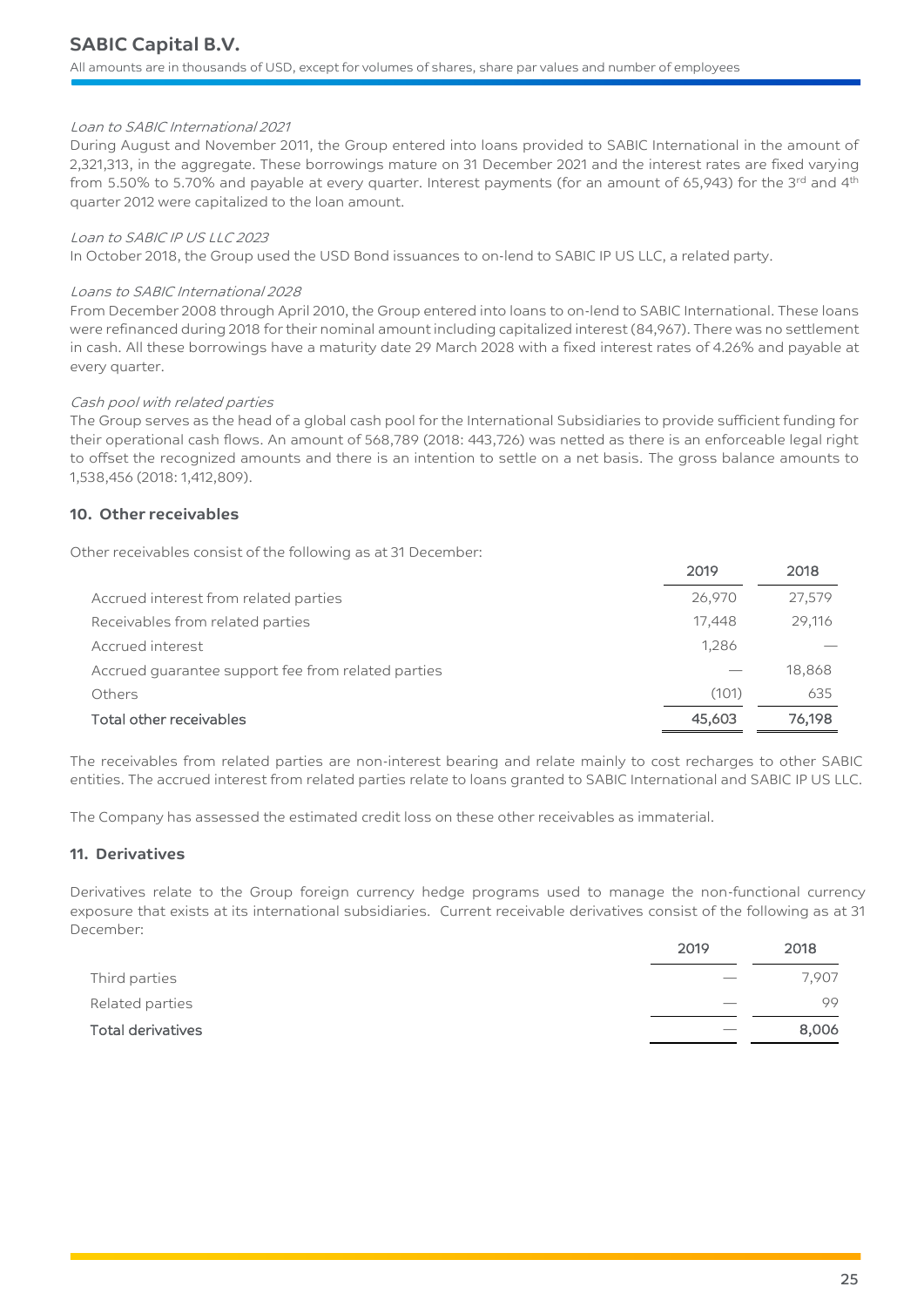# **12. Cash and cash equivalents including bank overdrafts**

For the purpose of the statement of cash flows, cash and cash equivalents comprise the following at 31 December:

|                                                           | 2019      | 2018      |
|-----------------------------------------------------------|-----------|-----------|
| Cash at banks and on hand                                 | 1,004,385 | 1,286,529 |
| Short-term deposits                                       | 1,120,000 |           |
| Cash and cash equivalents                                 | 2,124,385 | 1,286,529 |
| Bank overdrafts                                           | (312.717) | (274.286) |
| Total cash and cash equivalents including bank overdrafts | 1,811,668 | 1.012.243 |

As the Group serves as the head of a global cash pool for the International Subsidiaries, cash and cash equivalent balances (including bank overdrafts) fluctuate over the year.

# **13. Equity attributable to owner of the Company**

At 31 December 2019 and 2018, issued capital amounts to € 18,000 distributed over 18,000 ordinary shares with a par value of € 1 per share. The authorized share capital amounts to € 90,000 consisting of 90,000 ordinary shares with a par value of €1 per share.

Included in the retained earnings is the un-appropriated result for 2019 for an amount of 3,149, which is at the disposal of the General Meeting of Shareholders. The fair value financial assets reserve is a legal reserve in accordance with Dutch law and is not available for distribution.

# Dividends paid

The Company distributed no dividends to its parent in 2019 (2018: nil).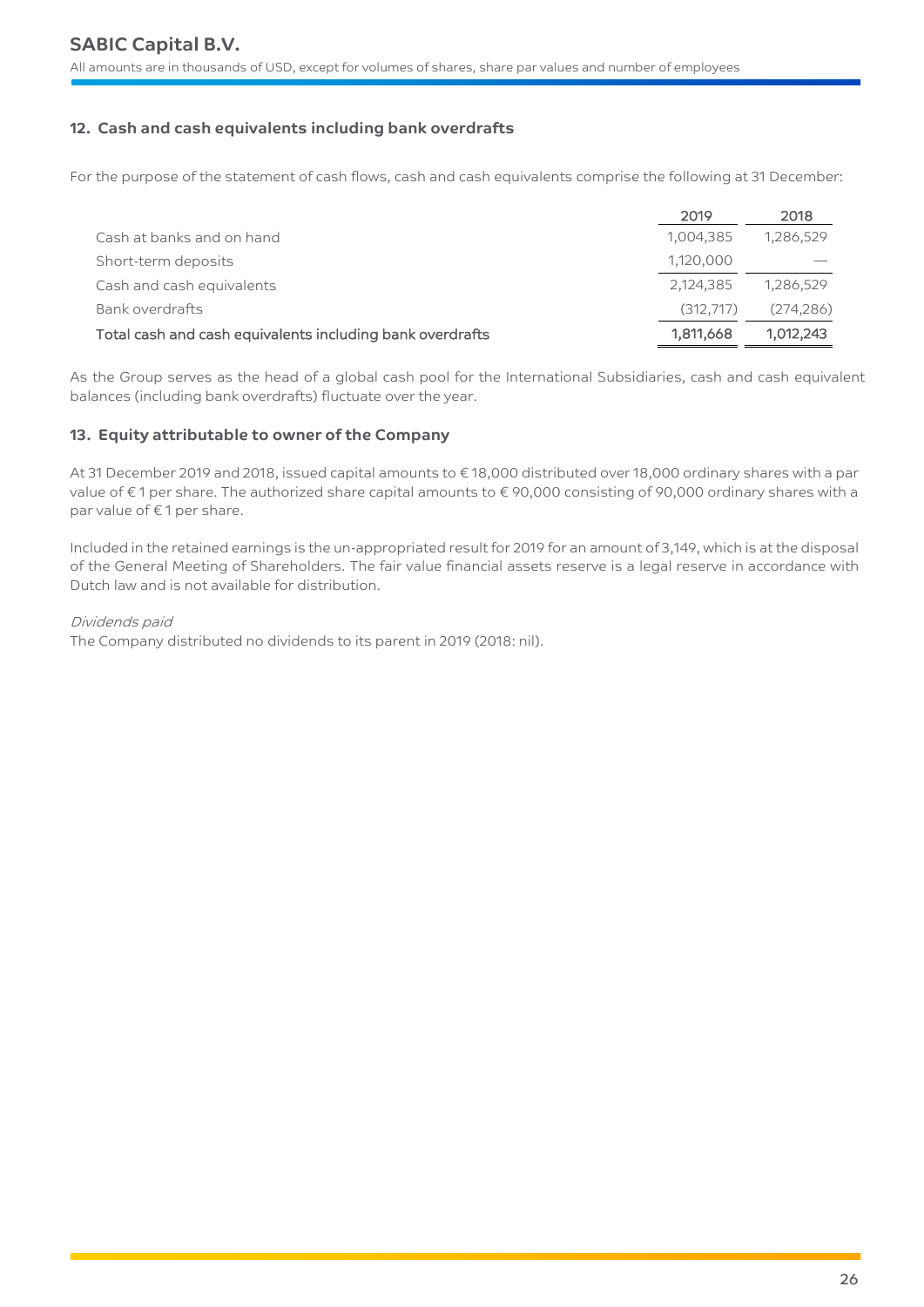# **14. Interest-bearing loans and borrowings**

Interest-bearing loans and borrowings consist of the following as at 31 December:

|                                                            | <b>EIR</b><br>2019              | Maturity | 2019       | 2018       |
|------------------------------------------------------------|---------------------------------|----------|------------|------------|
| Eurobond                                                   | 2.94 %                          | 2020     | 838,149    | 854,178    |
| Multi-currency revolving credit facility                   | Libor/Euribor<br>$+25$ bps      | 2022     | (1,074)    | 97,851     |
| US Dollar Bond                                             | 4.14%                           | 2023     | 995,050    | 993,962    |
| US Dollar Bond                                             | 4.66%                           | 2028     | 988,392    | 987,533    |
| <b>Bank overdrafts</b>                                     |                                 |          | 312,717    | 274,286    |
| Lease liabilities                                          | 0.61% average                   |          | 1,488      |            |
| Total third party loans and borrowings                     |                                 |          | 3,134,722  | 3,207,810  |
| Loans from related party SABCAP                            | 1.98%                           | 2019     |            | 10,000     |
| Loans from related party SABCAP                            | 2.39%                           | 2020     | 40,000     | 40,000     |
| Loans from related party SABIC                             | 3.85%                           | 2019     |            | 3,000,000  |
| Loans from related party SABIC                             | 2.61%                           | 2020     | 3,000,000  |            |
| Loans from related party SABIC                             | $5.47\% - 5.67\%$               | 2021     | 1,797,002  | 1,797,002  |
| Loans from related party SABIC                             | 4.19%                           | 2023     | 1,000,000  | 1,000,000  |
| Loans from related party SABIC                             | 4.21%                           | 2028     | 1,531,494  | 1,531,494  |
| Cash pool with related parties                             | Floating inter<br>day % -10 bps |          | 2,784,242  | 1,901,230  |
| Total Loans from related parties and<br>borrowings         |                                 |          | 10,152,738 | 9,279,726  |
| Total interest-bearing loans and borrowings                |                                 |          | 13,287,460 | 12,487,536 |
| Less:                                                      |                                 |          |            |            |
| Current portion of loans from related parties              |                                 |          | 3,040,000  | 3,010,000  |
| Cash pool with related parties                             |                                 |          | 2,784,242  | 1,901,230  |
| Current portion of third party loans                       |                                 |          | 838,149    |            |
| <b>Bank overdrafts</b>                                     |                                 |          | 312,717    | 274,286    |
| Lease liabilities                                          |                                 |          | 605        |            |
| Current liabilities, interest-bearing                      |                                 |          | 6,975,713  | 5,185,516  |
| Total non-current interest-bearing loans and<br>borrowings |                                 |          | 6,311,747  | 7,302,020  |

The 3,000,000 loan with a maturity ending in 2019, was extended with one year on its due date. There was no settlement in cash. The loan in the amount of 10,000 was repaid on its due date.

It is management's intend to align the refinancing with the ultimate outcome of the underlying strategic initiative. The strategic initiative will be further implemented at the International Subsidiaries and therefore does not impact the Group directly.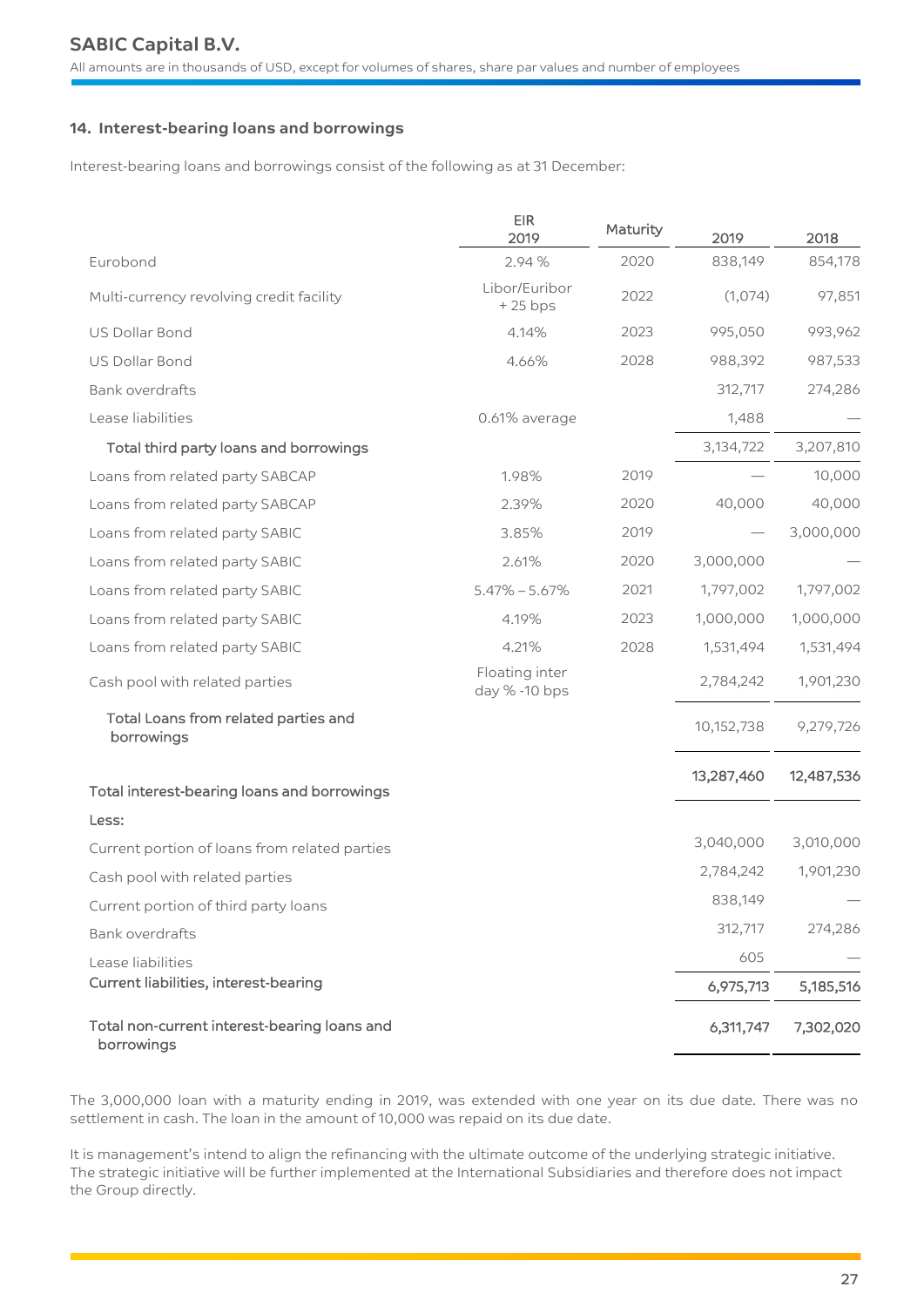#### Money market

At the end of 2019 and 2018, this facility was not used. The unused amount of the Money market facilities amounted to 211,970 at the end of December 2019 (2018: 214,360).

#### US Dollar Bonds

In October 2018, the Group issued two new US Dollar bonds on the Irish Stock Exchange, guaranteed by SABIC. The first US Dollar bond is a 1,000,000 five-year bond with a coupon of 4.00%, which matures on 10 October 2023. The EIR, including amortization of debt issuance cost, is 4.14%, excluding the guarantee fee to be paid to SABIC. The second US Dollar bond is a 1,000,000 ten-year bond with a coupon of 4.50% which matures on 10 October 2028. The EIR, including amortization of debt issuance cost, is 4.66%, excluding the guarantee fee to be paid to SABIC. The fixed interest on these bonds is payable semi-annually.

#### Eurobond 2020

In November 2013, the Group issued a €750 million seven-year bond with a coupon of 2.75%, which matures on 20 November 2020. The EIR, including amortization of debt issuance cost, is 2.94%, excluding the guarantee fee to be paid to SABIC. The fixed interest on this bond is payable annually.

#### Multi-currency revolving credit facility

Since 2015, the Group has a 2,000,000 revolving credit facility with interest rate of Libor +25 bps for a period of 5 years. The existing agreement formally ends 9 December 2020 and includes an extension option for a period of 2 years. The Group has the intention to extend the period with 2 years in accordance with the agreement. The facility is not drawn and therefore fully available as at 31 December 2019, capitalized financing fees amount 1,074 (2018: 2,150).

#### Bank overdrafts

Bank overdrafts relate to overdraft positions of certain companies within the Group's cash pool arrangements with external banks. The unused amount of the bank overdrafts facilities amounted to 260,000 at the end of December 2019 (2018: 260,000).

#### Loans from related party SABCAP

The Group has entered into multiple interest-bearing cash deposits agreements with SABCAP, a related party. These agreements bear interest on a fixed rate, payable quarterly.

#### Loans from related party SABIC 2019

At the end of December, the 3,000,000 loan from SABIC, the ultimate parent, with a fixed interest rate of 3.85% was extended for one year with a fixed interest rate of 2.61%. The fixed interest on this loan is payable every quarter end. It is management's intend to align the refinancing with the ultimate outcome of the underlying strategic initiative.

#### Loans from related party SABIC 2021

The fixed interest on these loans is payable every quarter end. Interest payments (for an amount of 65,943) of the 3rd and 4<sup>th</sup> quarter 2012 were capitalized as part of the outstanding principal loan amount.

#### Loans from related party SABIC 2023

In June 2013, the Group received two new loans from SABIC amounting to 1,000,000 with a fixed interest rate, payable every quarter end.

#### Loans from related party SABIC 2028

These borrowings bear fixed rates, payable every quarter end. These loans were refinanced during 2018 for their nominal amount including prior year's capitalized interest (85,308). There was no settlement in cash.

#### Cash pool with related parties

Since 2012, the Group serves as the head of a global cash pool for the International Subsidiaries, to provide sufficient funding for their operational cash flows. An amount of 568,789 (2018: 443,726) was netted as there is an enforceable legal right to offset the recognized amounts and there is an intention to settle on a net basis which can be demonstrated. The gross balance amounts to 3,353,031 (2018: 2,344,956).

#### Lease liabilities

Lease liabilities relate to buildings, vehicles and other materials.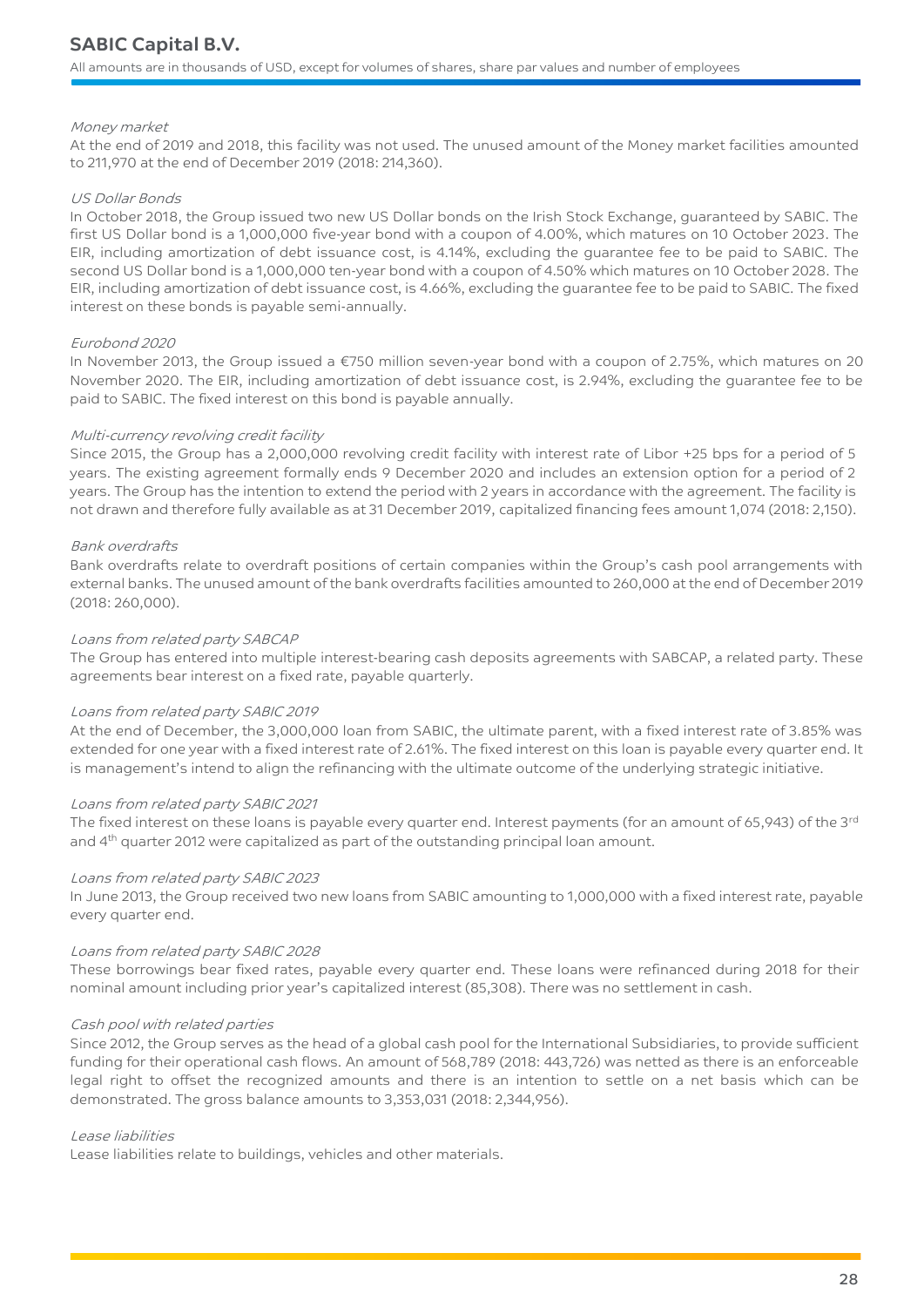# Cash flows

The changes in the liabilities arising from financing activities (excluding overdrafts), including both changes arising from cash flows and non-cash changes, are as follows:

|                                   | January<br>2019         | Cash<br>flows        | Amortized<br>Debt fees | Foreign<br>exchange<br>movement | 31<br>December<br>2019             |
|-----------------------------------|-------------------------|----------------------|------------------------|---------------------------------|------------------------------------|
|                                   |                         |                      |                        |                                 |                                    |
| Fixed rate borrowings             | 10,214,169<br>1,999,081 | (10, 709)<br>783,012 | 4,445<br>1.075         |                                 | $(17,818)$ 10,190,087<br>2,783,168 |
| Floating rate borrowings<br>Total | 12,213,250              | 772,303              | 5,520                  | (17, 818)                       | 12,973,255                         |

In the table below are the carrying amounts of the lease liabilities included under interest-bearing loans and borrowings and the movements during the period:

|                                                     | 2019              |
|-----------------------------------------------------|-------------------|
| 1 January 2019                                      | 2,245             |
| accretion of interest                               | $12 \overline{ }$ |
| disposals                                           | (25)              |
| payments                                            | (703)             |
| Foreign currency movement                           | (41)              |
| Lease liabilities recognised as at 31 December 2019 | 1,488             |

|                          | January<br>2018 | Cash<br>flows | Amortized<br>Debt fees | Foreign<br>exchange<br>movement | 31<br>December<br>2018 |
|--------------------------|-----------------|---------------|------------------------|---------------------------------|------------------------|
| Fixed rate borrowings    | 6,281,194       | 3,970,910     | 3,730                  | (41,665)                        | 10,214,169             |
| Floating rate borrowings | 2,959,220       | (961, 888)    | 1.749                  |                                 | 1,999,081              |
| Total                    | 9,240,414       | 3,009,022     | 5,479                  | (41,665)                        | 12,213,250             |

# **15. Trade and other payables**

Trade and other payables consist of the following as at 31 December:

|                                | 2019   | 2018   |
|--------------------------------|--------|--------|
| Accrued interest               | 21,775 | 21,930 |
| Accrued interest intercompany  | 4,989  | 1,434  |
| Employee related               | 1,916  | 2,179  |
| Trade payables                 | 1,588  | 5,383  |
| Payable to related parties     | 540    | 858    |
| Guarantee fee payable to SABIC |        | 18,868 |
| Others                         | 213    | 2,549  |
| Total trade and other payables | 31,021 | 53,201 |

Accrued interest relates to interest to be paid on the Eurobond and the US dollar bonds.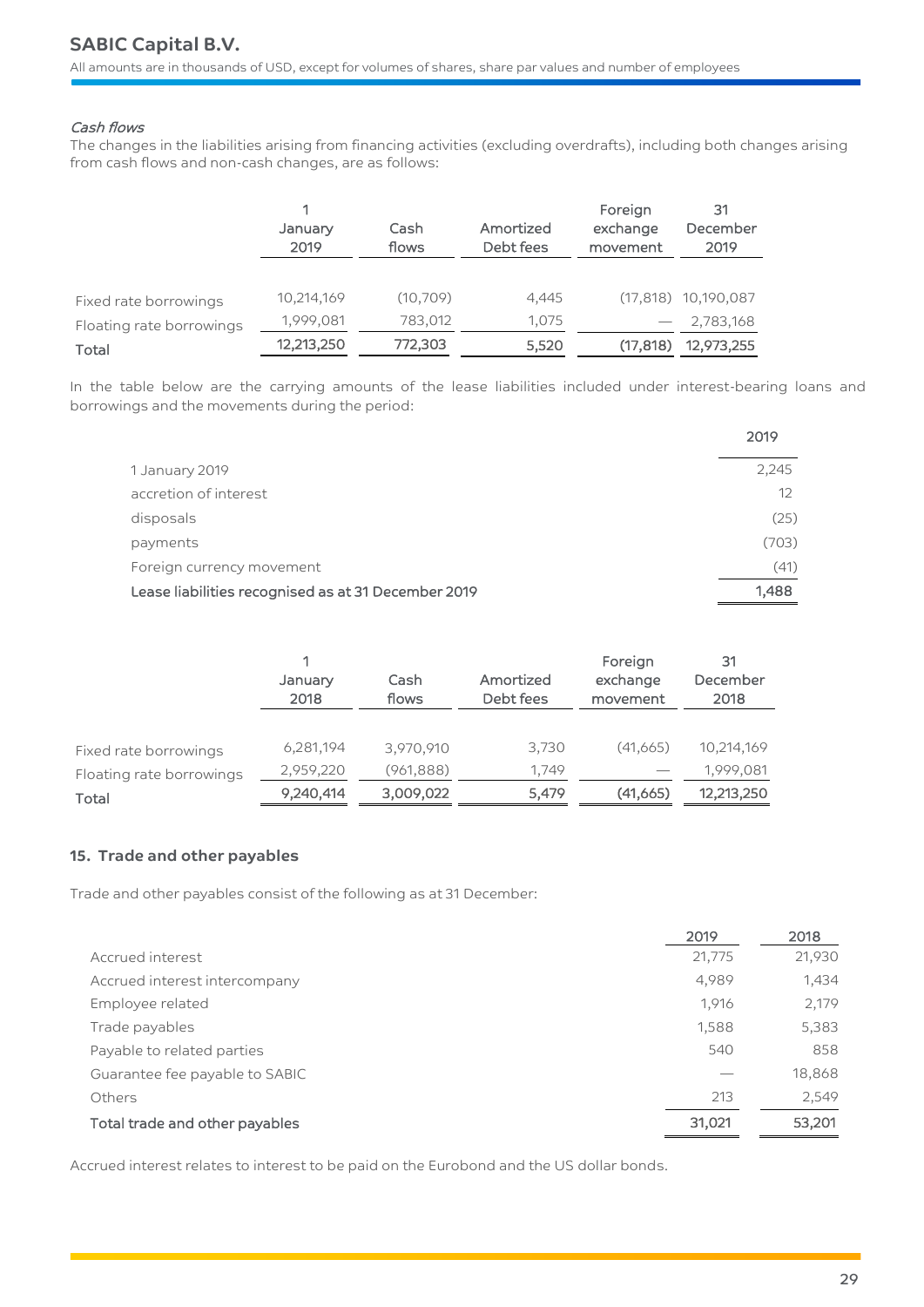# **16. Derivatives**

Derivatives relate to the Group's foreign currency hedge programs used to manage the non-functional currency exposure that exists at its International Subsidiaries.

Current payable derivatives consist of the following as at 31 December:

|                   | 2019 | 2018  |
|-------------------|------|-------|
| Third parties     |      | 102   |
| Related parties   |      | 7,890 |
| Total derivatives |      | 7.992 |

# **17. Commitments and Contingencies**

#### Financial indebtedness and guarantees

On 14 February 2009 and 24 November 2010, the Group entered into a guarantee agreement with SABIC, whereby SABIC guarantees that sufficient funds will be available to meet any payment obligation. Such undertaking is not limited in time or amount. In addition, third party lenders to the Group and holders of securities issued by the Group have received direct guarantees from SABIC.

The regulations for a Dutch tax unity stipulate that all companies included in the tax unity are jointly and severally liable for all tax liabilities due by the tax parent company until the tax unity ceases. The Group is also included in a Dutch Value Added Tax ("VAT") tax unity headed by SABIC International.

The Group has provided bank guarantees in the amount of 49,371 on behalf of the International Subsidiaries as at 31 December 2019 (2018: 44,982). The expected credit loss on these bank guarantees are considered insignificant.

# **18. Related party transactions**

During 2019 and 2018, the Group had regular and non-recurring business transactions with the International Subsidiaries. These companies are referred to as related parties. The majority of the transactions presented in the consolidated statement of income and the consolidated statement of financial position are with SABIC, SABIC International and SABIC US Holdings LP.

All relations and transactions with related parties, including but not limited to service fees for treasury, tax and group reporting activities, financial income and financial expenses, have been included as follows in the consolidated statement of income and the consolidated statement of financial position for the year ended 31 December:

# Consolidated Statement of income:

|                                   | 2019      | 2018       |
|-----------------------------------|-----------|------------|
| Interest income related parties   | 462.894   | 379,891    |
| Financial income related parties  | 15,100    | 34,513     |
| Financial expense related parties | (373,676) | (236, 862) |
| Guarantee support fee expense     | (15,100)  | (34,513)   |
| Cost recharged to related parties | 14.477    | 19.506     |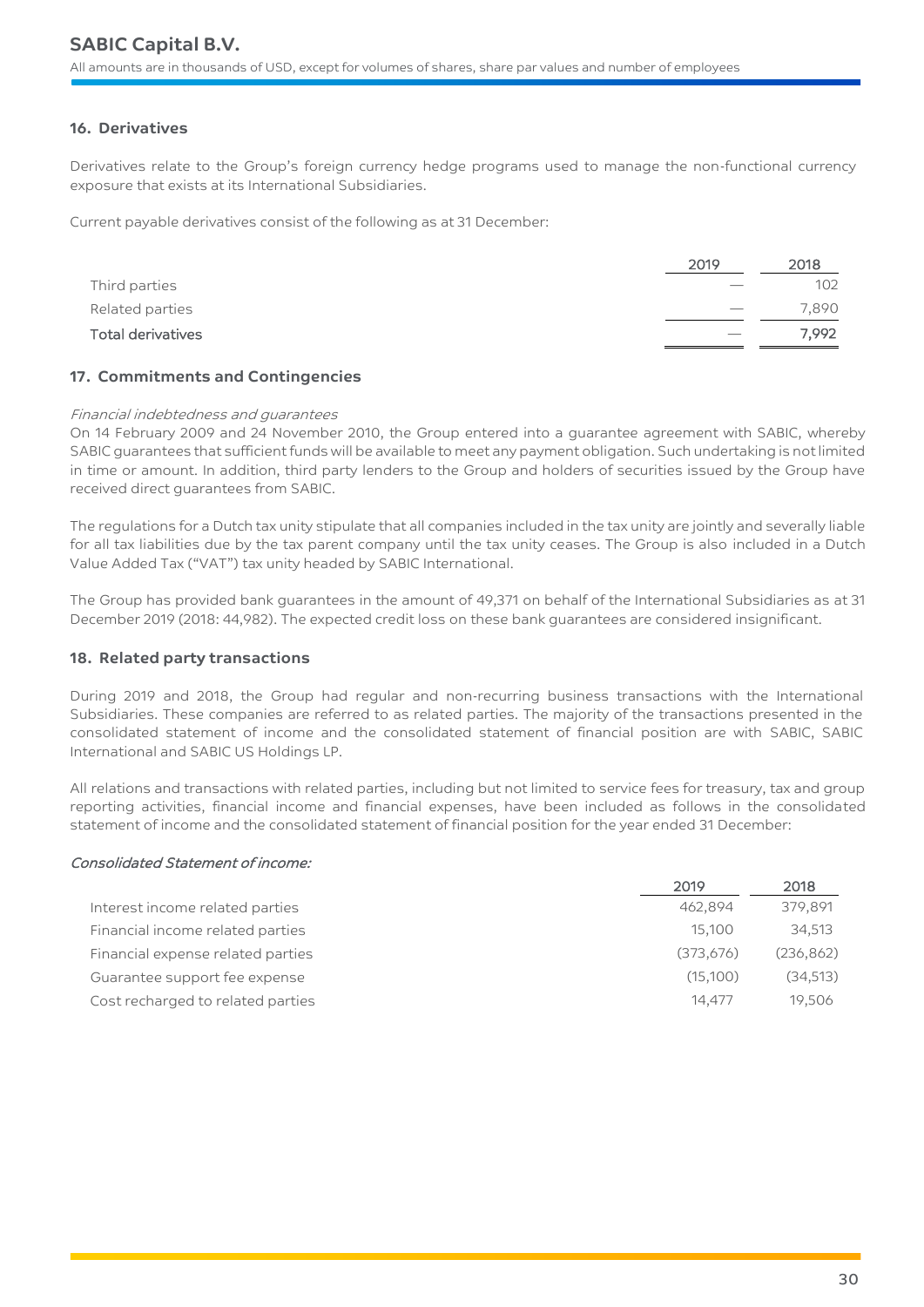All amounts are in thousands of USD, except for volumes of shares, share par values and number of employees

#### Consolidated Statement of financial position:

| 2019        | 2018        |
|-------------|-------------|
| 2,232,014   | 2,546,640   |
| 6,325,502   | 7,223,450   |
| 4,849,442   | 3,979,083   |
| 17,448      | 29,116      |
| 26,970      | 27,579      |
|             | 18,868      |
|             | 99          |
| (4,328,496) | (4,368,496) |
| (5,824,242) | (4,911,230) |
| (4,989)     | (1,434)     |
|             | (18, 868)   |
| (540)       | (858)       |
|             | (7,890)     |
|             |             |

#### Terms and conditions of transactions with related parties

The transactions with related parties are made at terms equivalent to those that prevail in arm's length transactions. Outstanding balances, excluding loans and borrowings, at year-end are unsecured, interest free and settlement occurs in cash.

There have been no guarantees provided or charged on for any related party receivables or payables, other than disclosed in Note 17. For the year ended 31 December 2019, the Group has recognized 2,994 as impairment of other financial assets relating to amounts owed by related parties to comply with IFRS 9 requirements (2018: 2,746). This assessment is undertaken each financial year through examining the financial position of the related party and the market in which the related party operates.

# **19. Management remuneration**

Remuneration for the years ended 31 December of key management can be detailed as follows:

|                                            | 2019  | 2018  |
|--------------------------------------------|-------|-------|
| Salary                                     | 593   | 611   |
| Short term incentives                      | 235   | 238   |
| Long term incentives                       | 192   | 217   |
| Pension and other post-employment benefits | 130   | 127   |
| Others                                     | 74    | 87    |
| Total management remuneration              | 1.224 | 1,280 |

The Directors of the Company did not receive any remuneration for their services in 2019 (2018: nil).

# **20. Financial risk management objectives and policies**

The Group's principal financial liabilities comprise loans and borrowings and other payables contracted to raise funding to provide further funding to the International Subsidiaries. The Group's financial assets include loans to related parties and other receivables and cash and short-term deposits that arrive directly from its financing activities.

The Group has limited exposure to market risk, credit risk and liquidity risk on its financing activities due to its operating model. The Group manages these risks for SABIC's International Subsidiaries financing activities. The Group ensures that its financial risk-taking activities are governed by appropriate policies and procedures and those financial risks are identified, measured and managed in accordance with SABIC's global treasury policies and SABIC risk profile.

The management of the Group reviews and manages each of these risks, which are summarized below.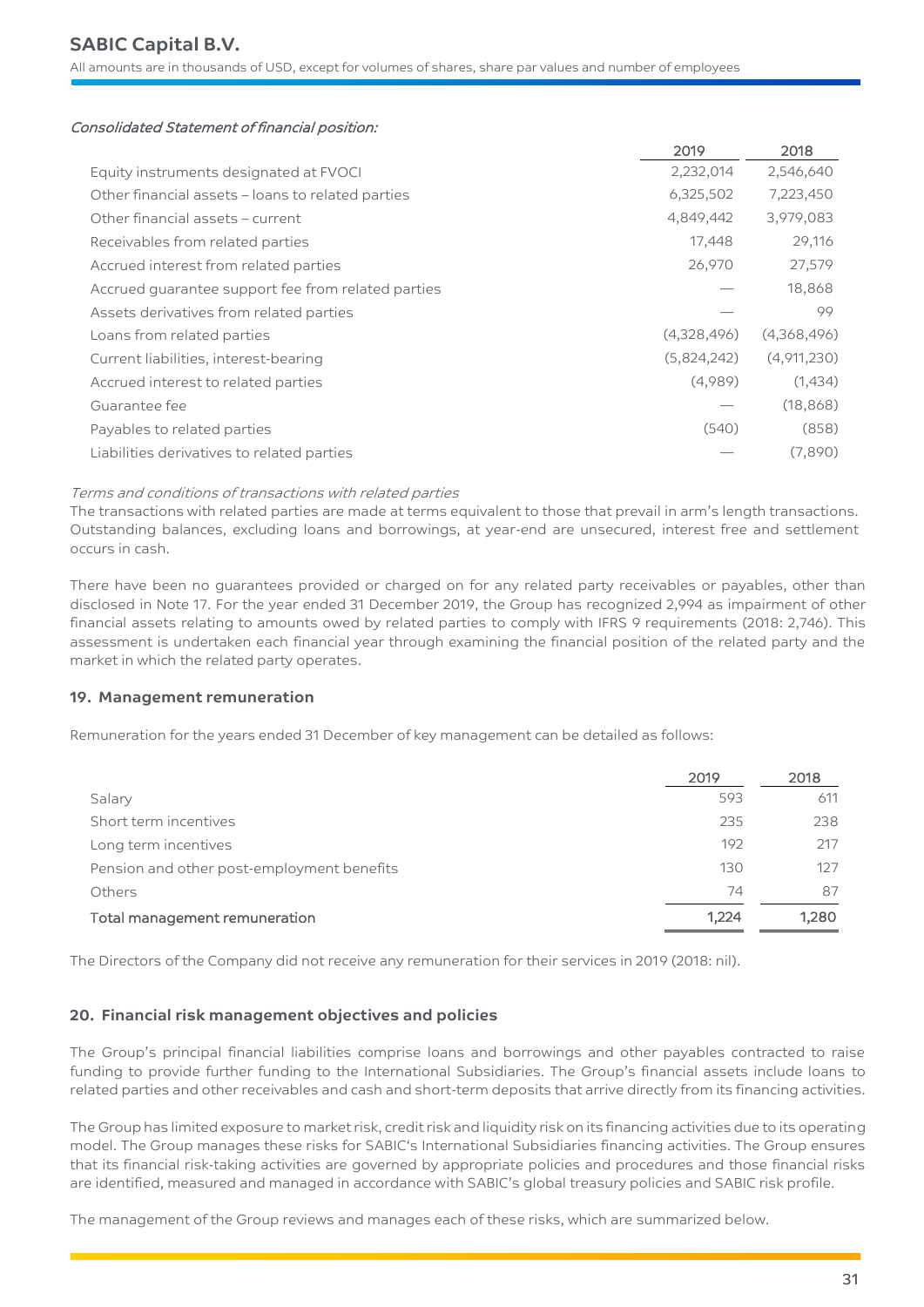#### Market risk

Market risk is the risk that the fair value of future cash flows of a financial instrument will fluctuate because of changes in market prices. Market prices comprise three types of risk: interest rate risk, currency risk and other price risk. Financial instruments affected by market risk include loans and borrowings and equity instruments designated at FVOCI.

#### Interest rate risk

Interest rate risk is the risk that the fair value or future cash flows of a financial instrument will fluctuate because of changes in market interest rates. The Group manages its interest rate risk by having a balanced portfolio of fixed and variable rate loans and borrowings. The Group's policy is to maintain between 50% and 100% of its borrowings at fixed rates. To manage this, the Group may enter into interest rate swaps, in which the group agrees to exchange, at specified intervals, the difference between fixed and variable rate interest amounts calculated by reference to an agreed-upon notional principal amount.

As at the end of 2019 and 2018, the Group had only limited exposure to the risk of changes in market interest rates as all the Group loans received and provided carried fixed interest rates, except for cash and cash equivalents, the multicurrency revolving credit facilities, the term loan, the cash pool and the short-term loan facility. The interest rate risk for the Group is limited as all loans are back-to-back using the same interest rate plus a spread for the interest on the loan receivables.

The interest exposure on the cash and cash equivalents, cash pool and bank overdrafts, if any, amounts to 2,906 (2018: 19,904). The interest rate is based on one month LIBOR.

#### Interest rate sensitivity

The following table demonstrates the sensitivity to a reasonably possible change in interest rates, with all other variables held constant, of the Group's income before tax and equity.

|                                                          | Increase<br>(decrease) in<br>basis points | Effect on income<br>(loss) before<br>taxation* |
|----------------------------------------------------------|-------------------------------------------|------------------------------------------------|
| One month LIBOR 31 December 2018 versus 31 December 2019 | (74)                                      |                                                |
| 1% change                                                | 100                                       | (29)                                           |

\* Effect on equity equals effect on income before taxation.

#### Foreign currency risk

The Group operates in international markets and is primarily exposed to foreign exchange risk arising from loans and its investment in unquoted preference shares in a related party, which all relate to EUR exposures. Foreign exchange risk arising from loans denominated in EUR is limited to the Group as the cash outflows or loans issued, are almost completely offset by cash inflows or loans received. The effect of a reasonable change in income (loss) before taxation is assessed as not material. An increase in foreign exchange of 1% will result in an increase in investment in unquoted preference shares by 22,320.

The Group serves as the head of a global cash pool for the International Subsidiaries to provide their operations with sufficient funding for their operational cash flows. The Group's exposure to foreign currency risks regarding cash balances is limited as these are offset within the cash pool structure with the International Subsidiaries.

#### Other price risk

The Group holds an equity interest in SABIC International. The fair value of these unquoted preference shares has been estimated using a discounted cash flow model. The valuation requires management to make certain assumptions about the model inputs including credit risk and volatility. The probabilities of the various estimates within the range can be reasonably assessed and are used in management's estimate of fair value for this unquoted equity investments. Increasing the yield rate with 1% will result in a decrease of the fair value of the equity interest with approximately 302,199 (2018: 266,128).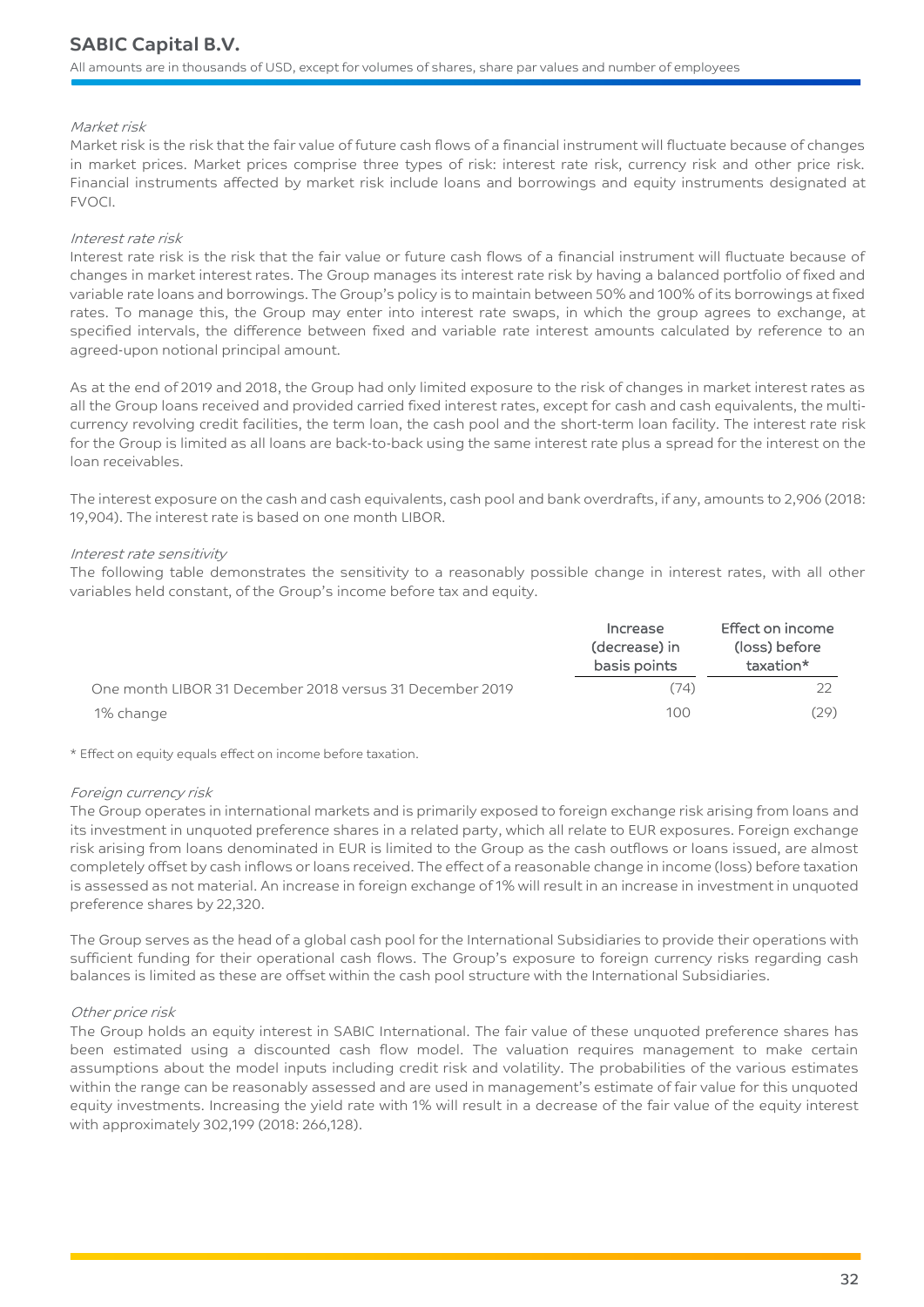#### Credit and counterparty risk

Credit risk is the risk that the counterparty will not meet its obligations under a financial instrument or contract, resulting in a financial loss. The Group is exposed to credit risk from its financing activities, including loans to other SABIC companies, deposits with banks and financial institutions, foreign exchange transactions and other financial instruments. The Group has a policy to manage exposure to counterparty risk represented by possible defaults on financial instruments by monitoring the concentration of risk that it has with any individual bank or counterparty and through the use of minimum credit quality standards for accepting counterparties.

As at 31 December 2019, the Group has financing activities mainly with SABIC International and SABIC US Holdings LP. With respect to loans issued to related parties, the Group acts as an intermediate between SABIC or the capital markets, and the related party companies, whereby it bears a pre-defined and limited credit risk.

With respect to loans between the Group and SABIC International, for which the Group has borrowed a corresponding amount from SABIC, individual limitation of recourse letters have been entered into between the three companies, whereby, among others, the Group's exposure to a default of the borrower under the loan agreement is limited to the maximum amount of 2,239 ( $\epsilon$  2 million).

With respect to the issuance of the fixed rate bonds and loans, SABIC has issued a direct guarantee for the lenders.

#### Liquidity risk

The Group monitors its risk of a shortage of funds using forecasting models to model impacts of operational activities on overall liquidity availability. The Group's objective is to maintain a balance between continuity of funding and flexibility through the use of various sources of liquidity.

The table below summarizes the maturity profile of the Group's financial liabilities at 31 December 2019 and 2018, respectively, based on undiscounted contractual payments:

|                                            |           |                | More      |           |
|--------------------------------------------|-----------|----------------|-----------|-----------|
|                                            | Within    | <b>Between</b> | than      |           |
|                                            | 1 year    | 1 and 5 years  | 5 years   | Total     |
| At 31 December 2019                        |           |                |           |           |
| Third party loans and borrowings (Note 14) | 947,869   | 1,300,000      | 1,180,000 | 3,427,869 |
| Loan from related parties (Note 14)        | 3,330,011 | 3,264,992      | 1,743,347 | 8,338,350 |
| Cash pool with related parties             | 2,784,242 |                |           | 2,784,242 |
| Bank overdraft                             | 312,717   |                |           | 312,717   |
| Other payables                             | 31,021    |                |           | 31,021    |
| At 31 December 2018                        |           |                |           |           |
| Third party loans and borrowings           | 109,337   | 2,323,228      | 1,225,000 | 3,657,565 |
| Loan from related parties                  | 3,338,054 | 3,449,552      | 1,809,193 | 8,596,799 |
| Cash pool with related parties             | 1,901,230 |                |           | 1,901,230 |
| Bank overdraft                             | 274,286   |                |           | 274,286   |
| Other payables                             | 53,201    |                |           | 53,201    |

For several loans, interest is capitalized and added to the principal loan amount and, as from that moment, also becomes interest bearing. The maturity of the interest bearing loans and borrowings is in line with the maturity of the financial assets.

#### Capital management

Capital represents equity attributable to the owners of the Group. The primary objective to the Group's capital management is to support SABIC's business and maximize shareholder value without any further specific targets. The Group manages its capital structure and makes adjustments to it, in light of changes in economic conditions. No changes were made in the objective, policies or processes in 2019.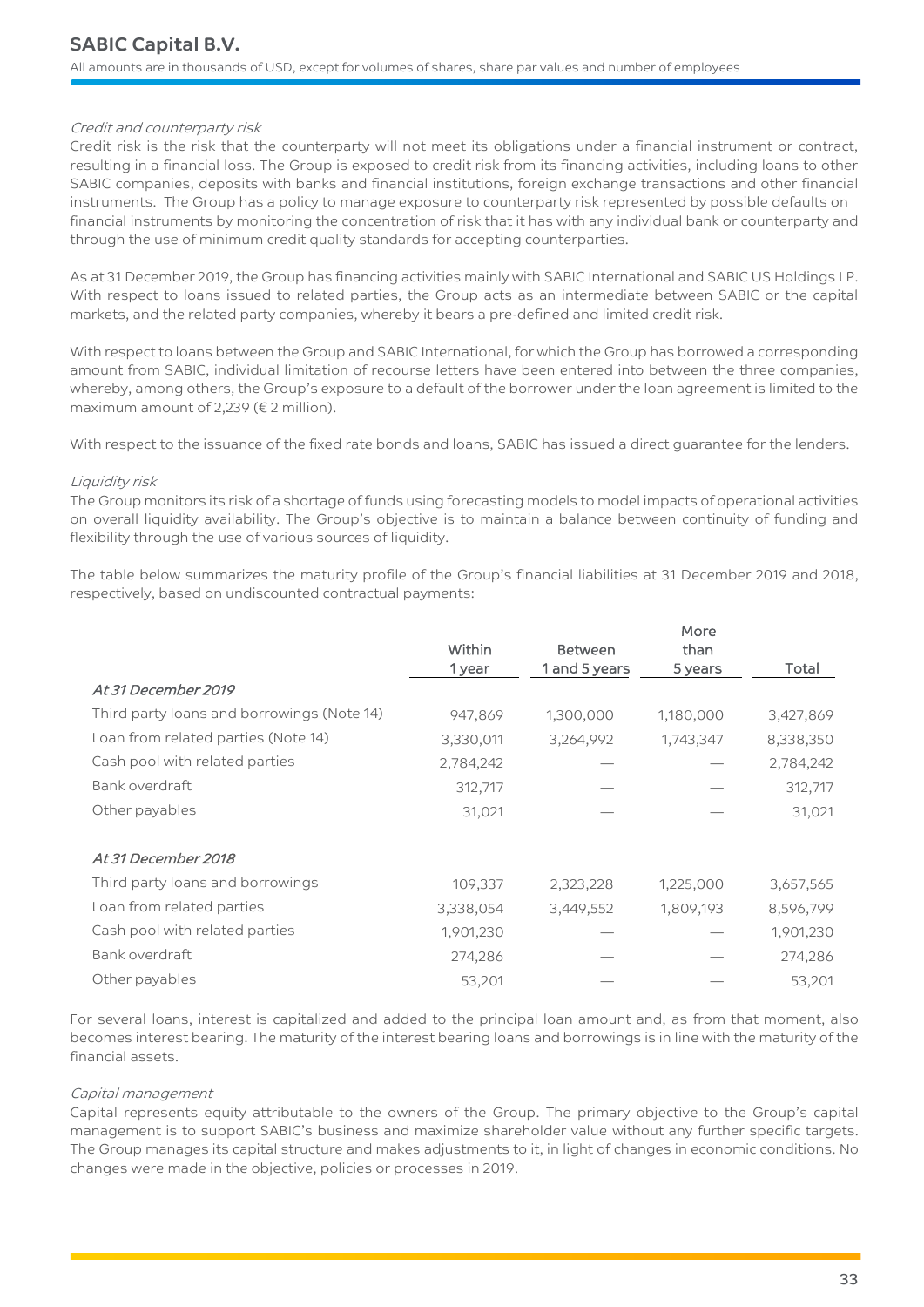#### Fair values

The Group has categorized its financial assets and liabilities into a three-level fair value hierarchy, based on the nature of the inputs used in determining fair value. The hierarchy gives the highest priority to quoted prices in active markets for identical assets or liabilities (Level 1) and the lowest priority to unobservable inputs (Level 3).

The fair value measurements of equity instruments designated at FVOCI can be categorized as Level 3. All other fair value measurements of financial assets and liabilities reported in the financial statements can be categorized as Level 2, except for the Eurobond and US Dollar bond which can be categorized as Level 1.

#### Reconciliation of fair value measurements of Level 3 financial instruments:

The Company carries unquoted preference shares from a related party as an equity instrument designated at FVOCI classified as Level 3 within the fair value hierarchy. The fair value of the unquoted preference shares has been estimated using a discounted cash flow model. The valuation requires management to make certain assumptions about the model inputs including credit risk and volatility. The probabilities of the various estimates within the range can be reasonably assessed and are used in management's estimate of fair value for these unquoted equity investments.

The reconciliation of the fair value through 31 December 2018 is as follows:

| 1 January 2018                                      | 2,641,580 |
|-----------------------------------------------------|-----------|
| Total gain recognized in other comprehensive income | (94.940)  |
| 31 December 2018                                    | 2,546,640 |
| Total loss recognized in other comprehensive income | (314,626) |
| 31 December 2019                                    | 2.232.014 |

The discount rate applied by the Group for the discounted cash flow model was determined by reference to preference shares dividend yield rates as applicable for a peer group of companies for SABIC International which decreased by 2 bps to 5.89% in 2019. The Company used business performance forecasts to estimate future availability of distributable dividends from SABIC International, starting from 2026 onwards.

Management has assumed that, in order to determine the fair value of its cumulative preference shares, dividends will be distributed when SABIC International will have positive dividend reserves (retained earnings and other reserves) associated with the cumulative preference shares. Ultimately, dividend distributions are in accordance with the Articles of Association of SABIC International and at the discretion of its shareholder. If the dividend distribution was one year later, the fair value of the equity instrument designated at FVOCI would increase with approximately 124,000 (2018: 142,108).

Set out below is a comparison by class of the carrying amounts and fair value of the Group's financial instruments that are carried in the financial statements as at 31 December:

|                                        | Carrying amount |           |           | Fair value |
|----------------------------------------|-----------------|-----------|-----------|------------|
|                                        | 2019            | 2018      | 2019      | 2018       |
| <b>Financial assets</b>                |                 |           |           |            |
| Cash and cash equivalents              | 2,124,385       | 1,286,529 | 2,124,385 | 1,286,529  |
| Other receivables                      | 45,603          | 76,198    | 45,603    | 76,198     |
| Derivatives                            |                 | 8,006     |           | 8,006      |
| Equity investments designated at FVOCI | 2,232,014       | 2,546,640 | 2,232,014 | 2,546,640  |
| Other financial assets                 | 6,325,502       | 7,223,450 | 6,928,807 | 7,563,322  |
| Other financial assets - current       | 4,849,442       | 3,979,083 | 4,923,391 | 4,039,321  |
| <b>Financial liabilities</b>           |                 |           |           |            |
| Other payables                         | 31,021          | 53,201    | 31,021    | 53,201     |
| Derivatives                            |                 | 7,992     |           | 7,992      |
| Interest bearing loans and borrowings  | 6,311,747       | 7,302,020 | 6,911,126 | 7,645,185  |
| Current liabilities, interest-bearing  | 6,975,713       | 5,185,516 | 7,020,417 | 5,210,424  |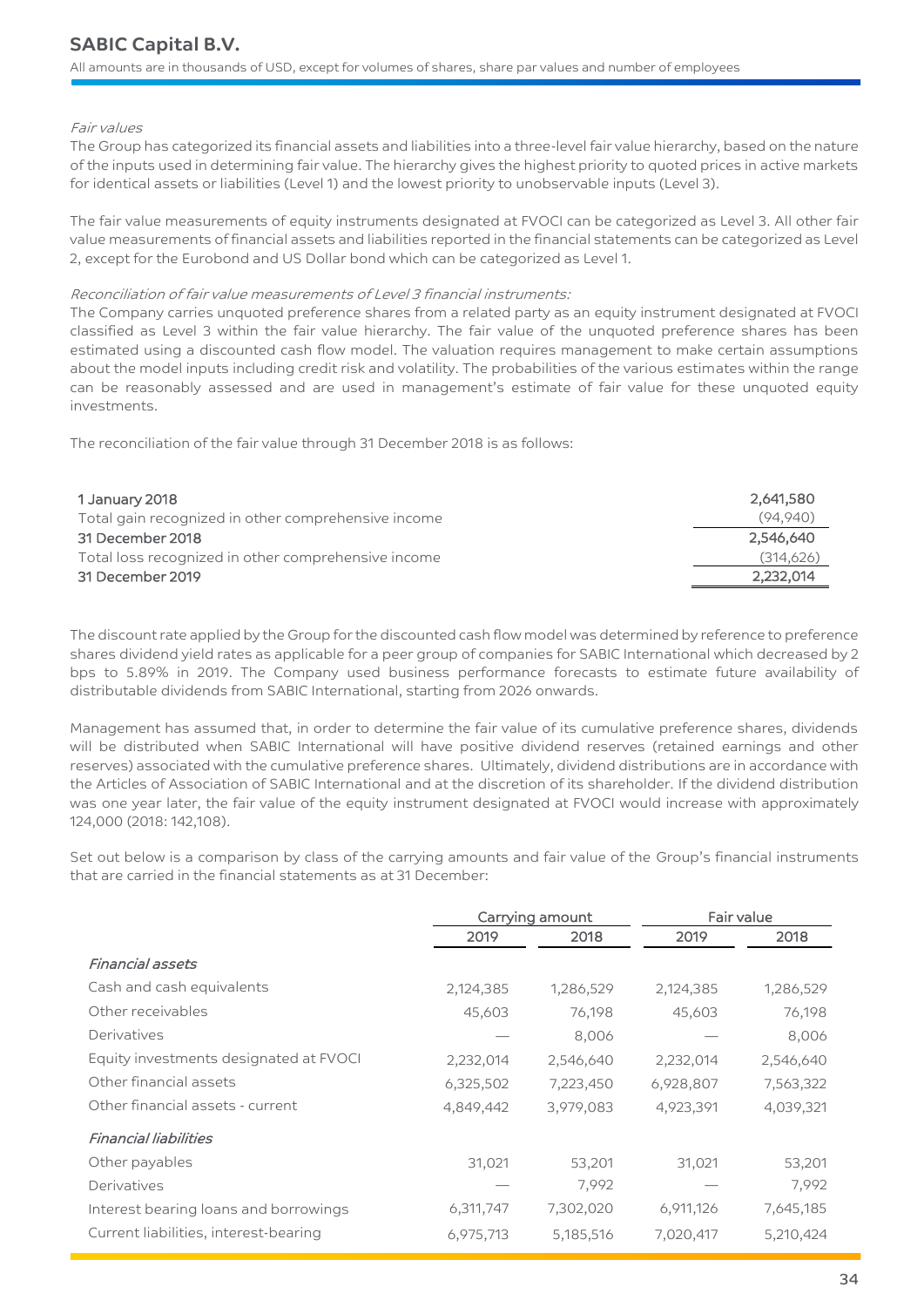The fair value of the financial assets and liabilities is included in the amount at which the instrument could be exchanged in a current transaction between willing parties, other than in a forced or liquidation sale. The following methods and assumptions were used to estimate the fair values:

- Cash and cash equivalents, other receivables and other payables approximate their carrying amounts largely due to the short-term maturities of these instruments.
- Fair value of the fixed rate financial assets and fixed rate borrowing is based on interest rate quotations in active markets at the balance sheet date. The fair value of unquoted instruments, other financial assets, loans from banks and other financial indebtedness, obligations under finance leases, interest bearing liabilities as well as other non-current financial liabilities is estimated by discounting future cash flows using rates currently available for debt or similar terms and remaining maturities.
- The fair value of equity instruments designated at FVOCI, loans from banks and other financial indebtedness, obligations under finance leases as well as other non-current financial liabilities is estimated by discounting future cash flows using rates currency available for debt or similar terms and remaining maturities.

# **21. Subsequent events**

The global economy in 2020 is expected to be entirely impacted by the pandemic outbreak of the Corona virus (COVID-19), which started in China and is spreading over Europe and the United States quickly. The economic impact of COVID-19 is therefore expected to be severe and is likely to turn the global economy in 2020 into a recession depending on how long it will take governments to contain the spread of COVID-19 and their ability to support the local economy to recover from it. Management is continuously assessing the potential impact for the Group. The short-term impact is considered to be minor as the loans are secured and cash management process of the cash pool allows to allocate cash between legal entities. To ensure execution continuity of the Group's core activities, employees are able to complete their tasks from home office. The long-term impact of this crisis is yet quite uncertain and therefore no explicit statement can be made for the mid and long-term.

-----------------------------------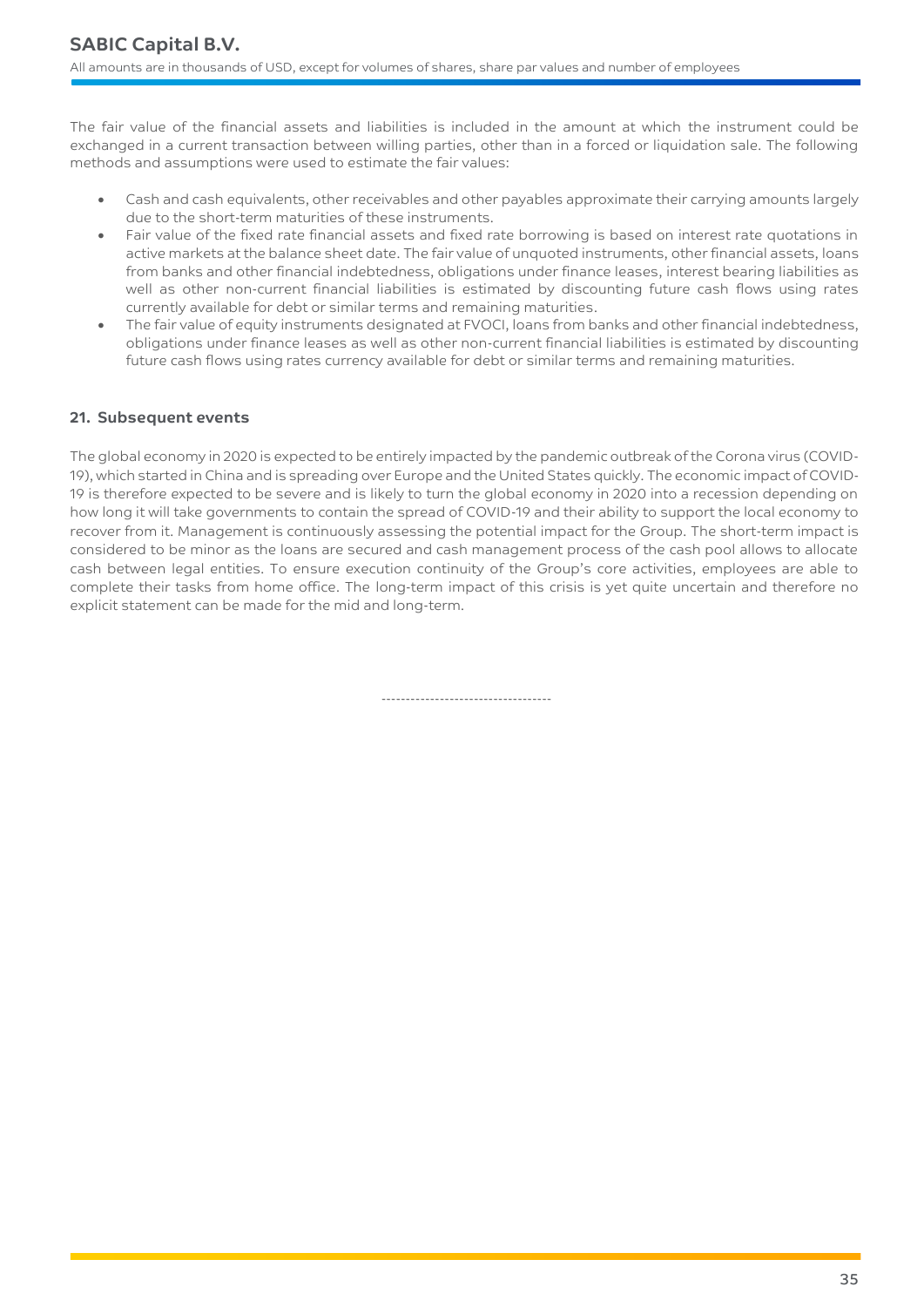Company Only Financial Statements

31 December 2019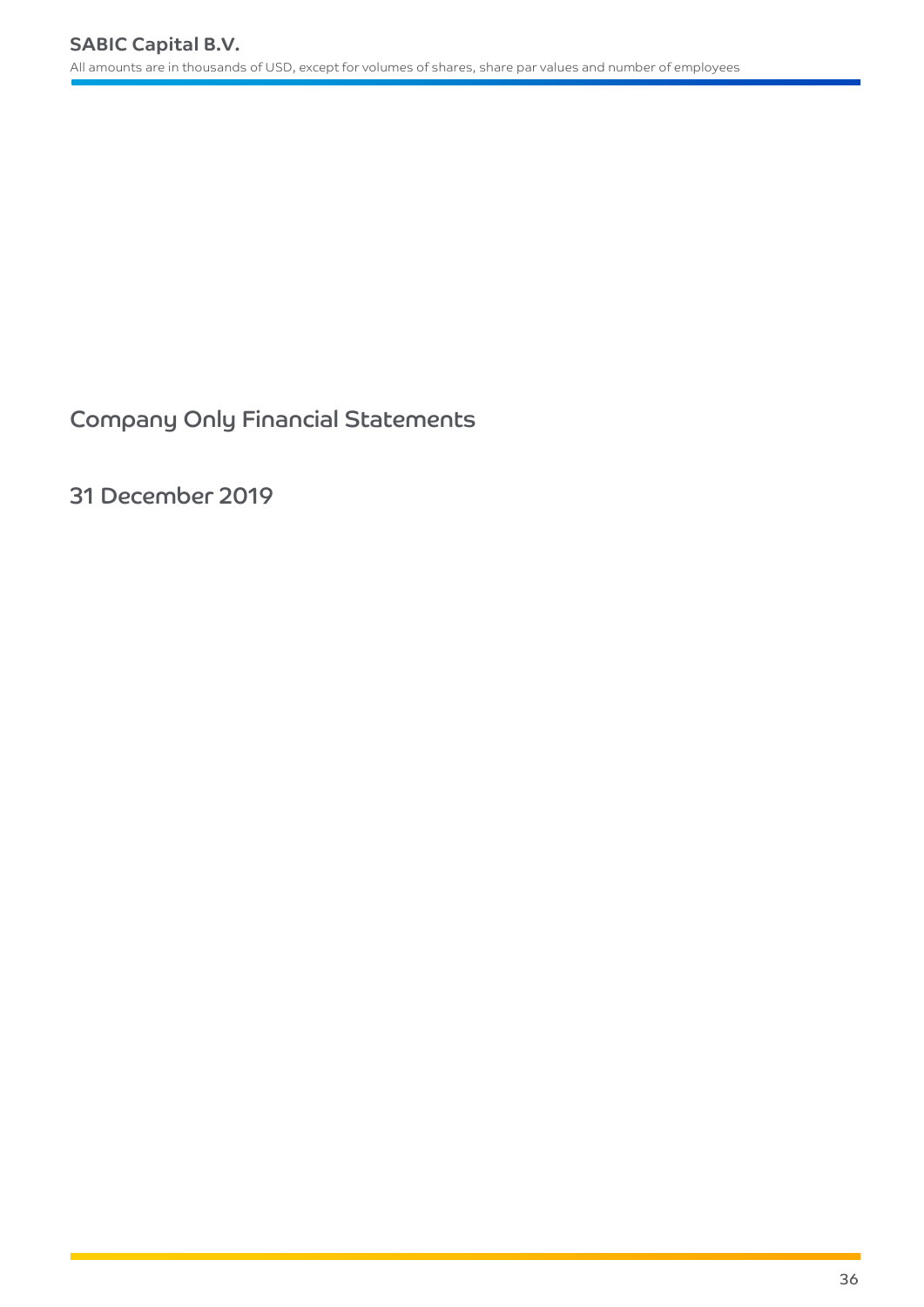# **Company Only Balance Sheet**

|                                         |                | At 31 December |           |  |
|-----------------------------------------|----------------|----------------|-----------|--|
|                                         | Notes          | 2019           | 2018      |  |
| Assets                                  |                |                |           |  |
| Non-current assets                      |                |                |           |  |
| Property, plant and equipment           |                | 62             | 124       |  |
| Right of use assets                     |                | 1,300          |           |  |
| Financial assets                        | $\mathbf{2}$   | 2,273,257      | 2,582,734 |  |
| Deferred tax assets                     |                | 117            | 86        |  |
|                                         |                | 2,274,736      | 2,582,944 |  |
| Current assets                          |                |                |           |  |
| Other receivables                       | $\mathsf 3$    | 20,236         | 36,168    |  |
|                                         |                | 20,236         | 36,168    |  |
| <b>Total assets</b>                     |                | 2,294,972      | 2,619,112 |  |
|                                         |                |                |           |  |
| <b>Equity and liabilities</b>           |                |                |           |  |
| Equity                                  |                |                |           |  |
| Issued capital                          | $\overline{4}$ | 23             | 23        |  |
| Share premium                           | $\overline{4}$ | 1,332,115      | 1,332,115 |  |
| Retained earnings                       |                | 23,470         | 21,332    |  |
| Fair value financial assets through OCI |                | 901,288        | 1,215,914 |  |
| Other reserves                          |                | 80             | 80        |  |
| Net income                              |                | 3,149          | 2,138     |  |
|                                         |                | 2,260,125      | 2,571,602 |  |
| Non-current liabilities                 |                |                |           |  |
| Interest-bearing loans and borrowings   |                | 884            |           |  |
| Employee benefits                       |                | 467            | 348       |  |
|                                         |                | 1,351          | 348       |  |
| <b>Current liabilities</b>              |                |                |           |  |
| Current liabilities, interest-bearing   | 5              | 29,195         | 36,276    |  |
| Trade and other payables                | 6              | 4,301          | 10,886    |  |
|                                         |                | 33,496         | 47,162    |  |
| <b>Total liabilities</b>                |                | 34,847         | 47,510    |  |
| <b>Total equity and liabilities</b>     |                | 2,294,972      | 2,619,112 |  |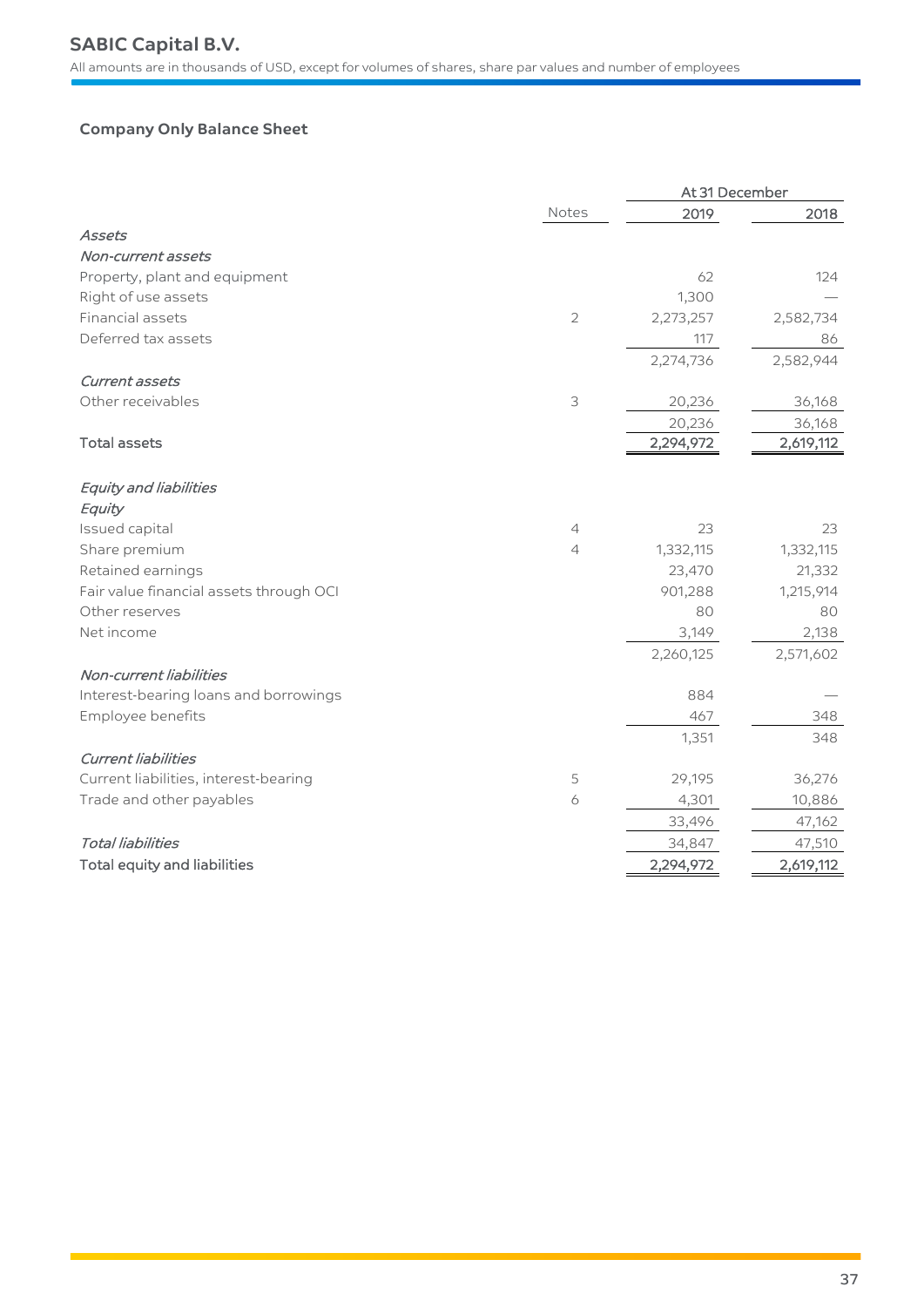See accompanying Notes to the Financial Statements **Company Only Statement of Income**

|                                     |              | At 31 December |       |  |
|-------------------------------------|--------------|----------------|-------|--|
|                                     | <b>Notes</b> | 2019           | 2018  |  |
| Income from subsidiaries, after tax |              | 5.149          | 2,432 |  |
| Other expenses, after tax           |              | (2,000)        | (294) |  |
| Net income                          |              | 3,149          | 2,138 |  |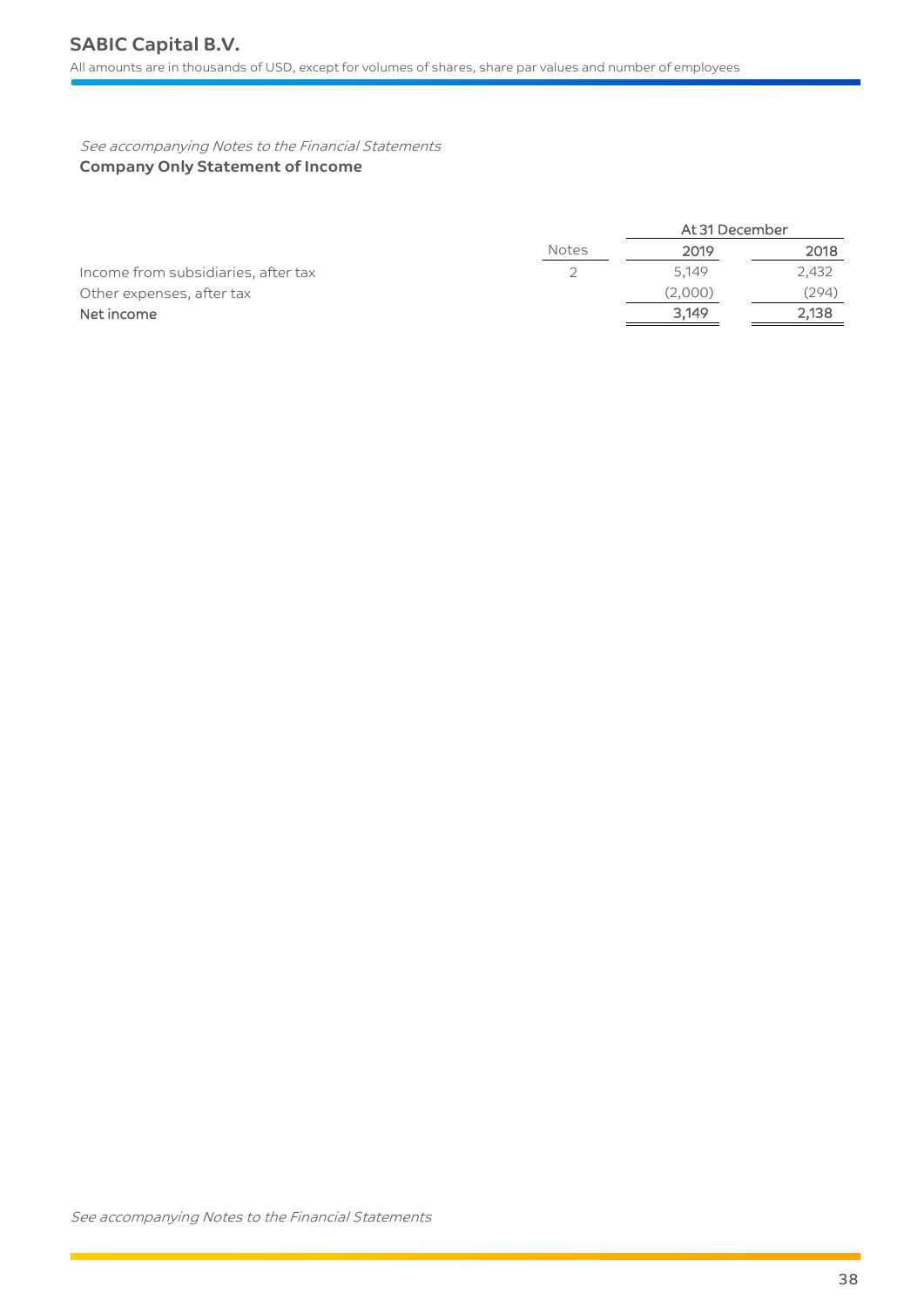# **Notes to the Company Only Financial Statements**

# **1. General**

The financial statements of SABIC Capital B.V. ('the Company'), have been prepared in accordance with Part 9, Book 2 of the Dutch Civil Code, making use of the IFRS principles as adopted by the EU and as applied in the consolidated financial statements (ex. Article 2:362 par. 8, Dutch Civil Code) as presented on page 14 to 21.

Assets and liabilities are valued in accordance with the accounting policies as set out in the notes to the consolidated financial statements, except for the financial fixed assets. The financial fixed assets are valued at net asset value. This also applies to the method used to calculate the results.

In conformity with Article 2:402 of the Dutch Civil Code the company only statement of income is presented in a condensed form.

### **2. Financial assets**

|                                                        | 2019       | 2018      |
|--------------------------------------------------------|------------|-----------|
| Balance as at 31 December                              | 2,582,734  | 2,676,816 |
| Adoption of IFRS 9                                     |            | (1,574)   |
| Balance as at 1 January                                | 2,582,734  | 2,675,242 |
| Net (loss)/gain equity instruments designated at FVOCI | (314, 626) | (94,940)  |
| Income from subsidiaries                               | 5,149      | 2,432     |
| <b>Total financial assets</b>                          | 2,273,257  | 2,582,734 |

The Company's direct wholly owned subsidiaries are SABIC Capital I B.V. and SABIC Capital II B.V.

#### **3. Other receivables**

Other receivables consist of the following as at 31 December:

|                                          | <b>ZUIY</b> | 2010.  |
|------------------------------------------|-------------|--------|
| Accounts receivable from related parties | 20.339      | 35,533 |
| Income tax receivable                    | (266)       | (455)  |
| Others                                   | 163         | 1.090  |
| Total other receivables                  | 20,236      | 36,168 |

 $2010$ 

2010

# **4. Equity**

The issued and paid-in capital amounts to € 18,000 distributed over 18,000 ordinary shares with a par value of € 1 per share. The authorized share capital amounts to € 90,000 divided into 90,000 ordinary shares with a par value of € 1 per share.

The fair value adjustment reserve is a legal reserve and not available for distribution. For details see the consolidated statement of changes in equity and Note 13 of the consolidated financial statements.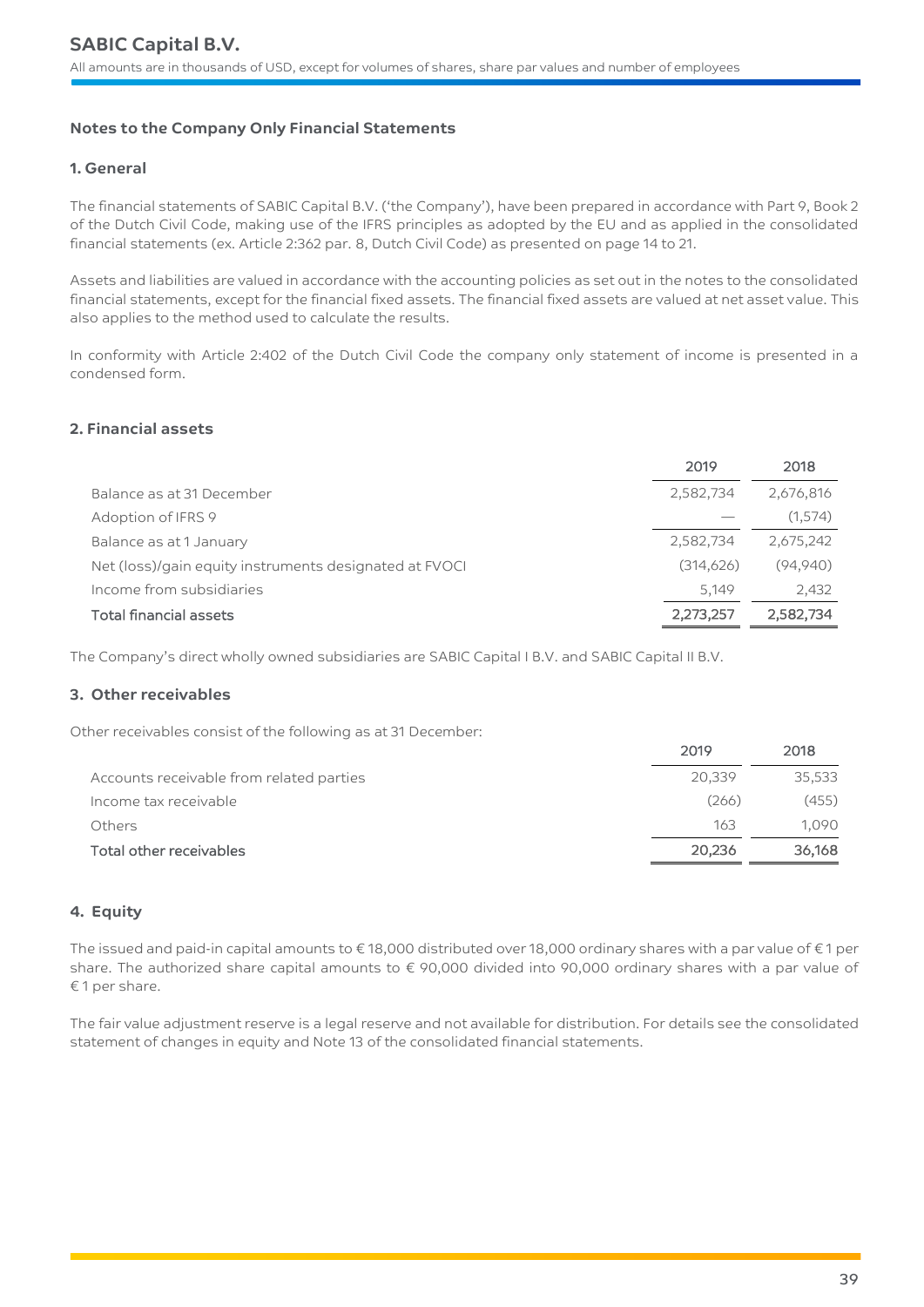# **SABIC Capital B.V.**

All amounts are in thousands of USD, except for volumes of shares, share par values and number of employees

### 5. Current liabilities, interest-bearing

Interest-bearing loans and borrowings consist of the following as at 31 December:

|                                             | EIR                             |                 |        |        |
|---------------------------------------------|---------------------------------|-----------------|--------|--------|
|                                             | 2019                            | <b>Maturity</b> | 2019   | 2018   |
| Lease liabilities                           | 0.6% average                    |                 | 605    |        |
| Cash pool with related parties              | Floating inter<br>day % -10 bps |                 | 28,590 | 36,276 |
| Total current liabilities, interest-bearing |                                 |                 | 29,195 | 36,276 |

#### **6. Trade and other payables**

Trade and other payables consist of the following as at 31 December:

|                                           | 2019  | 2018   |
|-------------------------------------------|-------|--------|
| Employee related                          | 1.916 | 2,179  |
| Trade payables                            | 1,588 | 5,383  |
| Other liabilities owed to related parties | 587   | 858    |
| Others                                    | 210   | 2,466  |
| Total trade and other payables            | 4,301 | 10,886 |

# **7. Management remuneration**

For the remuneration of the Board of Directors reference is made to Note 19 of the consolidated financial statements. The Board of Directors of the Company and the key management of the Group are the same.

# **8. Auditor's fee**

Ernst & Young Accountants LLP's fee charged to the Company amounted to 46 (2018: 45).

# **9. Related party transactions**

During the years 2019 and 2018, the Company has had regular and non-recurring business transactions with companies owned by the ultimate parent company. These companies are referred to as related parties.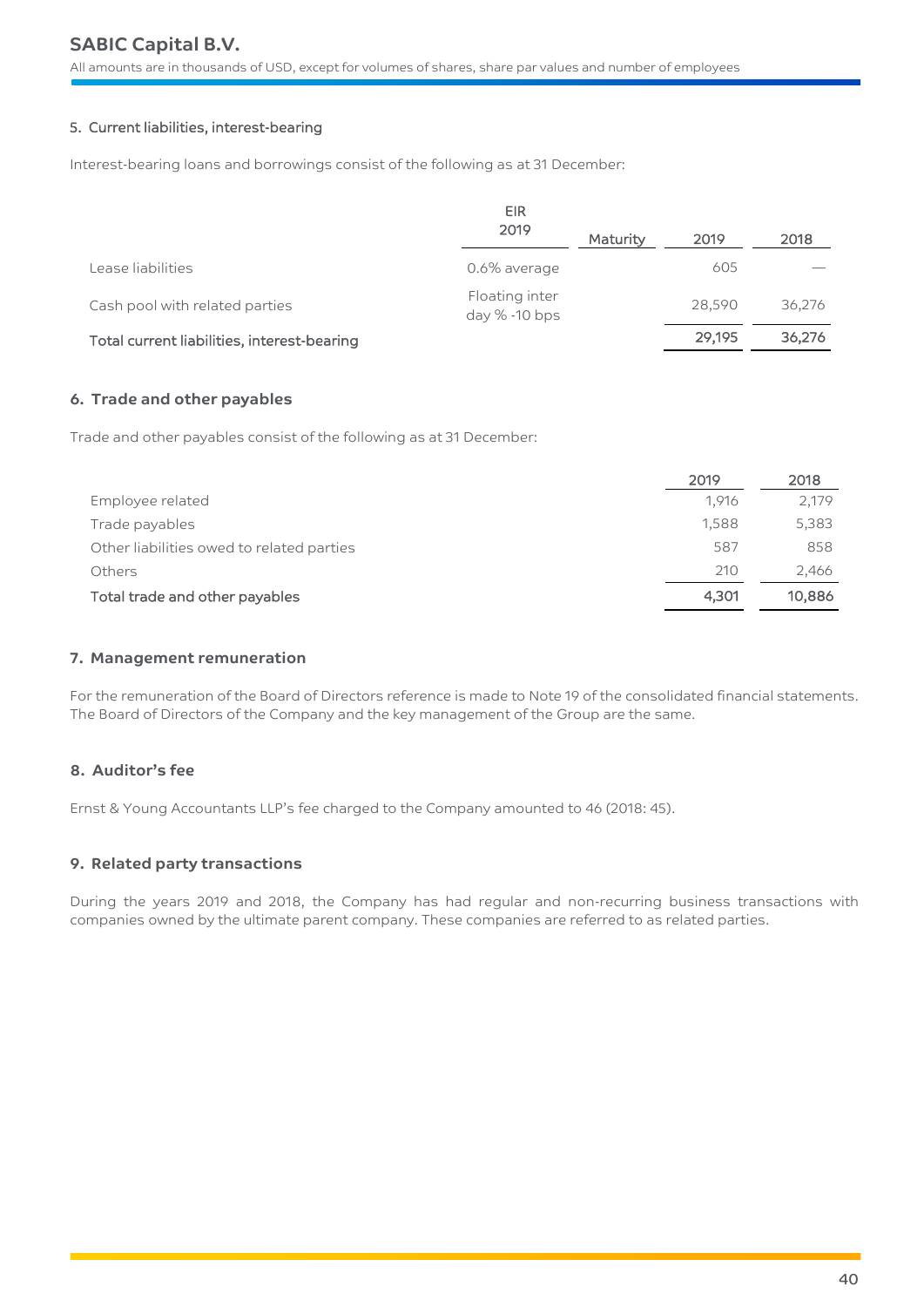All relations and transactions with related parties, including but not limited to service fees for treasury, tax and group reporting and accounting activities, financial income and financial expenses, have been included as follows in the consolidated statement of income and the consolidated statement of financial position:

# Company Only Statement of income:

|                                           | 2019      | 2018      |
|-------------------------------------------|-----------|-----------|
| Income from subsidiaries, after tax       | 5,149     | 2,432     |
| Costs recharged to related parties        | 14,477    | 19,506    |
| Financial expense                         | 1,026     | 873       |
| Company Only balance sheet:               |           |           |
|                                           | 2019      | 2018      |
| Receivables from related parties          | 20,339    | 35,533    |
| Cash pool with related parties            | (28, 590) | (36, 276) |
| Other liabilities owed to related parties | (587)     | (858)     |

# **10. Appropriation of result for the year**

Awaiting the decision of the General Meeting of Members, the result for the year is separately included in equity as an unappropriated result.

-----------------------------------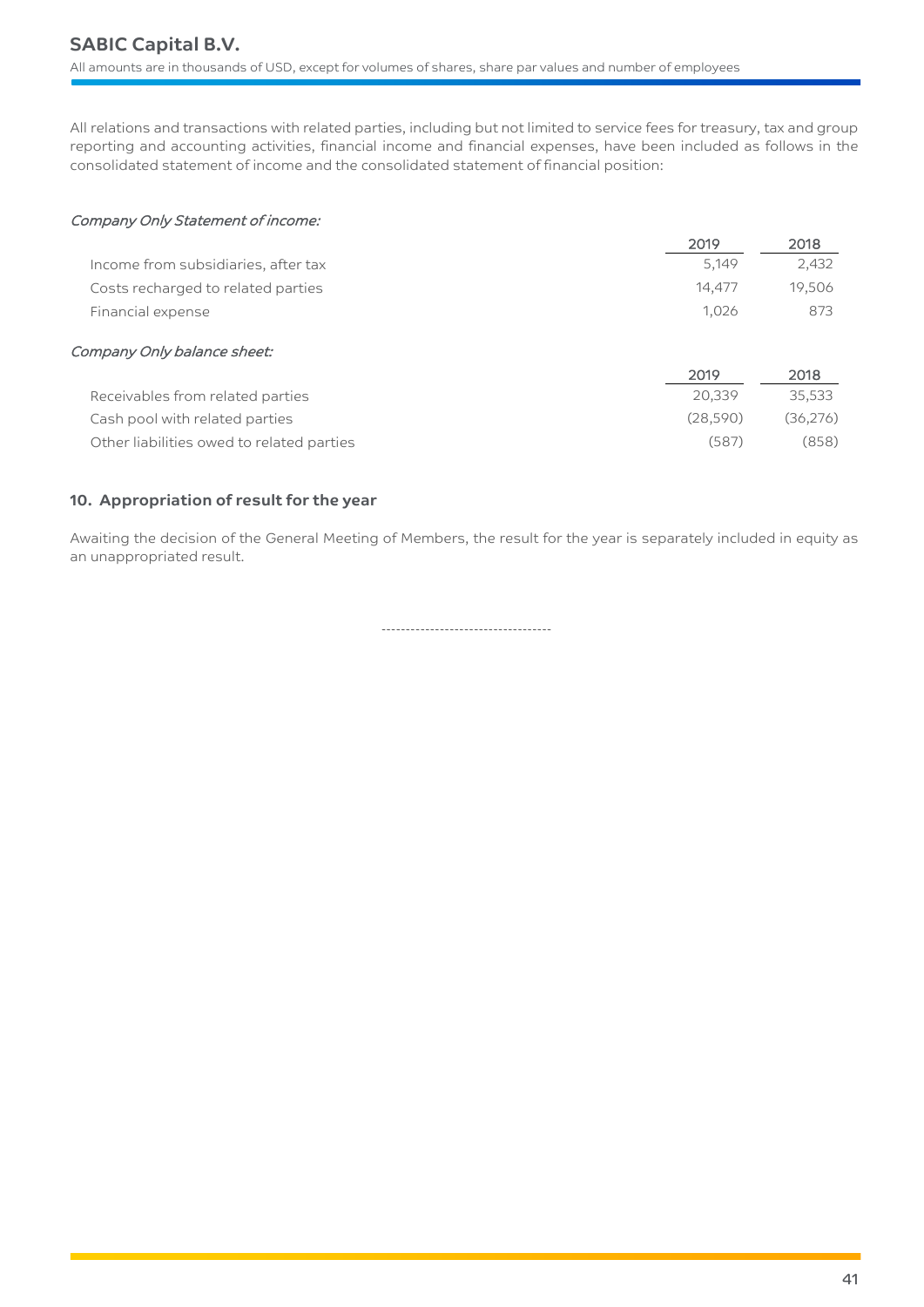# **SABIC Capital B.V.**

All amounts are in thousands of USD, except for volumes of shares, share par values and number of employees

Amsterdam, 9 April 2020

Directors SABIC Capital B.V. Supervisory Board SABIC Capital B.V.

The Team Contract of the Contract of the A.S. Al-Fageeh

P.G.H.M. Dorn T.D. Leveille

K.A. Al-Garni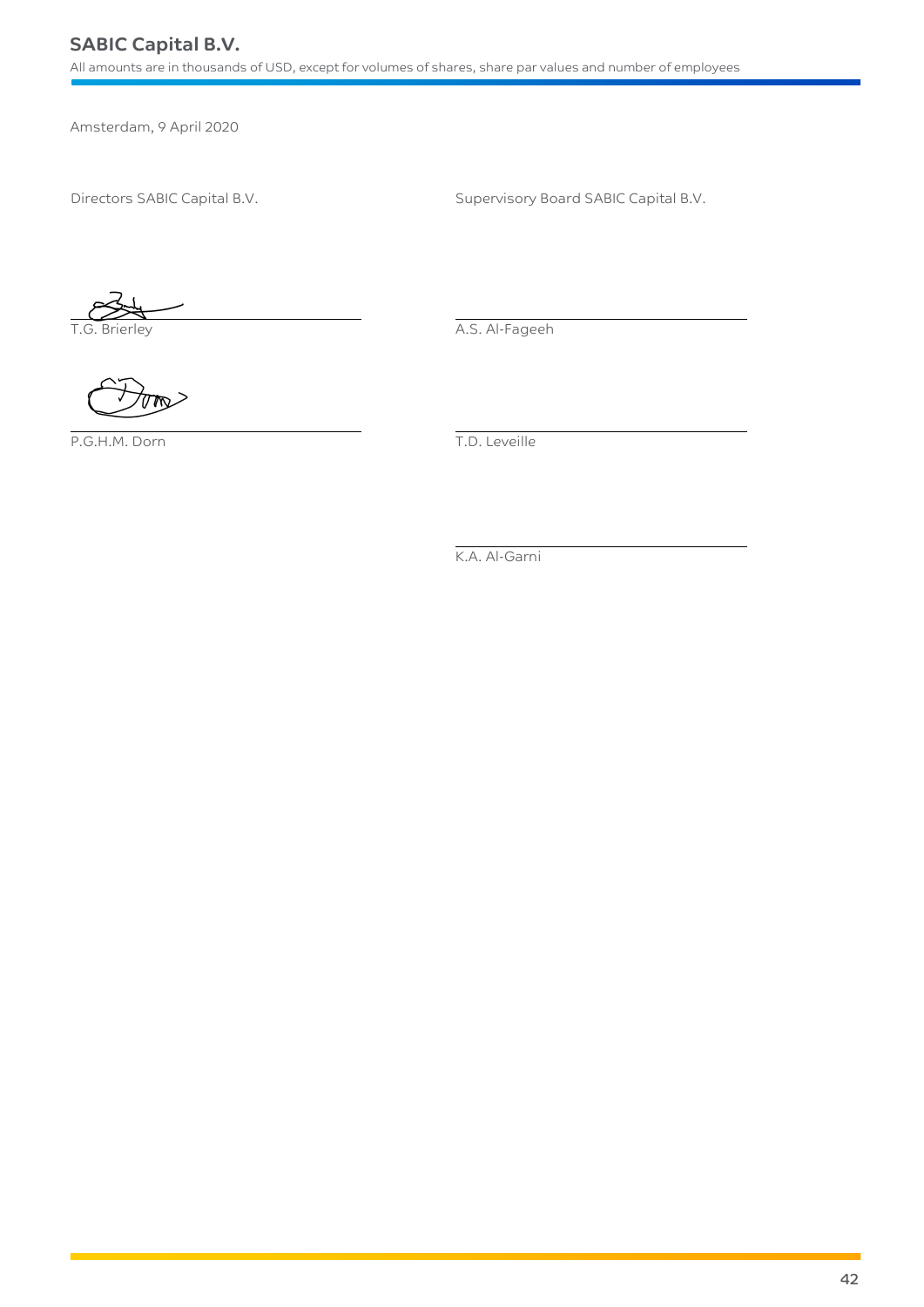# **Other Information**

# **List of Consolidated and Non-consolidated Companies**

### Consolidated companies:

| Company                                       | Registered office                | % of<br>ownership             |
|-----------------------------------------------|----------------------------------|-------------------------------|
| SABIC Capital I B.V.<br>SABIC Capital II B.V. | Amsterdam (NL)<br>Amsterdam (NL) | 100%<br>100%                  |
| Non-consolidated companies:                   |                                  |                               |
| Company                                       | Registered office                | $%$ of<br>ownership           |
| SABIC International Holdings B.V.             | Sittard (NL)                     | 5.05%<br>preference<br>shares |

# **Appropriation of Result**

According to Article 14 of the Articles of Association of the Company, the result for the year is at the disposal of the General Meeting of the Shareholder.

------------------------------------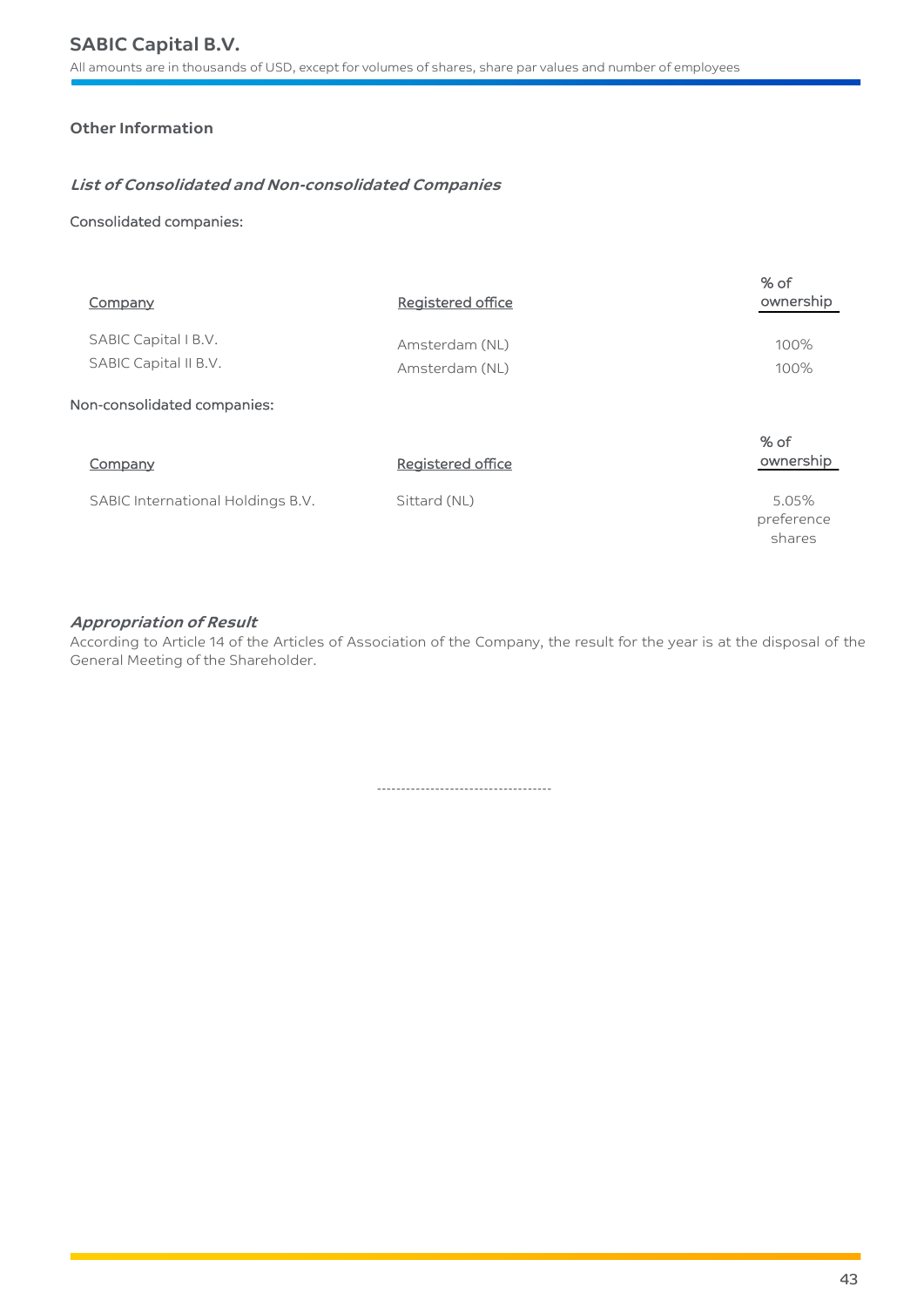### **Independent auditors report**

To: the shareholder, the supervisory board and the board of directors of SABIC Capital B.V.

### **Report on the audit of the Financial Statements 2019 included in the Annual Report**

#### Our opinion

We have audited the Financial Statements 2019 of SABIC Capital B.V. (the Company) based in Amsterdam. The Financial Statements include the Consolidated Financial Statements and the Company Only Financial Statements.

In our opinion:

- **•** The accompanying Consolidated Financial Statements give a true and fair view of the financial position of SABIC Capital B.V. as at 31 December 2019 and of its result and its cash flows for 2019 in accordance with International Financial Reporting Standards as adopted by the European Union (EU-IFRS) and with Part 9 of Book 2 of the Dutch Civil Code
- **•** The accompanying Company Only Financial Statements give a true and fair view of the financial position of SABIC Capital B.V. as at 31 December 2019, and of its result for 2019 in accordance with Part 9 of Book 2 of the Dutch Civil Code

The Consolidated Financial Statements comprise:

- **•** The Consolidated Statement of Financial Position as at 31 December 2019
- **•** The following statements for 2019: the Consolidated Statement of Income and Comprehensive Income, the Consolidated Statement of Changes in Equity and the Consolidated Statement of Cash Flows
- **•** The notes comprising a summary of the significant accounting policies and other explanatory information

The Company Only Financial Statements comprise:

- **•** The Company Only Balance Sheet as at 31 December 2019
- **•** The Company Only Statement of Income for 2019
- The notes comprising a summary of the accounting policies and other explanatory information

Basis for our opinion

We conducted our audit in accordance with Dutch law, including the Dutch Standards on Auditing. Our responsibilities under those standards are further described in the "Our responsibilities for the audit of the Financial Statements" section of our report.

We are independent of SABIC Capital B.V. in accordance with the Wet toezicht accountantsorganisaties (Wta, Audit firms supervision act), Verordening inzake de onafhankelijkheid van accountants bij assurance-opdrachten (ViO, Code of Ethics for Professional Accountants, a regulation with respect to independence) and other relevant independence regulations in the Netherlands. Furthermore, we have complied with the Verordening gedrags- en beroepsregels accountants (VGBA, Dutch Code of Ethics).

We believe the audit evidence we have obtained is sufficient and appropriate to provide a basis for our opinion.

#### **Materiality**

| Materiality       | \$9 million (2018: \$8.5 million)                                                                                                                                                                                                                                                                                             |
|-------------------|-------------------------------------------------------------------------------------------------------------------------------------------------------------------------------------------------------------------------------------------------------------------------------------------------------------------------------|
| Benchmark applied | 2% of financial income                                                                                                                                                                                                                                                                                                        |
| Explanation       | Based on our professional judgment we have considered an activity-based<br>measure as the appropriate basis to determine materiality. Given the nature<br>of the business we consider financial income to be the most relevant<br>measure for the users of the financial statements, in line with prior year's<br>assessment. |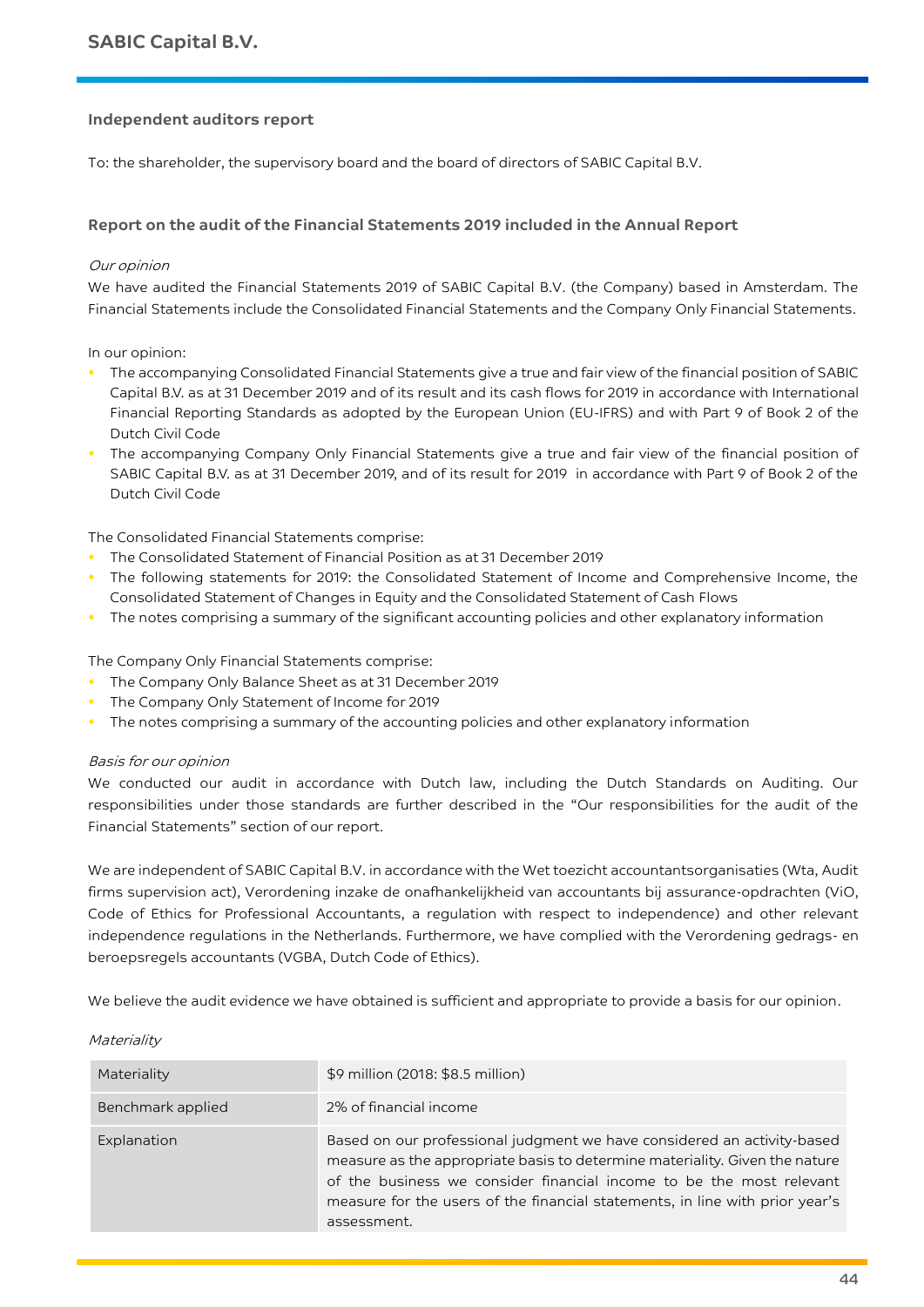We have also taken misstatements into account and/or possible misstatements that in our opinion are material for the users of the financial statements for qualitative reasons.

We agreed with the supervisory board that misstatements in excess of \$0.450 million, which are identified during the audit, would be reported to them, as well as smaller misstatements that in our view must be reported on qualitative grounds.

#### Scope of the group audit

SABIC Capital B.V. is at the head of a group of entities. The financial information of this group is included in the consolidated financial statements of SABIC Capital B.V.

We have performed full scope audit procedures ourselves at all entities included in the group. By performing the procedures mentioned above at group entities, we have been able to obtain sufficient and appropriate audit evidence about the group's financial information to provide an opinion about the consolidated financial statements.

# Our key audit matters

Key audit matters are those matters that, in our professional judgment, were of most significance in our audit of the Financial Statements. We have communicated the key audit matters to the supervisory board. The key audit matters are not a comprehensive reflection of all matters discussed.

These matters were addressed in the context of our audit of the Financial Statements as a whole and in forming our opinion thereon, and we do not provide a separate opinion on these matters.

The key audit matters are consistent with prior year.

| <b>Risk</b>                                                                                                                                                                                                                                                                                                                                                                                                                                                                                                                                                                              | Our audit approach                                                                                                                                                                                                                                                                                                                                                                                                                                                                                                                                                                                                                                                                                                                                                                                                                                                                     | Key observations                                                                                                                                                                                       |
|------------------------------------------------------------------------------------------------------------------------------------------------------------------------------------------------------------------------------------------------------------------------------------------------------------------------------------------------------------------------------------------------------------------------------------------------------------------------------------------------------------------------------------------------------------------------------------------|----------------------------------------------------------------------------------------------------------------------------------------------------------------------------------------------------------------------------------------------------------------------------------------------------------------------------------------------------------------------------------------------------------------------------------------------------------------------------------------------------------------------------------------------------------------------------------------------------------------------------------------------------------------------------------------------------------------------------------------------------------------------------------------------------------------------------------------------------------------------------------------|--------------------------------------------------------------------------------------------------------------------------------------------------------------------------------------------------------|
| Financing activities - As disclosed in<br>note 1, 9 and 14 in the Consolidated<br>Financial<br>Statements<br>the<br>company's primary activities are<br>the financing of the SABIC entities<br>outside the Kingdom of Saudi<br>Arabia. The company's financing is<br>structured<br>through<br>equity<br>contributions, intercompany loans<br>third<br>party<br>financing.<br>and<br>Considering the significance of the<br>agreements, the collectability risk<br>and compliance to the advanced<br>pricing agreement, the financing<br>activities are considered a key audit<br>matter. | Our audit procedures included<br>assessing<br>the<br>contractual<br>arrangements, recalculation of the<br>financial<br>income and financial<br>Furthermore,<br>expense.<br>we<br>performed<br>procedures<br>on<br>management's<br>assessment<br>of<br>expected credit losses related to<br>financial assets and compliance<br>with<br>the<br>advanced<br>pricing<br>agreement.<br>For the 2019 audit, we paid specific<br>attention to the refinancing of the<br>maturing internal loan. This loan<br>from a related party was extended<br>without settlement. We verified that<br>the accounting treatment and<br>valuation of the refinanced loan is in<br>line with the underlying agreement.<br>Furthermore, we verified the correct<br>accounting<br>treatment<br>and<br>compliance with transfer pricing<br>requirements<br>of<br>the<br>related<br>refinanced financial assets. | Overall, the positions in relation to<br>the Company's financing activities<br>are appropriately recorded in the<br>financial<br>statements<br>and<br>disclosures<br>in conformity<br>with<br>EU-IFRS. |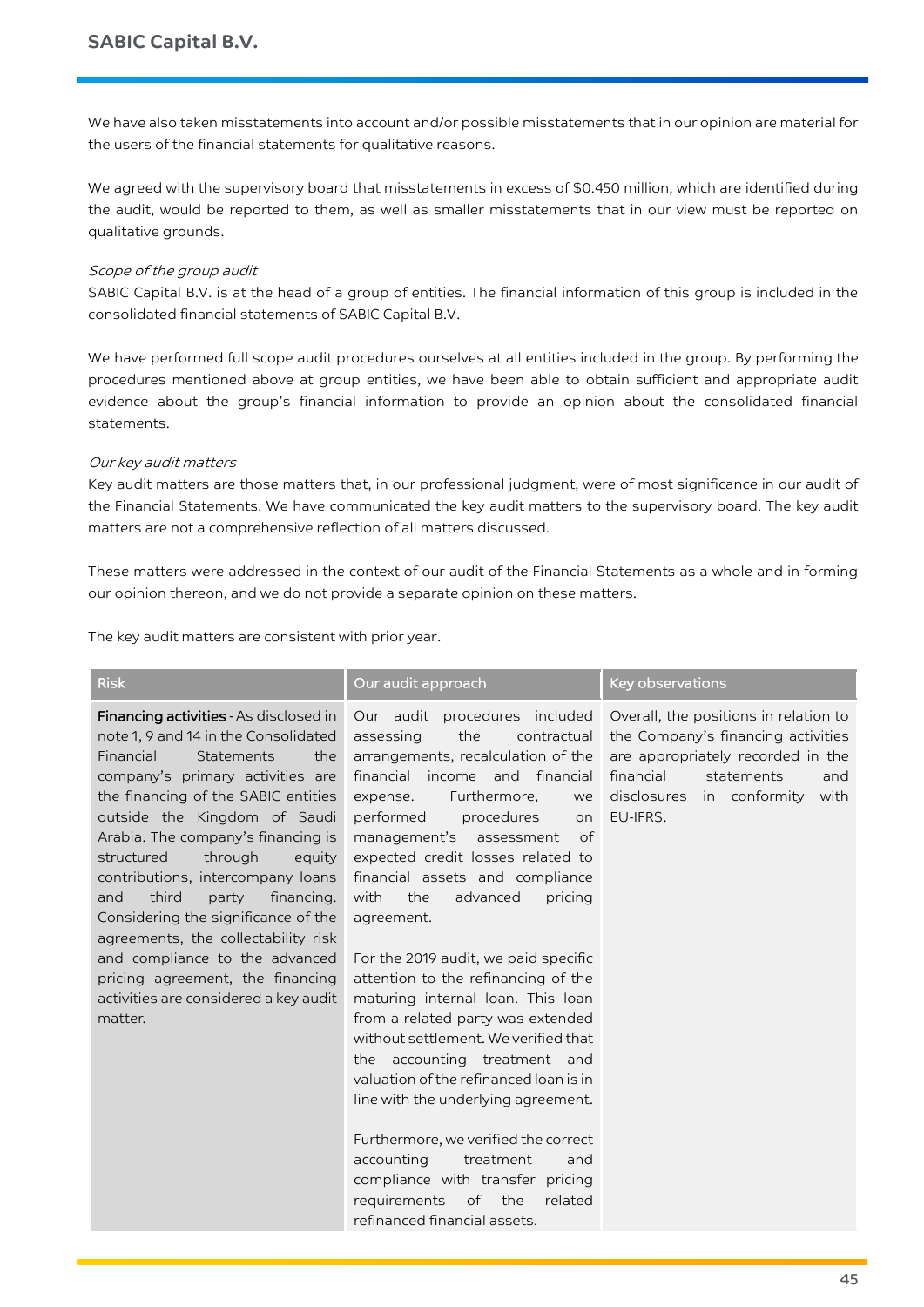| <b>Risk</b>                                                                                                                                                                                                                                                                                                                                                                                                                                                                                                                                                                                                                                                                                                         | Our audit approach                                                                                                                                                                                                                                                                                                                                                                                                  | <b>Key observations</b>                                                                                                                                                                                              |
|---------------------------------------------------------------------------------------------------------------------------------------------------------------------------------------------------------------------------------------------------------------------------------------------------------------------------------------------------------------------------------------------------------------------------------------------------------------------------------------------------------------------------------------------------------------------------------------------------------------------------------------------------------------------------------------------------------------------|---------------------------------------------------------------------------------------------------------------------------------------------------------------------------------------------------------------------------------------------------------------------------------------------------------------------------------------------------------------------------------------------------------------------|----------------------------------------------------------------------------------------------------------------------------------------------------------------------------------------------------------------------|
|                                                                                                                                                                                                                                                                                                                                                                                                                                                                                                                                                                                                                                                                                                                     | addition, we assessed the<br>In.<br>adequacy of the<br>company's<br>disclosure in the notes of the<br>Consolidated Financial Statements.                                                                                                                                                                                                                                                                            |                                                                                                                                                                                                                      |
| Valuation of preference shares -<br>As disclosed in note 8 and 20 of the<br>Consolidated Financial Statements,<br>the company has preference shares<br>with a coupon of 8.5% in a related<br><b>SABIC</b><br>International<br>party,<br>Holdings B.V. The fair value of these<br>unquoted preference shares is<br>estimated using a discounted cash<br>flow model.<br>This requires management to make<br>a number of estimations and<br>the<br>assumptions,<br>including<br>discount<br>and<br>future<br>rate<br>Considering<br>the<br>profitability.<br>estimations<br>significant<br>and<br>assumptions<br>made<br>by<br>management, the valuation of<br>preference shares was considered<br>a key audit matter. | We performed audit procedures in<br>testing management calculation<br>and assumptions in the estimate.<br><b>This</b><br>included assessing<br>the<br>discount rate and review of future<br>profitability to estimate future<br>$\circ$ f<br>distributable<br>availability<br>dividends.<br>In addition, we assessed the<br>adequacy of the<br>company's<br>disclosure in the notes of the<br>Financial Statements. | Based on our audit procedures<br>performed, we concluded that<br>appropriately<br>management<br>accounted for the preference<br>shares and made the required<br>disclosures<br>in<br>the<br>financial<br>statements. |

# Emphasis of matter relating to Corona developments

The developments surrounding the Corona (Covid-19) virus have a profound impact on people's health and on our society as a whole, as well as on the operational and financial performance of organizations and the assessment of the ability to continue as a Going Concern. The financial statements and our auditor's report thereon are snapshots. The situation changes on a daily basis giving rise to inherent uncertainty. The impact of these developments on SABIC Capital B.V. is disclosed in the Report by the Board of Directors in the 'Company outlook' section and the disclosure about events after the reporting period included in note 21. We draw attention to these disclosures. Our opinion is not modified in respect of this matter.

# **Report on other information included in the Annual Report**

In addition to the Financial Statements and our auditor's report thereon, the Annual Report contains other information that consists of:

- **•** The Report by the Board of Directors
- **•** Other information as required by Part 9 of Book 2 of the Dutch Civil Code

Based on the following procedures performed, we conclude that the other information:

- **•** Is consistent with the Financial Statements and does not contain material misstatements
- **•** Contains the information as required by Part 9 of Book 2 of the Dutch Civil Code

We have read the other information. Based on our knowledge and understanding obtained through our audit of the Financial Statements or otherwise, we have considered whether the other information contains material misstatements. By performing these procedures, we comply with the requirements of Part 9 of Book 2 of the Dutch Civil Code and the Dutch Standard 720. The scope of the procedures performed is substantially less than the scope of those performed in our audit of the Financial Statements.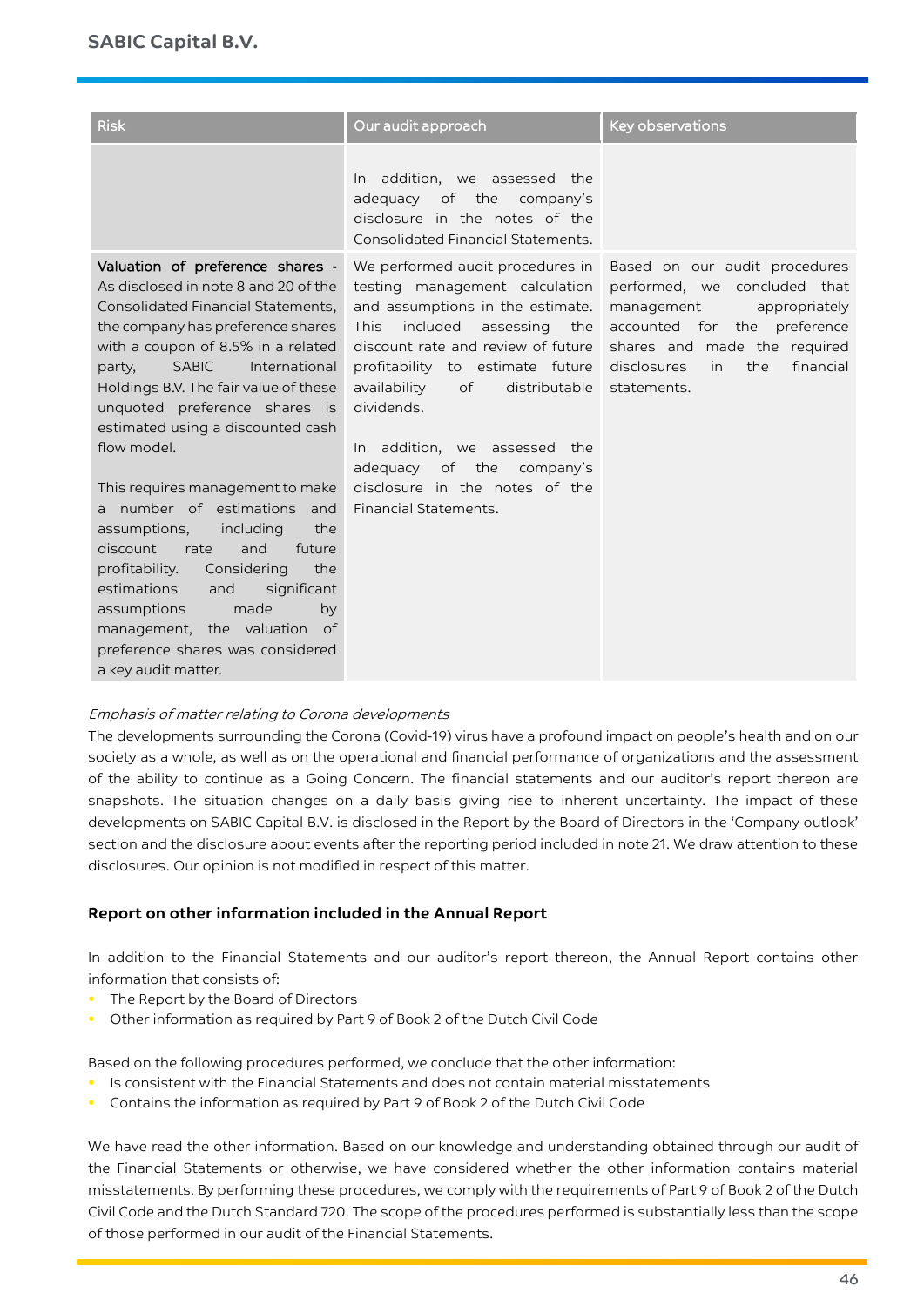Management is responsible for the preparation of the other information, including the Report by the Board of Directors in accordance with Part 9 of Book 2 of the Dutch Civil Code and other information as required by Part 9 of Book 2 of the Dutch Civil Code.

# **Report on other legal and regulatory requirements**

# Engagement

We were engaged as auditor of SABIC Capital B.V. as of the audit for the year 2009 and have operated as statutory auditor ever since that financial year.

# **Description of responsibilities for the Financial Statements**

# Responsibilities of management and the supervisory board for the Financial Statements

Management is responsible for the preparation and fair presentation of the Financial Statements in accordance with EU-IFRS and Part 9 of Book 2 of the Dutch Civil Code. Furthermore, management is responsible for such internal control as management determines is necessary to enable the preparation of the Financial Statements that are free from material misstatement, whether due to fraud or error.

As part of the preparation of the Financial Statements, management is responsible for assessing the company's ability to continue as a going concern. Based on the financial reporting frameworks mentioned, management should prepare the Financial Statements using the going concern basis of accounting unless management either intends to liquidate the company or to cease operations, or has no realistic alternative but to do so. Management should disclose events and circumstances that may cast significant doubt on the company's ability to continue as a going concern in the Financial Statements.

The supervisory board is responsible for overseeing the company's financial reporting process.

# Our responsibilities for the audit of the Financial Statements

Our objective is to plan and perform the audit engagement in a manner that allows us to obtain sufficient and appropriate audit evidence for our opinion.

Our audit has been performed with a high, but not absolute, level of assurance, which means we may not detect all material errors and fraud during our audit.

Misstatements can arise from fraud or error and are considered material if, individually or in the aggregate, they could reasonably be expected to influence the economic decisions of users taken on the basis of these Financial Statements. The materiality affects the nature, timing and extent of our audit procedures and the evaluation of the effect of identified misstatements on our opinion.

We have exercised professional judgment and have maintained professional skepticism throughout the audit, in accordance with Dutch Standards on Auditing, ethical requirements and independence requirements. Our audit included among others:

- **•** Identifying and assessing the risks of material misstatement of the Financial Statements, whether due to fraud or error, designing and performing audit procedures responsive to those risks, and obtaining audit evidence that is sufficient and appropriate to provide a basis for our opinion. The risk of not detecting a material misstatement resulting from fraud is higher than for one resulting from error, as fraud may involve collusion, forgery, intentional omissions, misrepresentations, or the override of internal control
- **•** Obtaining an understanding of internal control relevant to the audit in order to design audit procedures that are appropriate in the circumstances, but not for the purpose of expressing an opinion on the effectiveness of the company's internal control